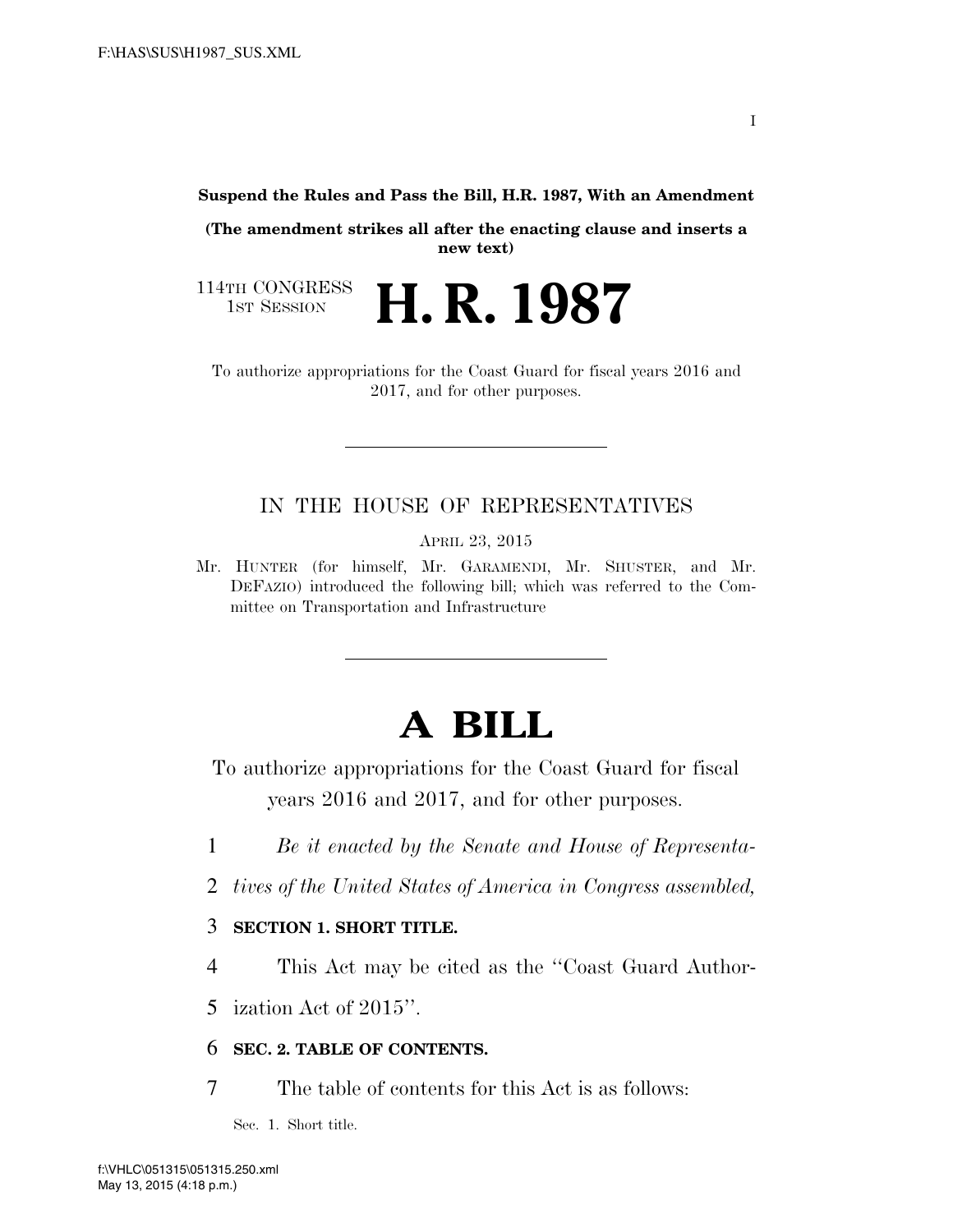Sec. 2. Table of contents.

#### TITLE I—AUTHORIZATIONS

Sec. 101. Authorizations.

Sec. 102. Conforming amendments.

#### TITLE II—COAST GUARD

- Sec. 201. Vice Commandant.
- Sec. 202. Vice admirals.
- Sec. 203. Coast Guard remission of indebtedness.
- Sec. 204. Acquisition reform.
- Sec. 205. Auxiliary jurisdiction.
- Sec. 206. Long-term major acquisitions plan.
- Sec. 207. Coast Guard communities.
- Sec. 208. ''Polar Sea'' materiel condition assessment and service life extension decision.
- Sec. 209. Repeal.
- Sec. 210. Technical corrections to title 14.
- Sec. 211. Digital boat profile pilot program.
- Sec. 212. Discontinuance of an aid to navigation.
- Sec. 213. Mission performance measures.
- Sec. 214. Communications.
- Sec. 215. Coast Guard graduate maritime operations education.

#### TITLE III—SHIPPING AND NAVIGATION

- Sec. 301. Treatment of fishing permits.
- Sec. 302. Survival craft.
- Sec. 303. Enforcement.
- Sec. 304. Model years for recreational vessels.
- Sec. 305. Merchant mariner credential expiration harmonization.
- Sec. 306. Marine event safety zones.
- Sec. 307. Technical corrections.
- Sec. 308. Recommendations for improvements of marine casualty reporting.
- Sec. 309. Recreational vessel engine weights.
- Sec. 310. Merchant mariner medical certification reform.
- Sec. 311. Atlantic Coast port access route study.
- Sec. 312. Certificates of documentation for recreational vessels.
- Sec. 313. Program guidelines.
- Sec. 314. Repeals.

#### TITLE IV—FEDERAL MARITIME COMMISSION

- Sec. 401. Authorization of appropriations.
- Sec. 402. Duties of the Chairman.
- Sec. 403. Prohibition on awards.

#### TITLE V—MISCELLANEOUS

- Sec. 501. Conveyance of Coast Guard property in Marin County, California.
- Sec. 502. Elimination of reports.
- Sec. 503. Vessel documentation.
- Sec. 504. Conveyance of Coast Guard property in Tok, Alaska.
- Sec. 505. Safe vessel operation in the Great Lakes.
- Sec. 506. Use of vessel sale proceeds.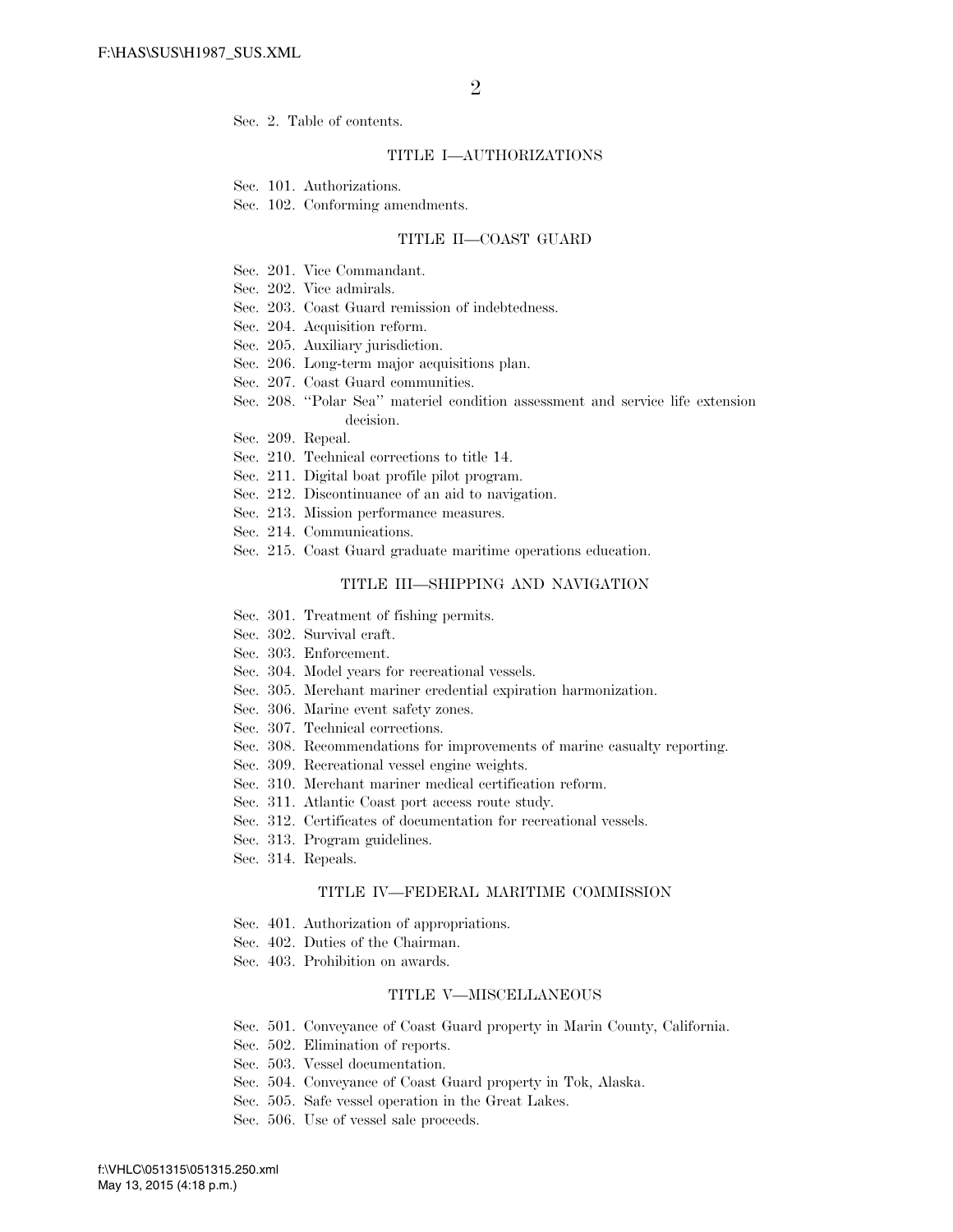Sec. 507. Fishing vessel and fish tender vessel certification.

Sec. 508. National Academy of Sciences cost comparison.

Sec. 509. Penalty wages.

Sec. 510. Recourse for noncitizens.

# 1 **TITLE I—AUTHORIZATIONS**

### 2 **SEC. 101. AUTHORIZATIONS.**

3 (a) IN GENERAL.—Title 14, United States Code, is

4 amended by adding at the end the following:

### 5 **''PART III—COAST GUARD AUTHORIZATIONS AND**

### 6 **REPORTS TO CONGRESS**

| "Chap. | Sec. |
|--------|------|
|        | 2701 |
|        |      |

## 7 **''CHAPTER 27—AUTHORIZATIONS**

''Sec. ''2702. Authorization of appropriations. ''2704. Authorized levels of military strength and training.

### 8 **''§ 2702. Authorization of appropriations**

 ''Funds are authorized to be appropriated for each of fiscal years 2016 and 2017 for necessary expenses of the Coast Guard as follows:  $\frac{1}{2}$  (1) For the operation and maintenance of the

13 Coast Guard, not otherwise provided for—

14 "(A) \$6,981,036,000 for fiscal year 2016;

15 and

16 "(B) \$6,981,036,000 for fiscal year 2017.

- 17  $\frac{1}{2}$  For the acquisition, construction, renova-
- 18 tion, and improvement of aids to navigation, shore
- 19 facilities, vessels, and aircraft, including equipment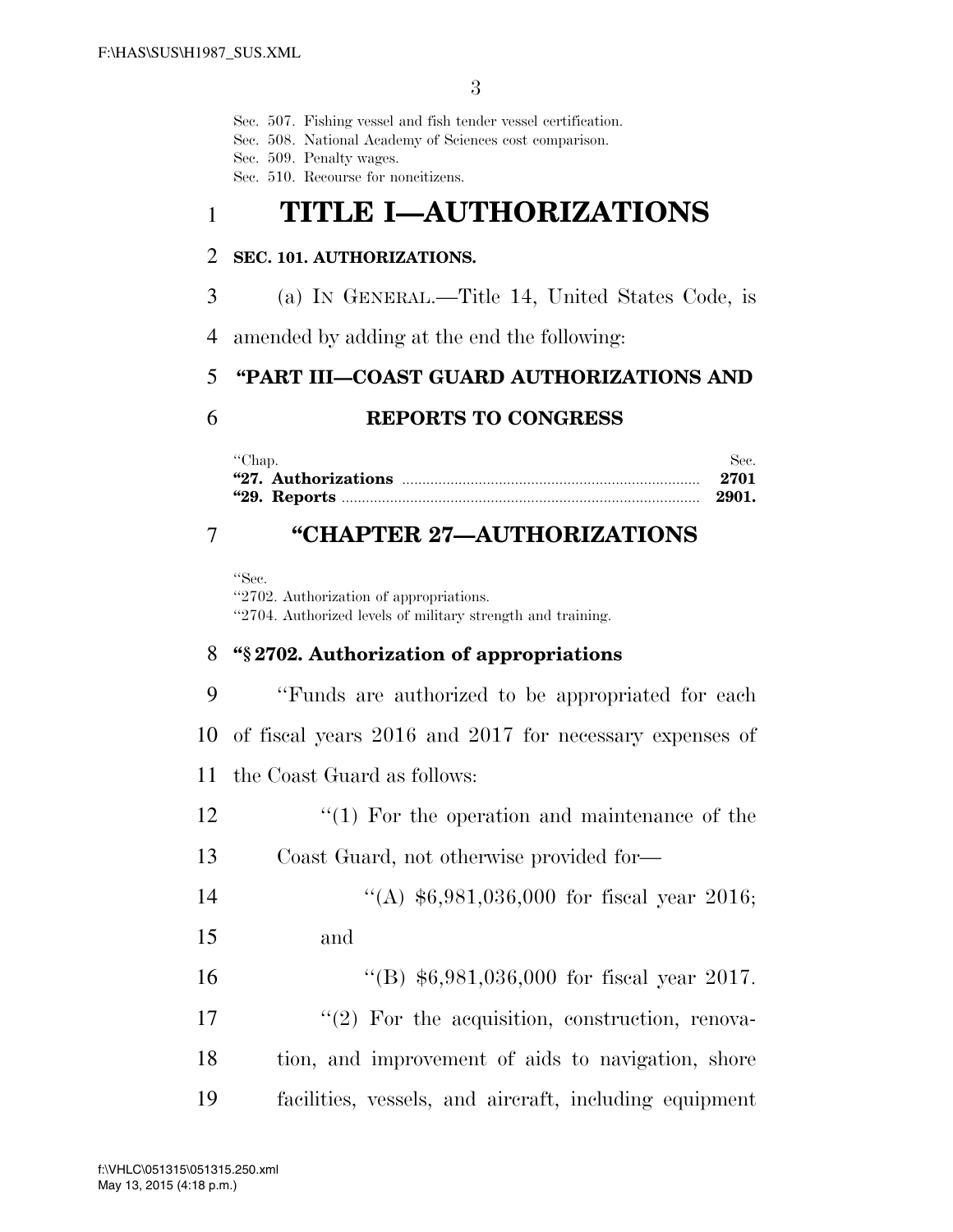| $\mathbf{1}$   | related thereto, and for maintenance, rehabilitation, |
|----------------|-------------------------------------------------------|
| $\overline{2}$ | lease, and operation of facilities and equipment—     |
| 3              | "(A) $$1,546,448,000$ for fiscal year 2016;           |
| $\overline{4}$ | and                                                   |
| 5              | "(B) $$1,546,448,000$ for fiscal year 2017.           |
| 6              | $\lq(3)$ For the Coast Guard Reserve program, in-     |
| 7              | cluding operations and maintenance of the program,    |
| 8              | personnel and training costs, equipment, and serv-    |
| 9              | ices-                                                 |
| 10             | "(A) $$140,016,000$ for fiscal year 2016;             |
| 11             | and                                                   |
| 12             | "(B) $$140,016,000$ for fiscal year 2017.             |
| 13             | $``(4)$ For the environmental compliance and res-     |
| 14             | toration functions of the Coast Guard under chapter   |
| 15             | 19 of this title—                                     |
| 16             | "(A) $$16,701,000$ for fiscal year 2016; and          |
| 17             | "(B) $$16,701,000$ for fiscal year 2017.              |
| 18             | $\lq(5)$ To the Commandant of the Coast Guard         |
| 19             | for research, development, test, and evaluation of    |
| 20             | technologies, materials, and human factors directly   |
| 21             | related to improving the performance of the Coast     |
| 22             | Guard's mission with respect to search and rescue,    |
| 23             | aids to navigation, marine safety, marine environ-    |
| 24             | mental protection, enforcement of laws and treaties,  |
| 25             | ice operations, oceanographic research, and defense   |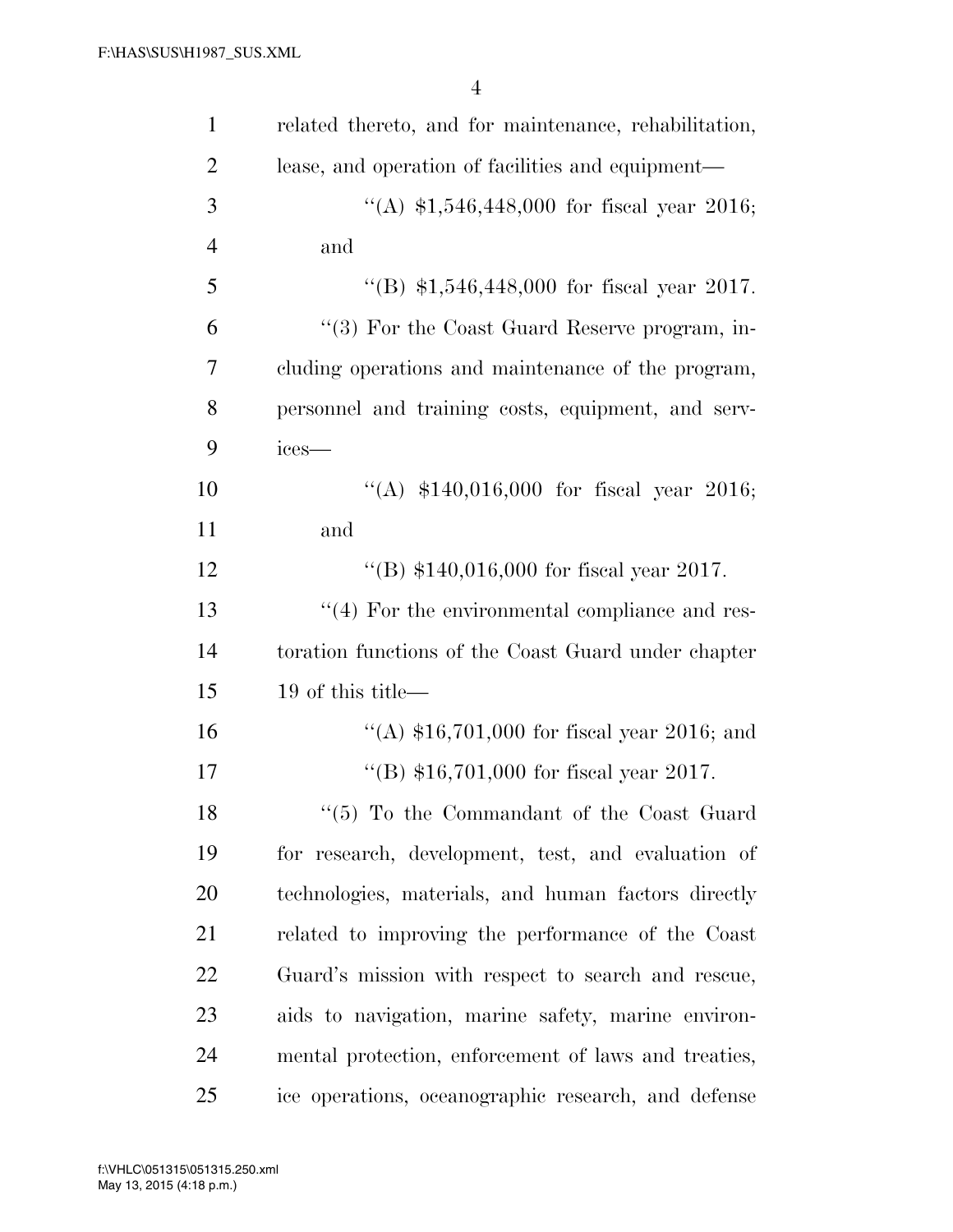| $\mathbf{1}$   | readiness, and for maintenance, rehabilitation, lease,    |
|----------------|-----------------------------------------------------------|
| $\overline{2}$ | and operation of facilities and equipment—                |
| 3              | "(A) $$19,890,000$ for fiscal year 2016; and              |
| $\overline{4}$ | "(B) \$19,890,000 for fiscal year 2017.                   |
| 5              | "§2704. Authorized levels of military strength and        |
| 6              | training                                                  |
| 7              | "(a) ACTIVE DUTY STRENGTH.—The Coast Guard is             |
| 8              | authorized an end-of-year strength for active duty per-   |
| 9              | sonnel of 43,000 for each of fiscal years 2016 and 2017.  |
| 10             | "(b) MILITARY TRAINING STUDENT LOADS.-The                 |
| 11             | Coast Guard is authorized average military training stu-  |
| 12             | dent loads for each of fiscal years 2016 and 2017 as fol- |
| 13             | lows:                                                     |
| 14             | "(1) For recruit and special training, $2,500$            |
| 15             | student years.                                            |
| 16             | " $(2)$ For flight training, 165 student years.           |
| 17             | $\lq(3)$ For professional training in military and        |
| 18             | civilian institutions, 350 student years.                 |
| 19             | $(4)$ For officer acquisition, 1,200 student              |
| 20             | years.                                                    |
| 21             | "CHAPTER 29-REPORTS                                       |
|                | "Sec.<br>"2904. Manpower requirements plan.               |
| 22             | "§2904. Manpower requirements plan                        |
| 23             | "(a) IN GENERAL.—On the date on which the Presi-          |

dent submits to Congress a budget for fiscal year 2017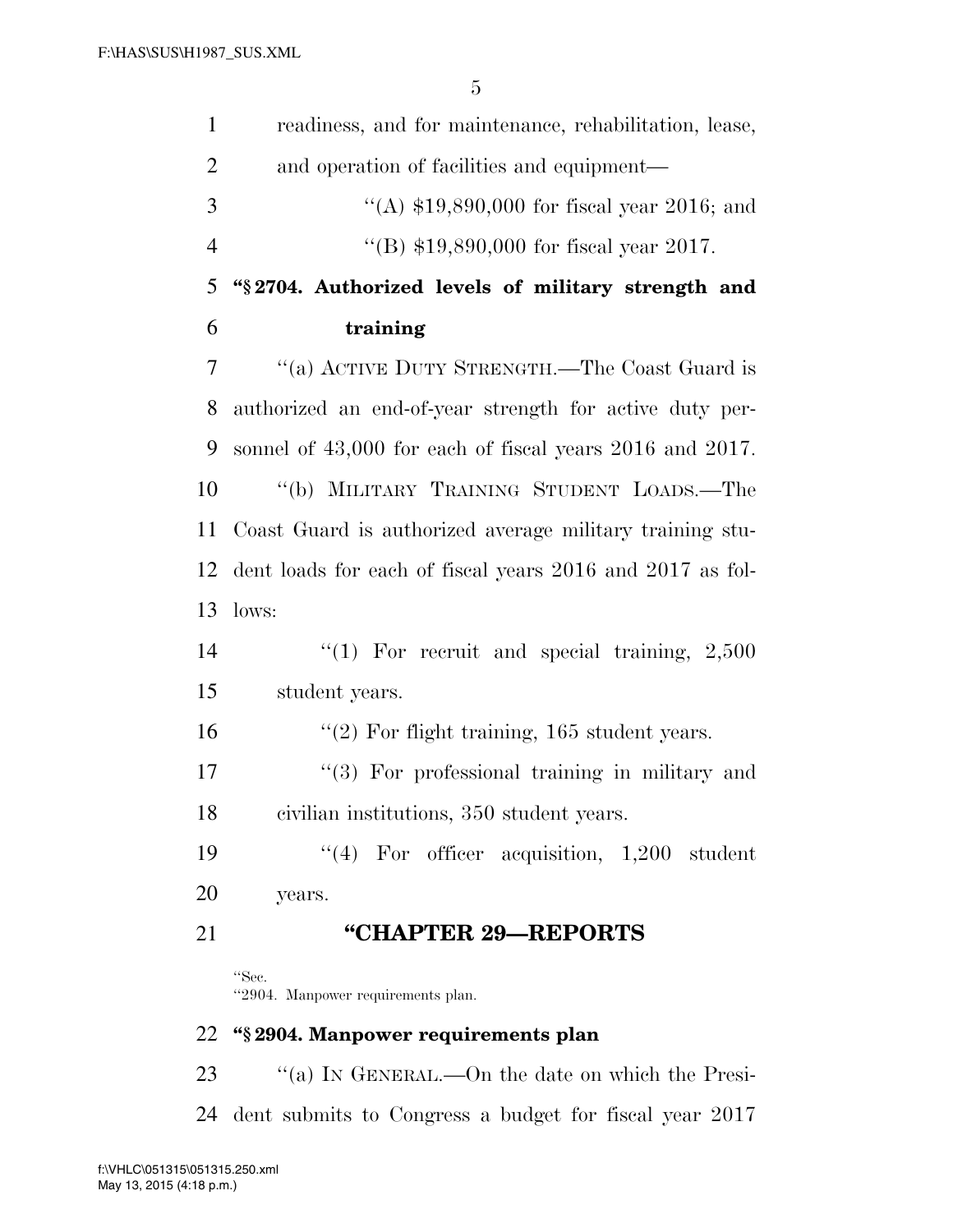F:\HAS\SUS\H1987\_SUS.XML

6

 under section 1105 of title 31, on the date on which the President submits to Congress a budget for fiscal year 2019 under such section, and every 4 years thereafter, the Commandant shall submit to the Committee on Transpor- tation and Infrastructure of the House of Representatives and the Committee on Commerce, Science, and Transpor-tation of the Senate a manpower requirements plan.

8 "(b) SCOPE.—A manpower requirements plan sub-9 mitted under subsection (a) shall include for each mission 10 of the Coast Guard—

- 11  $\frac{1}{2}$  (1) an assessment of all projected mission re-12 quirements for the upcoming fiscal year and for each 13 of the 3 fiscal years thereafter;
- 14 ''(2) the number of active duty, reserve, and ci-15 vilian personnel assigned or available to fulfill such 16 mission requirements—
- 17  $"({\rm A})$  currently; and

18 ''(B) as projected for the upcoming fiscal year and each of the 3 fiscal years thereafter;  $\frac{u(3)}{2}$  the number of active duty, reserve, and ci- vilian personnel required to fulfill such mission re-quirements—

23  $\qquad \qquad \text{(A) currently; and}$ 

24 ''(B) as projected for the upcoming fiscal 25 year and each of the 3 fiscal years thereafter;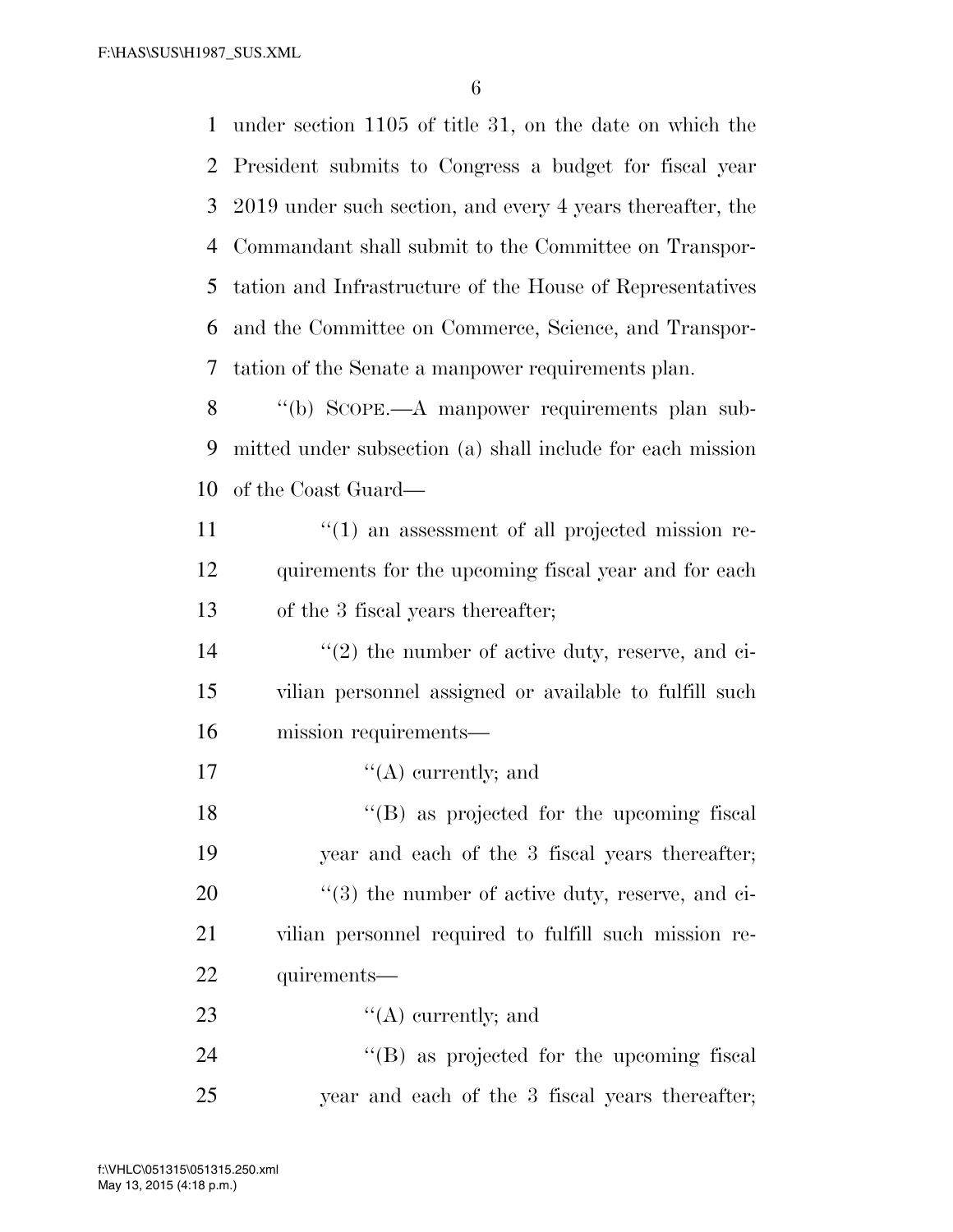| $\mathbf{1}$   | $\lq(4)$ an identification of any capability gaps be-      |
|----------------|------------------------------------------------------------|
| $\overline{2}$ | tween mission requirements and mission perform-            |
| 3              | ance caused by deficiencies in the numbers of per-         |
| $\overline{4}$ | sonnel available—                                          |
| 5              | $\lq\lq$ currently; and                                    |
| 6              | $\lq\lq (B)$ as projected for the upcoming fiscal          |
| 7              | year and each of the 3 fiscal years thereafter;            |
| 8              | and                                                        |
| 9              | $\cdot\cdot$ (5) an identification of the actions the Com- |
| 10             | mandant will take to address capability gaps identi-       |
| 11             | fied under paragraph (4).                                  |
| 12             | "(c) CONSIDERATION.—In composing a manpower                |
|                |                                                            |
| 13             | requirements plan for submission under subsection (a),     |
| 14             | the Commandant shall consider—                             |
| 15             | $"(1)$ the marine safety strategy required under           |
| 16             | section $2116$ of title 46;                                |
| 17             | $\lq(2)$ information on the adequacy of the acqui-         |
| 18             | sition workforce included in the most recent report        |
| 19             | under section 2903 of this title; and                      |
| 20             | $\lq(3)$ any other Federal strategic planning effort       |
| 21             | the Commandant considers appropriate.".                    |
| 22             | (b) REQUIREMENT FOR PRIOR AUTHORIZATION OF                 |
| 23             | APPROPRIATIONS.—Section 662 of title 14, United States     |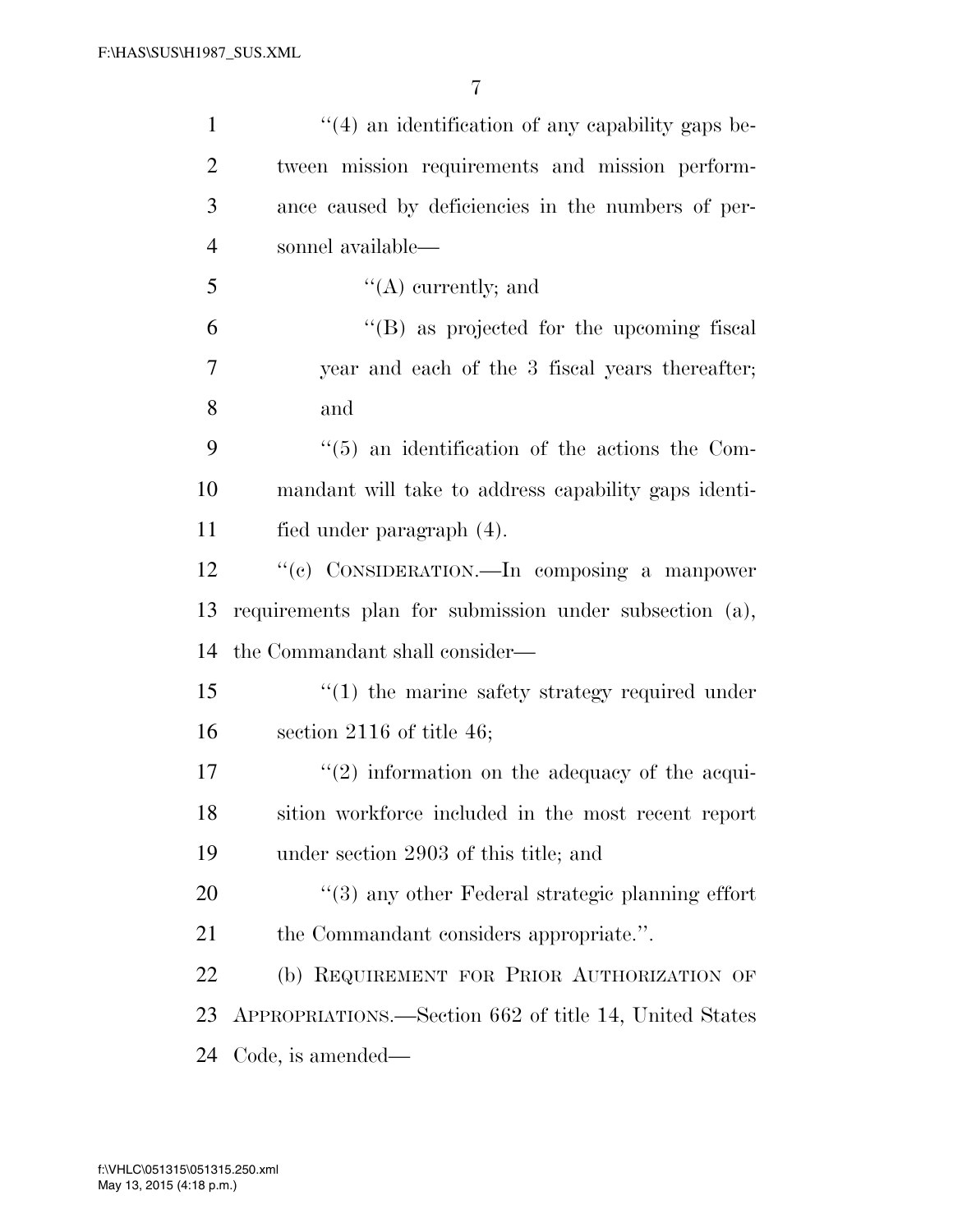| $\mathbf{1}$   | (1) by redesignating such section as section           |
|----------------|--------------------------------------------------------|
| $\overline{2}$ | 2701;                                                  |
| 3              | $(2)$ by transferring such section to appear be-       |
| 4              | fore section 2702 of such title (as added by sub-      |
| 5              | section (a) of this section); and                      |
| 6              | $(3)$ by striking paragraphs $(1)$ through $(5)$ and   |
| 7              | inserting the following:                               |
| 8              | $\lq(1)$ For the operation and maintenance of the      |
| 9              | Coast Guard, not otherwise provided for.               |
| 10             | $\lq(2)$ For the acquisition, construction, renova-    |
| 11             | tion, and improvement of aids to navigation, shore     |
| 12             | facilities, vessels, and aircraft, including equipment |
| 13             | related thereto, and for maintenance, rehabilitation,  |
| 14             | lease, and operation of facilities and equipment.      |
| 15             | "(3) For the Coast Guard Reserve program, in-          |
| 16             | cluding operations and maintenance of the program,     |
| 17             | personnel and training costs, equipment, and serv-     |
| 18             | ices.                                                  |
| 19             | $\lq(4)$ For the environmental compliance and res-     |
| 20             | toration functions of the Coast Guard under chapter    |
| 21             | 19 of this title.                                      |
| 22             | $\lq(5)$ For research, development, test, and eval-    |
| 23             | uation of technologies, materials, and human factors   |
| 24             | directly related to improving the performance of the   |
| 25             | Coast Guard.                                           |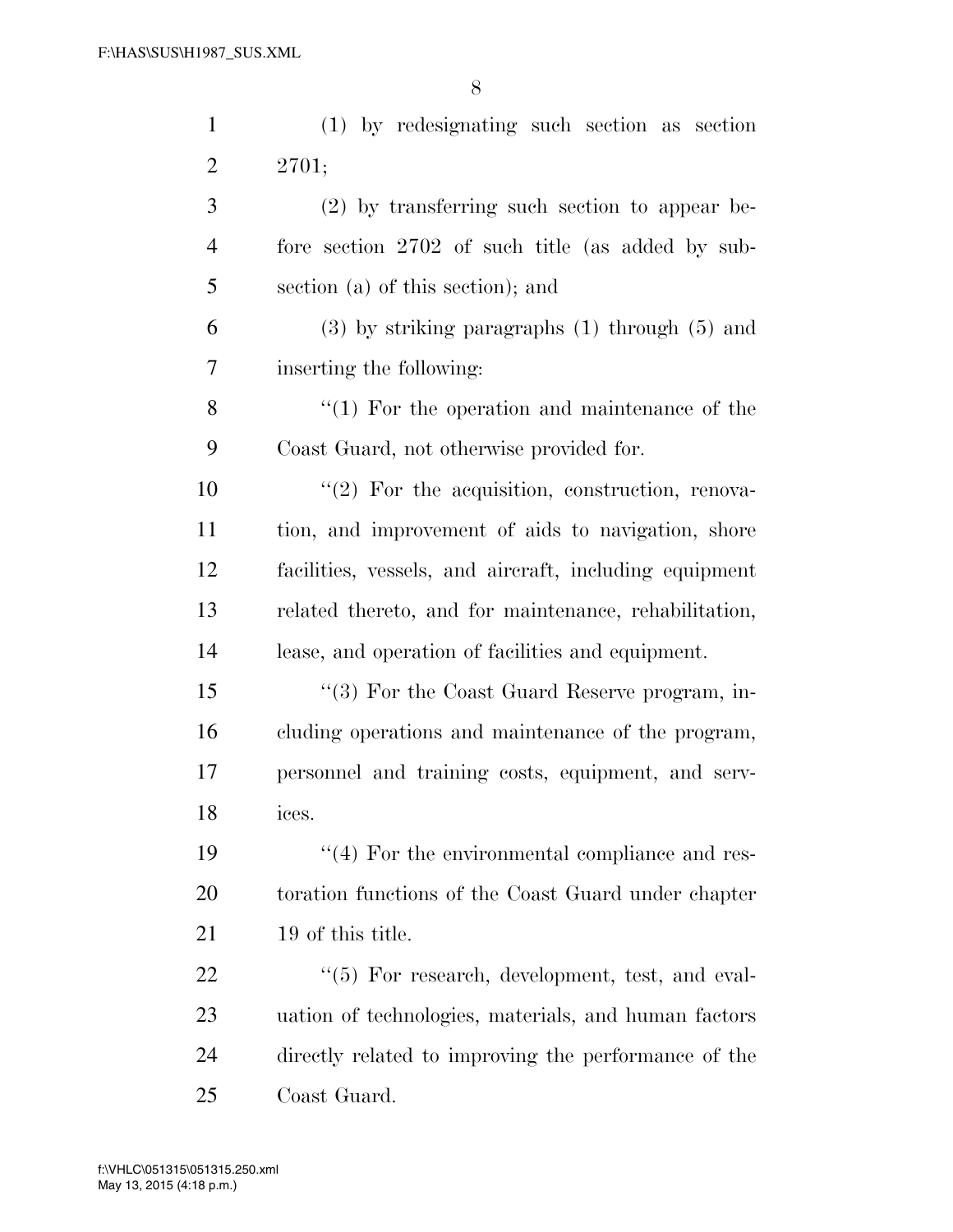| $\mathbf{1}$   | "(6) For alteration or removal of bridges over         |
|----------------|--------------------------------------------------------|
| $\overline{2}$ | navigable waters of the United States constituting     |
| 3              | obstructions to navigation, and for personnel and      |
| $\overline{4}$ | administrative costs associated with the Alteration of |
| 5              | Bridges Program.".                                     |
| 6              | AUTHORIZATION OF<br><b>END</b><br>(e)<br>PERSONNEL     |
| 7              | STRENGTHS.—Section 661 of title 14, United States      |
| 8              | Code, is amended—                                      |
| 9              | (1) by redesignating such section as section           |
| 10             | $2703$ ; and                                           |
| 11             | $(2)$ by transferring such section to appear be-       |
| 12             | fore section 2704 of such title (as added by sub-      |
| 13             | section (a) of this section).                          |
| 14             | (d) REPORTS.—                                          |
| 15             | (1) TRANSMISSION OF ANNUAL COAST GUARD                 |
| 16             | AUTHORIZATION REQUEST.—Section 662a of title           |
| 17             | 14, United States Code, is amended—                    |
| 18             | (A) by redesignating such section as sec-              |
| 19             | tion 2901;                                             |
| 20             | (B) by transferring such section to appear             |
| 21             | before section 2904 of such title (as added by         |
| 22             | subsection (a) of this section); and                   |
| 23             | $(C)$ in subsection $(b)$ —                            |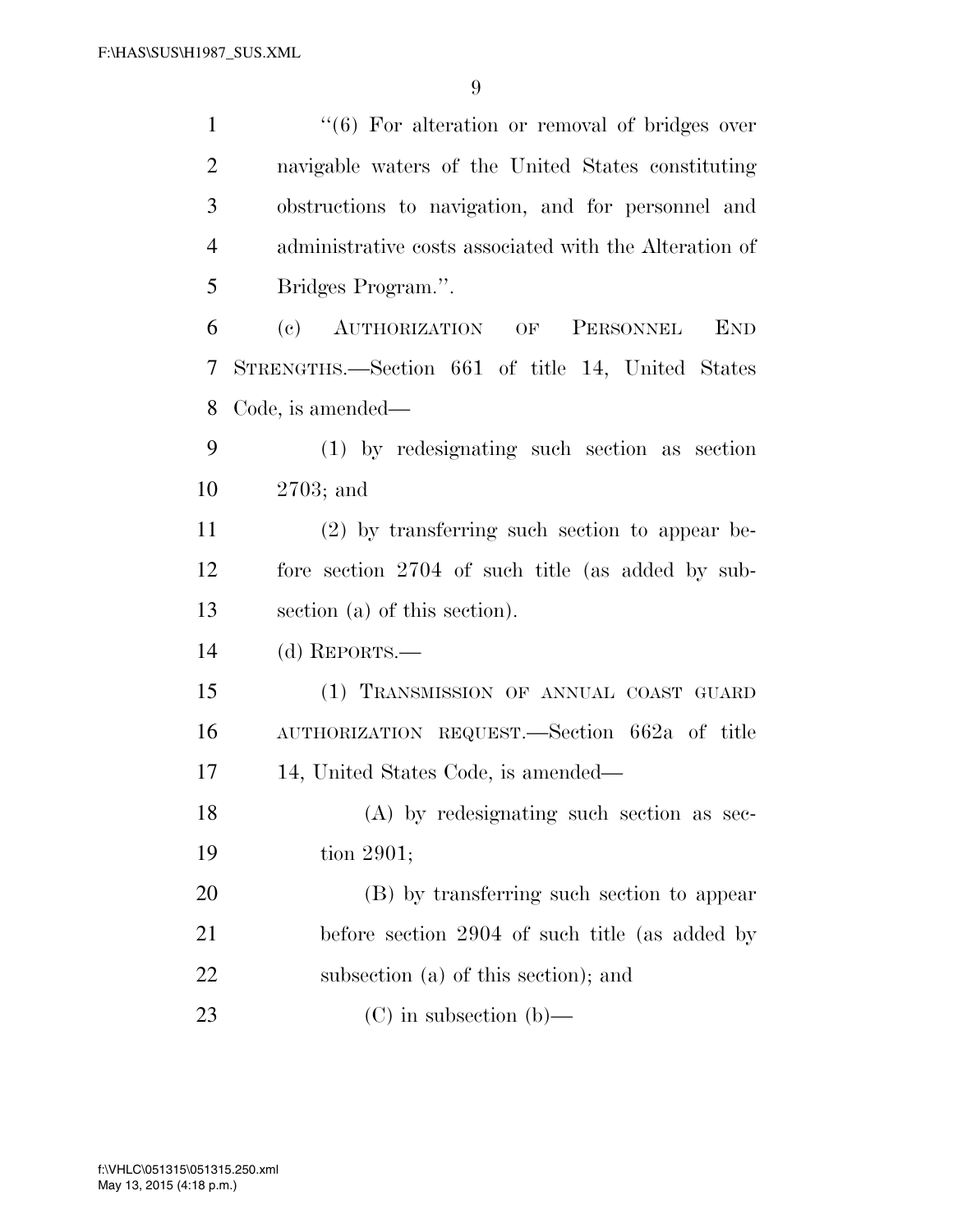| $\mathbf{1}$   | (i) in paragraph $(1)$ by striking "de-          |
|----------------|--------------------------------------------------|
| $\overline{2}$ | scribed in section 661" and inserting "de-       |
| 3              | scribed in section 2703"; and                    |
| $\overline{4}$ | (ii) in paragraph $(2)$ by striking "de-         |
| 5              | scribed in section 662" and inserting "de-       |
| 6              | scribed in section 2701".                        |
| 7              | (2) CAPITAL INVESTMENT PLAN.—Section 663         |
| 8              | of title 14, United States Code, is amended—     |
| 9              | (A) by redesignating such section as sec-        |
| 10             | tion $2902$ ; and                                |
| 11             | (B) by transferring such section to appear       |
| 12             | after section 2901 of such title (as so redesig- |
| 13             | nated and transferred by paragraph (1) of this   |
| 14             | subsection).                                     |
| 15             | (3) MAJOR ACQUISITIONS.—Section 569a of          |
| 16             | title 14, United States Code, is amended—        |
| 17             | (A) by redesignating such section as sec-        |
| 18             | tion 2903;                                       |
| 19             | (B) by transferring such section to appear       |
| 20             | after section 2902 of such title (as so redesig- |
| 21             | nated and transferred by paragraph (2) of this   |
| 22             | subsection); and                                 |
| 23             | (C) in subsection (c)(2) by striking "of this    |
| 24             | subchapter".                                     |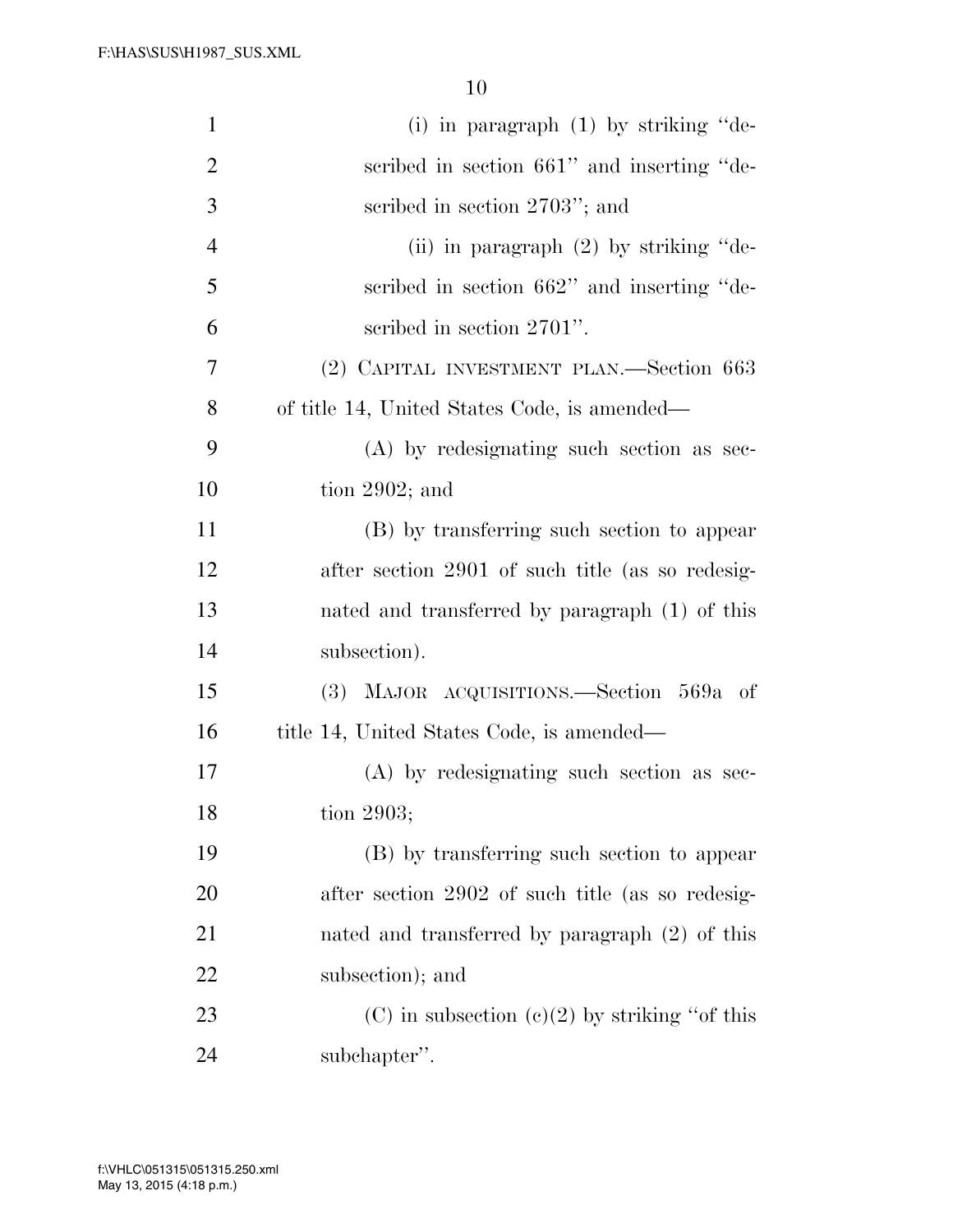F:\HAS\SUS\H1987\_SUS.XML

 (e) ICEBREAKING ON THE GREAT LAKES.—For fiscal years 2016 and 2017, the Commandant of the Coast Guard may use funds made available pursuant to section 2702(2) of title 14, United States Code (as added by sub- section (a) of this section) for the selection of a design for and the construction of an icebreaker that is capable of buoy tending to enhance icebreaking capacity on the Great Lakes.

 (f) ADDITIONAL SUBMISSIONS.—The Commandant of the Coast Guard shall submit to the Committee on Homeland Security of the House of Representatives—

 (1) each plan required under section 2904 of title 14, United States Code, as added by subsection (a) of this section;

 (2) each plan required under section 2903(e) of title 14, United States Code, as added by section 206 of this Act;

 (3) each plan required under section 2902 of title 14, United States Code, as redesignated by sub-section (d) of this section; and

 (4) each mission need statement required under section 569 of title 14, United States Code.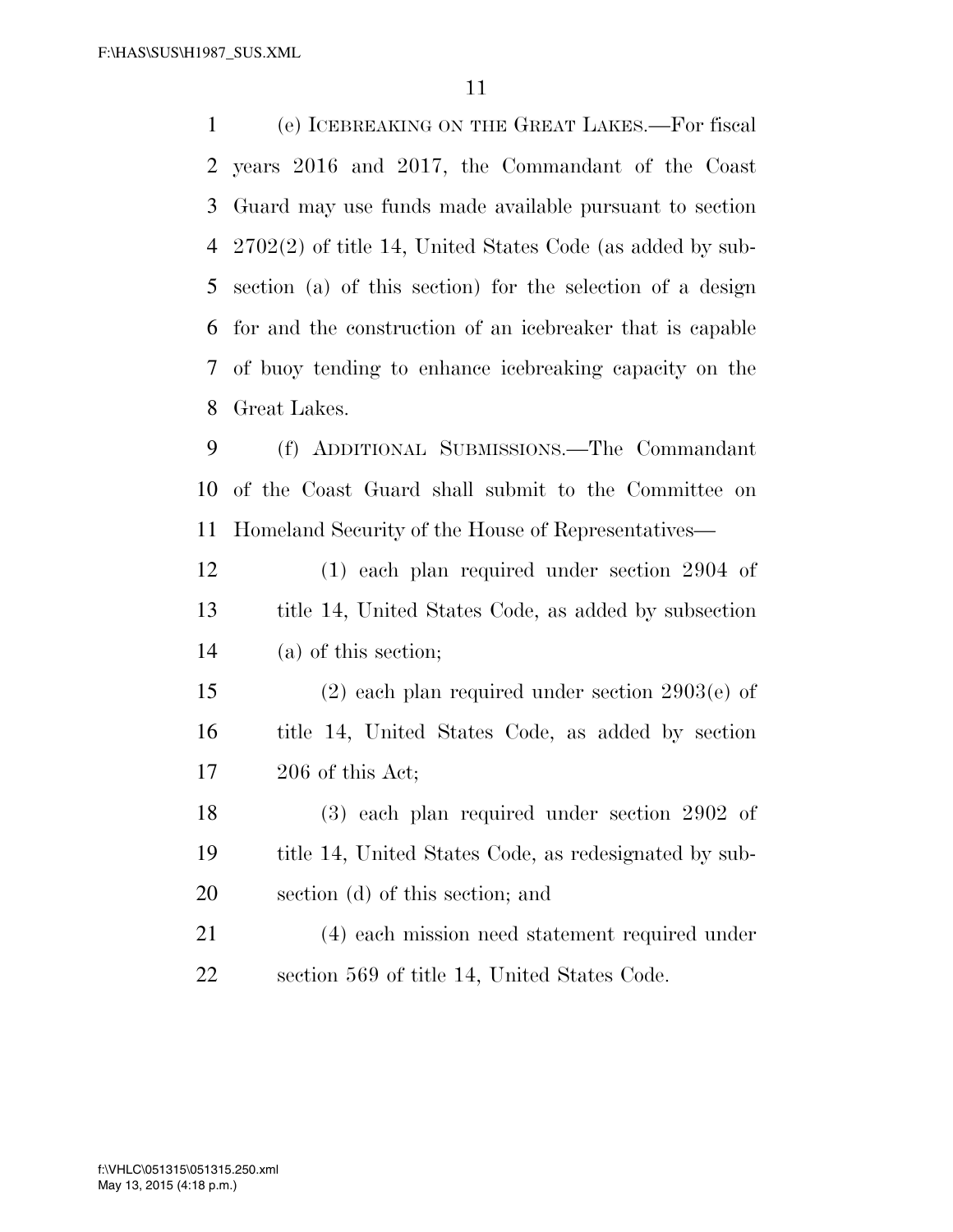| 1  | SEC. 102. CONFORMING AMENDMENTS.                                |
|----|-----------------------------------------------------------------|
| 2  | (a) ANALYSIS FOR TITLE 14.—The analysis for title               |
| 3  | 14, United States Code, is amended by adding after the          |
| 4  | item relating to part II the following:                         |
|    | "III. Coast Guard Authorizations and Reports to Con-            |
|    |                                                                 |
| 5  | (b) ANALYSIS FOR CHAPTER 15.—The analysis for                   |
| 6  | chapter 15 of title 14, United States Code, is amended          |
| 7  | by striking the item relating to section 569a.                  |
| 8  | (c) ANALYSIS FOR CHAPTER 17.—The analysis for                   |
| 9  | chapter 17 of title 14, United States Code, is amended          |
| 10 | by striking the items relating to sections 661, 662, 662a,      |
| 11 | and 663.                                                        |
| 12 | (d) ANALYSIS FOR CHAPTER 27.—The analysis for                   |
| 13 | chapter 27 of title 14, United States Code, as added by         |
| 14 | section $101(a)$ of this Act, is amended by inserting—          |
| 15 | $(1)$ before the item relating to section 2702 the              |
| 16 | following:                                                      |
|    | "2701. Requirement for prior authorization of appropriations."; |
| 17 | and                                                             |
| 18 | $(2)$ before the item relating to section 2704 the              |
| 19 | following:                                                      |
|    | "2703. Authorization of personnel end strengths.".              |
| 20 | (e) ANALYSIS FOR CHAPTER 29.—The analysis for                   |
| 21 | chapter 29 of title 14, United States Code, as added by         |
| 22 | section $101(a)$ of this Act, is amended by inserting before    |

the item relating to section 2904 the following:

May 13, 2015 (4:18 p.m.) f:\VHLC\051315\051315.250.xml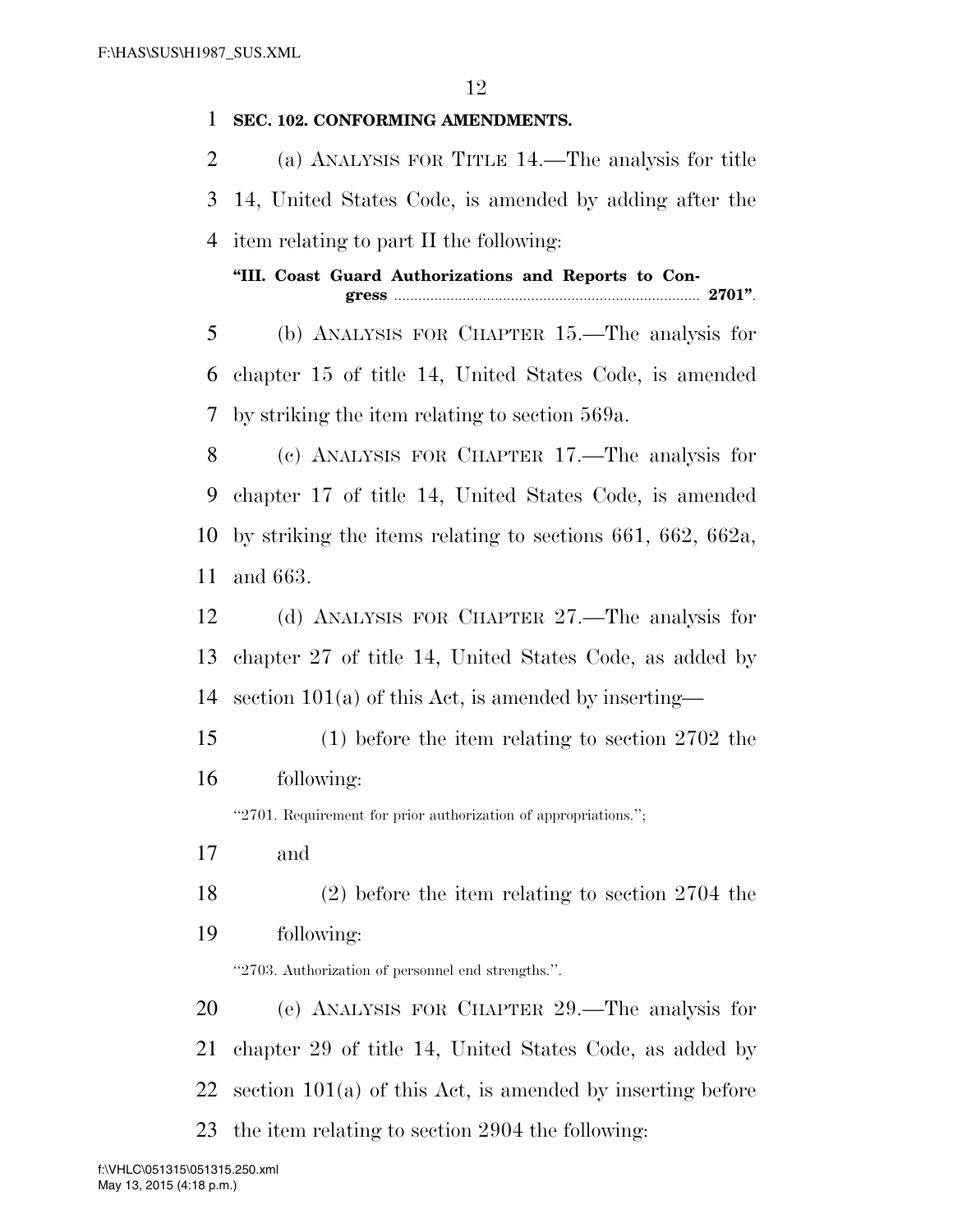''2901. Transmission of annual Coast Guard authorization request. ''2902. Capital investment plan. ''2903. Major acquisitions.''.

 (f) MISSION NEED STATEMENT.—Section 569(b) of title 14, United States Code, is amended— (1) in paragraph (2) by striking ''in section 569a(e)'' and inserting ''in section 2903''; and (2) in paragraph (3) by striking ''under section  $6 \qquad 663(a)(1)$ " and inserting "under section  $2902(a)(1)$ ".

# **TITLE II—COAST GUARD**

### **SEC. 201. VICE COMMANDANT.**

 (a) GRADES AND RATINGS.—Section 41 of title 14, United States Code, is amended by striking ''an admiral,'' and inserting ''admirals (two);''.

 (b) VICE COMMANDANT; APPOINTMENT.—Section 47 of title 14, United States Code, is amended by striking ''vice admiral'' and inserting ''admiral''.

 (c) CONFORMING AMENDMENT.—Section 51 of title 14, United States Code, is amended—

- (1) in subsection (a) by inserting ''admiral or''
- 19 before "vice admiral,";
- (2) in subsection (b) by inserting ''admiral or'' before ''vice admiral,'' each place it appears; and
- (3) in subsection (c) by inserting ''admiral or'' before ''vice admiral,''.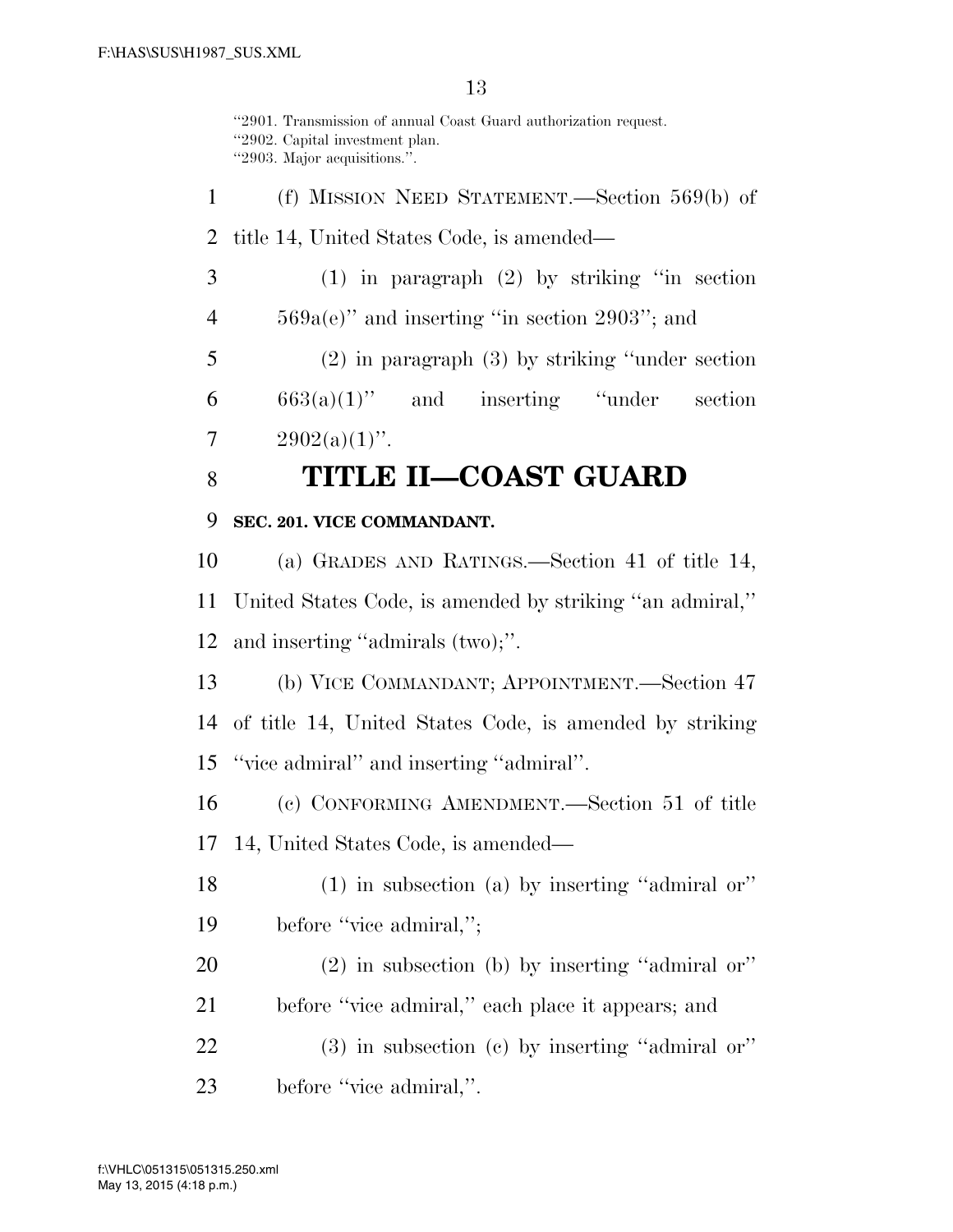| 1              | (d) APPLICATION.—Notwithstanding any other provi-          |
|----------------|------------------------------------------------------------|
| 2              | sion of law, the officer who, on the date of the enactment |
| 3              | of this Act, is serving as Vice Commandant of the Coast    |
| $\overline{4}$ | Guard—                                                     |
| 5              | (1) shall have the grade of admiral, with the              |
| 6              | pay and allowances of that grade; and                      |
| 7              | $(2)$ shall not be required to be reappointed by           |
| 8              | reason of the enactment of this Act, including the         |
| 9              | amendments made by this Act.                               |
| 10             | SEC. 202. VICE ADMIRALS.                                   |
| 11             | Section 50 of title 14, United States Code, is amend-      |
| 12             | $ed$ —                                                     |
|                |                                                            |
| 13             | $(1)$ in subsection $(a)$ —                                |
| 14             | $(A)$ by striking paragraph $(1)$ and insert-              |
| 15             | ing the following:                                         |
| 16             | $\lq(1)$ The President may—                                |
| 17             | "(A) designate, within the Coast Guard, no                 |
| 18             | more than 5 positions of importance and responsi-          |
| 19             | bility that shall be held by officers who, while so        |
| 20             | serving, shall have the grade of vice admiral, with        |
| 21             | the pay and allowances of that grade, and shall per-       |
| 22             | form such duties as the Commandant may prescribe           |
| 23             | (if the President designates 5 such positions, 1 posi-     |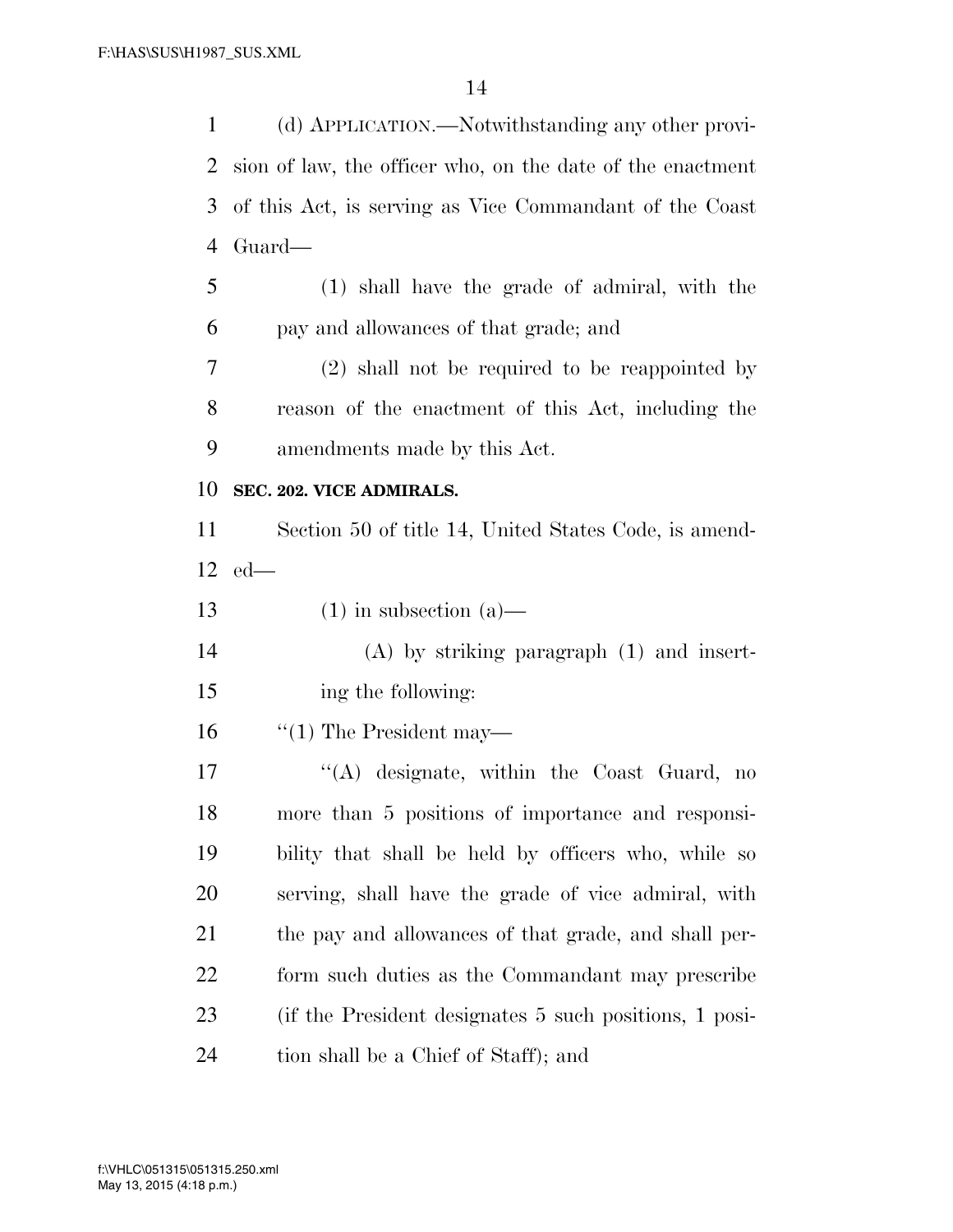| $\mathbf{1}$   | "(B) designate, within the executive branch,        |
|----------------|-----------------------------------------------------|
| $\overline{2}$ | other than within the Coast Guard or the National   |
| 3              | Oceanic and Atmospheric Administration, positions   |
| 4              | of importance and responsibility that shall be held |
| 5              | by officers who, while so serving, shall have the   |
| 6              | grade of vice admiral, with the pay and allowances  |
| 7              | of that grade."; and                                |
| 8              | $(B)$ in paragraph $(3)(A)$ by striking             |
| 9              | "under paragraph (1)" and inserting "under"         |
| 10             | paragraph $(1)(A)$ "; and                           |
| 11             | $(2)$ in subsection $(b)(2)$ —                      |
| 12             | $(A)$ in subparagraph $(B)$ by striking "and"       |
| 13             | at the end;                                         |
| 14             | $(B)$ by redesignating subparagraph $(C)$ as        |
| 15             | subparagraph $(D)$ ; and                            |
| 16             | $(C)$ by inserting after subparagraph $(B)$         |
| 17             | the following:                                      |
| 18             | "(C) at the discretion of the Secretary, while      |
| 19             | awaiting orders after being relieved from the posi- |
| 20             | tion, beginning on the day the officer is relieved  |
| 21             | from the position, but not for more than 60 days;   |
| 22             | and".                                               |
| 23             | SEC. 203. COAST GUARD REMISSION OF INDEBTEDNESS.    |
| 24             | (a) IN GENERAL.—Section 461 of title 14, United     |
| 25             | States Code, is amended to read as follows:         |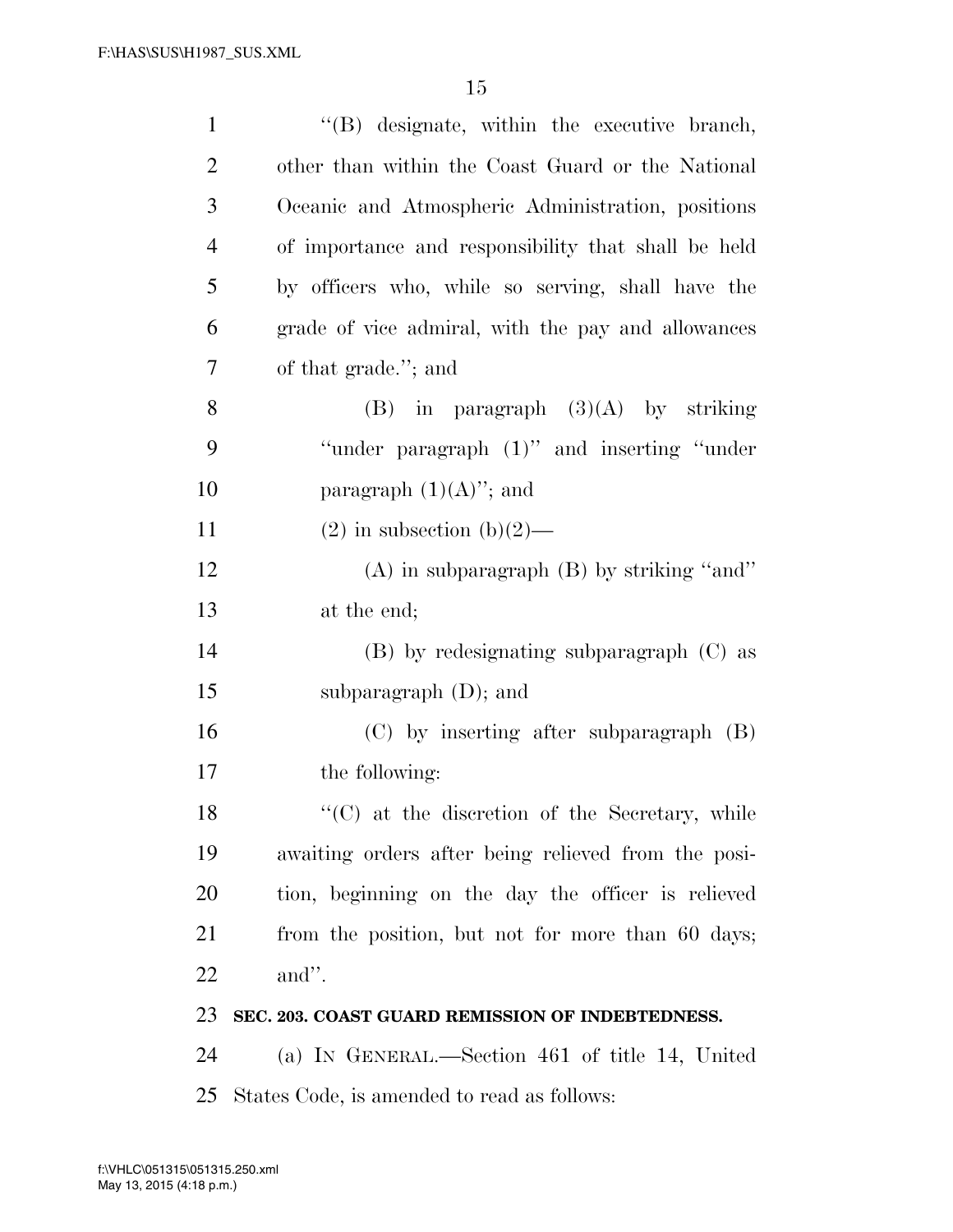### **''§ 461. Remission of indebtedness**

- ''The Secretary may have remitted or cancelled any part of a person's indebtedness to the United States or any instrumentality of the United States if—
- ''(1) the indebtedness was incurred while the person served on active duty as a member of the Coast Guard; and
- ''(2) the Secretary determines that remitting or cancelling the indebtedness is in the best interest of the United States.''.
- (b) CLERICAL AMENDMENT.—The analysis for chap- ter 13 of title 14, United States Code, is amended by striking the item relating to section 461 and inserting the following:

''461. Remission of indebtedness.''.

### **SEC. 204. ACQUISITION REFORM.**

 (a) MINIMUM PERFORMANCE STANDARDS.—Section 572(d)(3) of title 14, United States Code, is amended— (1) by redesignating subparagraphs (C) through (H) as subparagraphs (E) through (J), respectively; (2) by redesignating subparagraph (B) as sub-21 paragraph (C); (3) by inserting after subparagraph (A) the fol-

lowing: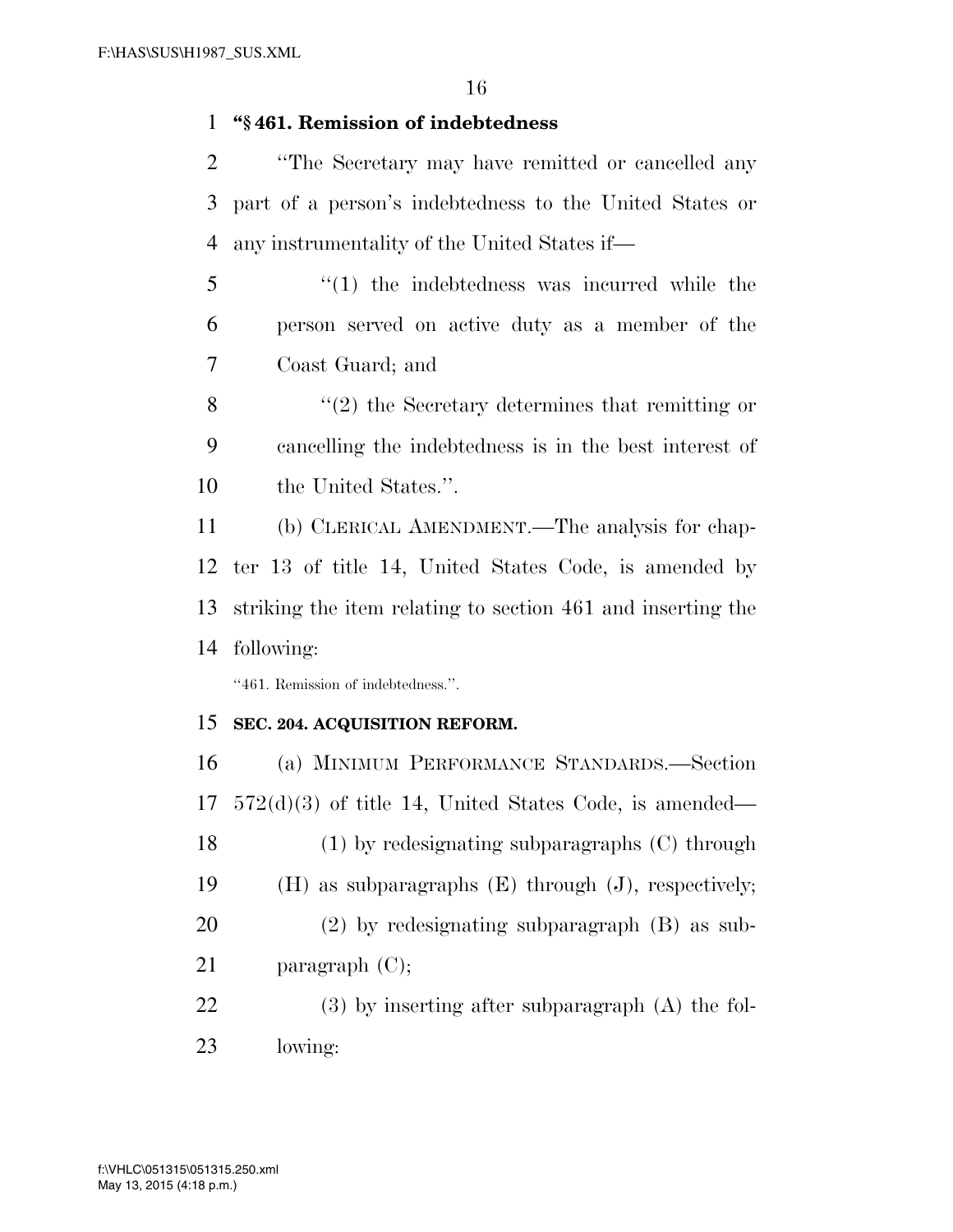| $\mathbf{1}$   | "(B) the performance data to be used to                   |
|----------------|-----------------------------------------------------------|
| $\overline{2}$ | determine whether the key performance param-              |
| 3              | eters have been resolved;"; and                           |
| $\overline{4}$ | $(4)$ by inserting after subparagraph $(C)$ , as re-      |
| 5              | designated by paragraph $(2)$ of this subsection, the     |
| 6              | following:                                                |
| 7              | $\lq\lq$ (D) the results during test and evaluation       |
| 8              | that will be required to demonstrate that a ca-           |
| 9              | pability, asset, or subsystem meets performance           |
| 10             | requirements;".                                           |
| 11             | CAPITAL INVESTMENT<br>(b)<br>PLAN.—Section                |
| 12             | $2902(a)(1)$ of title 14, United States Code, as redesig- |
| 13             | nated and otherwise amended by this Act, is further       |
| 14             | amended—                                                  |
| 15             | $(1)$ in subparagraph $(B)$ by striking "comple-          |
| 16             | tion;" and inserting "completion based on the pro-        |
| 17             | posed appropriations included in the budget;"; and        |
| 18             | $(2)$ in subparagraph $(D)$ by striking "at the           |
| 19             | projected funding levels;" and inserting "based on        |
| 20             | the proposed appropriations included in the budg-         |
| 21             | $et;$ ".                                                  |
| <u>22</u>      | (c) DAYS AWAY FROM HOMEPORT.—Not later than               |
| 23             | 1 year after the date of the enactment of this Act, the   |
| 24             | Commandant of the Coast Guard shall—                      |

May 13, 2015 (4:18 p.m.) f:\VHLC\051315\051315.250.xml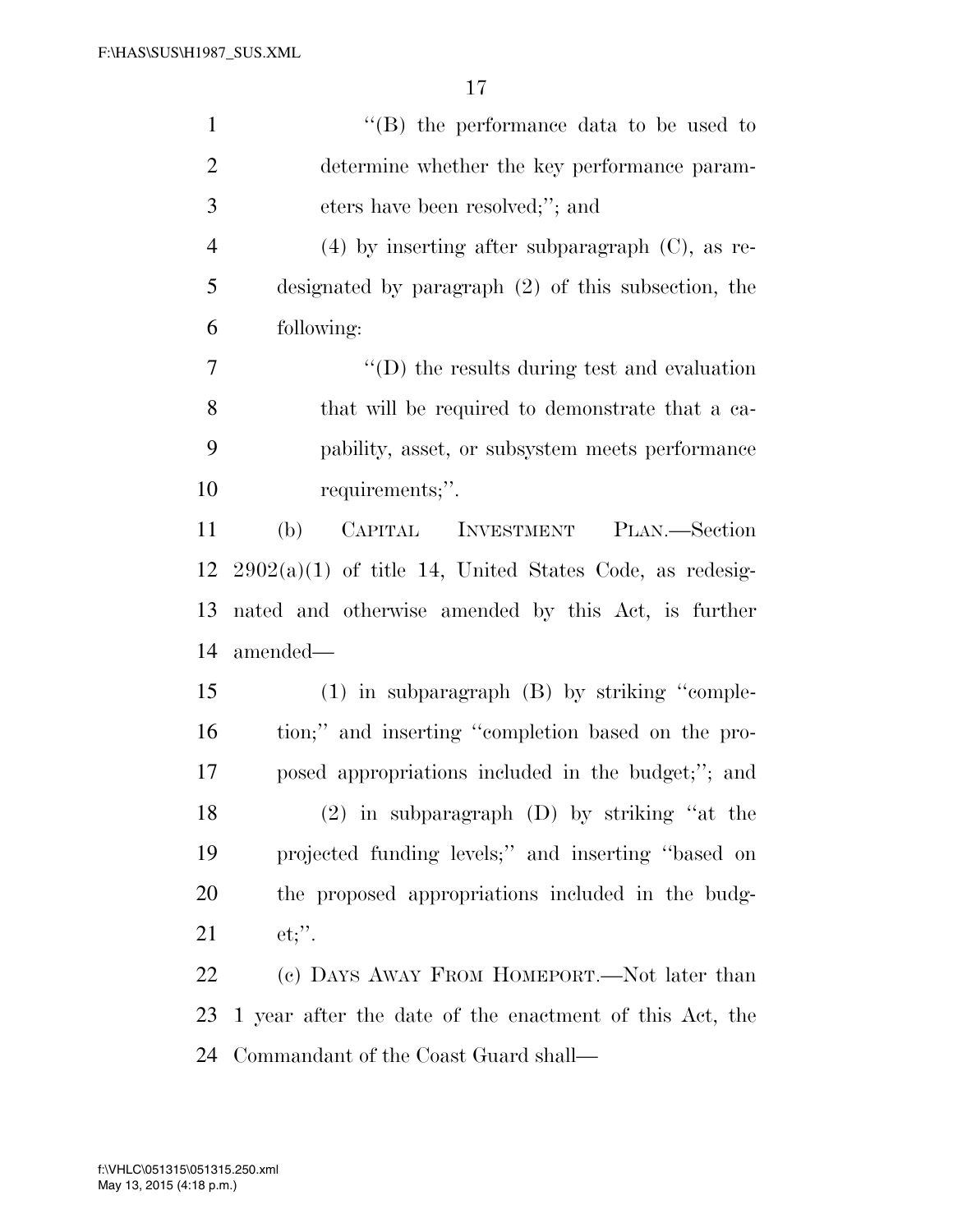(1) implement a standard for tracking oper- ational days at sea for Coast Guard cutters that does not include days during which such cutters are undergoing maintenance or repair; and

 (2) notify the Committee on Transportation and Infrastructure of the House of Representatives and the Committee on Commerce, Science, and Transportation of the Senate of the standard imple-mented under paragraph (1).

10 (d) FIXED WING AIRCRAFT FLEET MIX ANALYSIS.— Not later than September 30, 2015, the Commandant of the Coast Guard shall submit to the Committee on Trans- portation and Infrastructure of the House of Representa- tives and the Committee on Commerce, Science, and Transportation of the Senate a revised fleet mix analysis of Coast Guard fixed wing aircraft.

### **SEC. 205. AUXILIARY JURISDICTION.**

 (a) IN GENERAL.—Section 822 of title 14, United States Code, is amended—

- (1) by striking ''The purpose'' and inserting the
- following:
- 22 ""(a) In GENERAL.—The purpose"; and
- (2) by adding at the end the following:
- ''(b) LIMITATION.—The Auxiliary may conduct a pa-
- trol of a waterway, or a portion thereof, only if—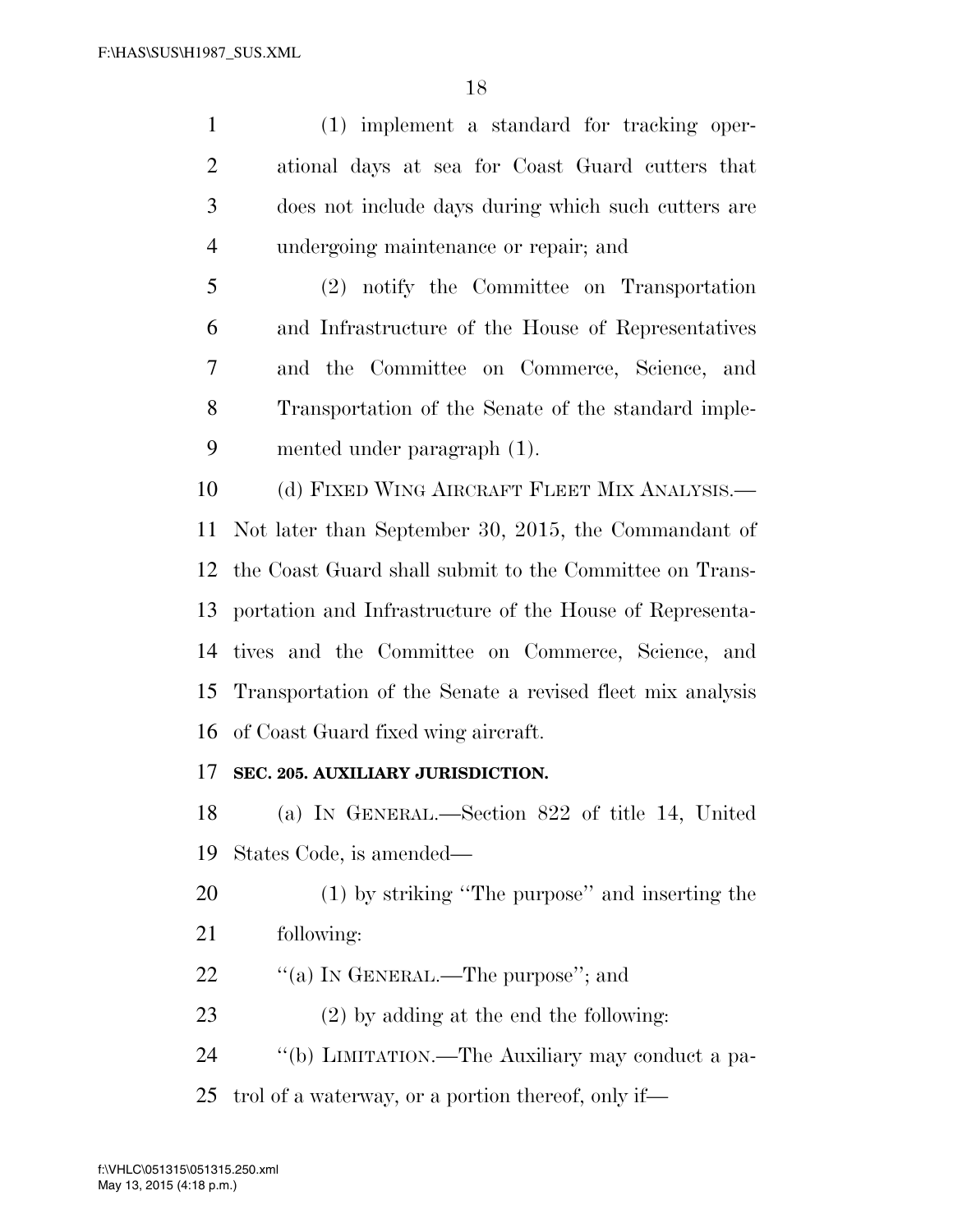| $\mathbf{1}$   | $\lq(1)$ the Commandant has determined such wa-          |
|----------------|----------------------------------------------------------|
| $\overline{2}$ | terway, or portion thereof, is navigable for purposes    |
| 3              | of the jurisdiction of the Coast Guard; or               |
| $\overline{4}$ | $\lq(2)$ a State or other proper authority has re-       |
| 5              | quested such patrol pursuant to section 141 of this      |
| 6              | title or section $13109$ of title 46.".                  |
| $\tau$         | (b) NOTIFICATION.—The Commandant of the Coast            |
| 8              | Guard shall—                                             |
| 9              | (1) review the waterways patrolled by the Coast          |
| 10             | Guard Auxiliary in the most recently completed fis-      |
| 11             | cal year to determine whether such waterways are         |
| 12             | eligible or ineligible for patrol under section $822(b)$ |
| 13             | of title 14, United States Code (as added by sub-        |
| 14             | section $(a)$ ; and                                      |
| 15             | $(2)$ not later than 180 days after the date of          |
| 16             | the enactment of this Act, provide to the Committee      |
| 17             | on Transportation and Infrastructure of the House        |
| 18             | of Representatives and the Committee on Commerce,        |
| 19             | Science, and Transportation of the Senate a written      |
| 20             | notification of-                                         |
| 21             | (A) any waterways determined ineligible                  |
| 22             | for patrol under paragraph $(1)$ ; and                   |
| 23             | (B) the actions taken by the Commandant                  |
| 24             | to ensure Auxiliary patrols do not occur on such         |
| 25             | waterways.                                               |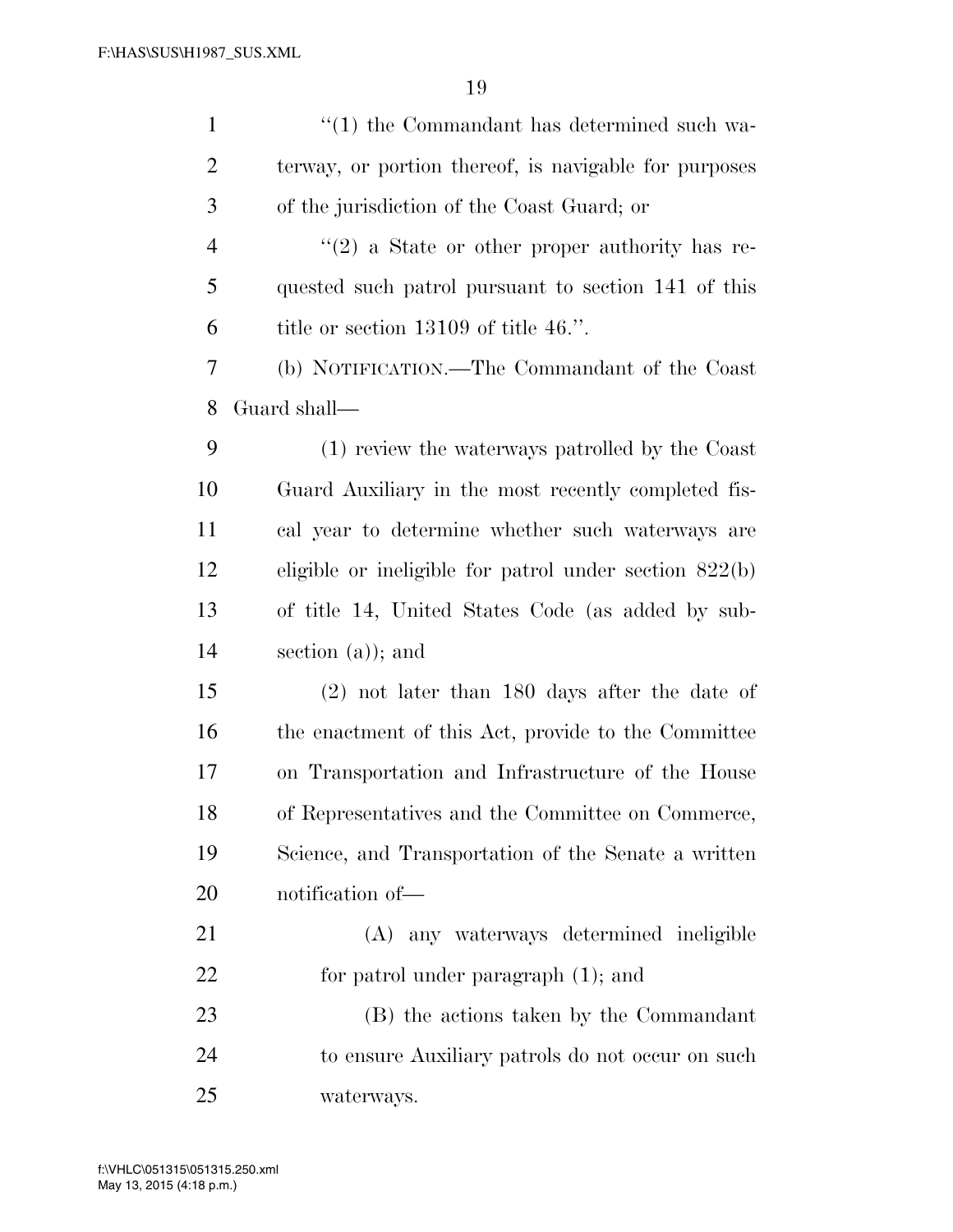**SEC. 206. LONG-TERM MAJOR ACQUISITIONS PLAN.**  Section 2903 of title 14, United States Code, as re- designated and otherwise amended by this Act, is further amended— (1) by redesignating subsection (e) as sub- section (f); and (2) by inserting after subsection (d) the fol- lowing: 9 "'(e) LONG-TERM MAJOR ACQUISITIONS PLAN.— Each report under subsection (a) shall include a plan that describes for the upcoming fiscal year, and for each of the 20 fiscal years thereafter— 13 ''(1) the numbers and types of cutters and air- craft to be decommissioned; ''(2) the numbers and types of cutters and air- craft to be acquired to—  $\langle (A) \rangle$  replace the cutters and aircraft iden- tified under paragraph (1); or ''(B) address an identified capability gap; and ''(3) the estimated level of funding in each fis- cal year required to— 23 "(A) acquire the cutters and aircraft iden-24 tified under paragraph  $(2)$ ;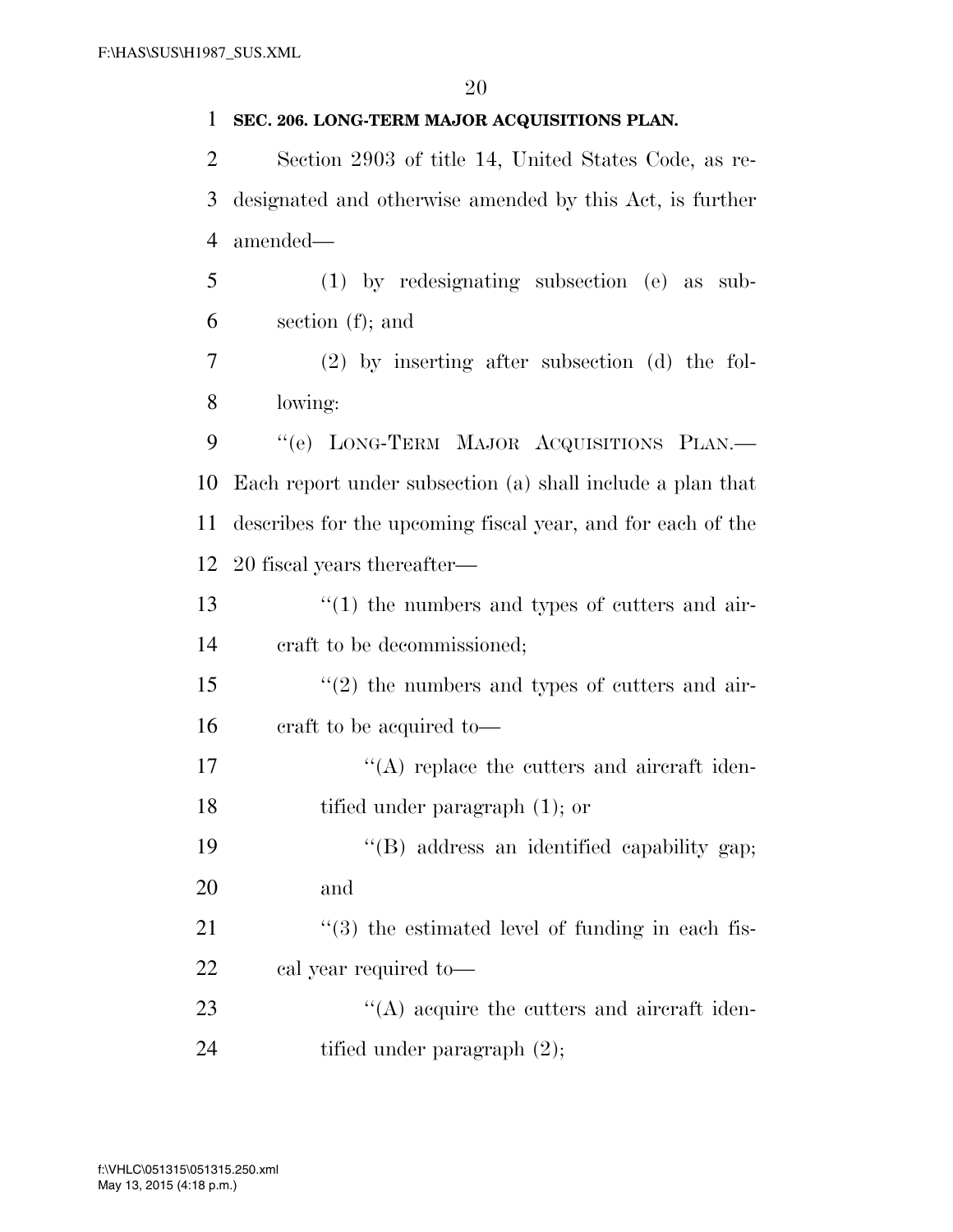$\lq\lq (B)$  acquire related command, control, communications, computer, intelligence, surveil- lance, and reconnaissance systems; and  $"({\rm C})$  acquire, construct, or renovate shore-

side infrastructure.''.

### **SEC. 207. COAST GUARD COMMUNITIES.**

 Section 409 of the Coast Guard Authorization Act of 1998 (14 U.S.C. 639 note) is amended by striking the second sentence and inserting the following: ''The Com- mandant may recognize any other community in a similar manner if the Commandant determines that such commu- nity has demonstrated enduring support of the Coast Guard, Coast Guard personnel, and the dependents of Coast Guard personnel.''.

# **SEC. 208. ''POLAR SEA'' MATERIEL CONDITION ASSESSMENT**

**AND SERVICE LIFE EXTENSION DECISION.** 

 Section 222 of the Coast Guard and Maritime Trans- portation Act of 2012 (Public Law 112–213; 126 Stat. 1560) is amended—

 (1) by amending subsection (a) to read as fol-lows:

22 "(a) IN GENERAL.—Not later than 270 days after the date of the enactment of the Coast Guard Authoriza- tion Act of 2015, the Secretary of the department in which the Coast Guard is operating shall—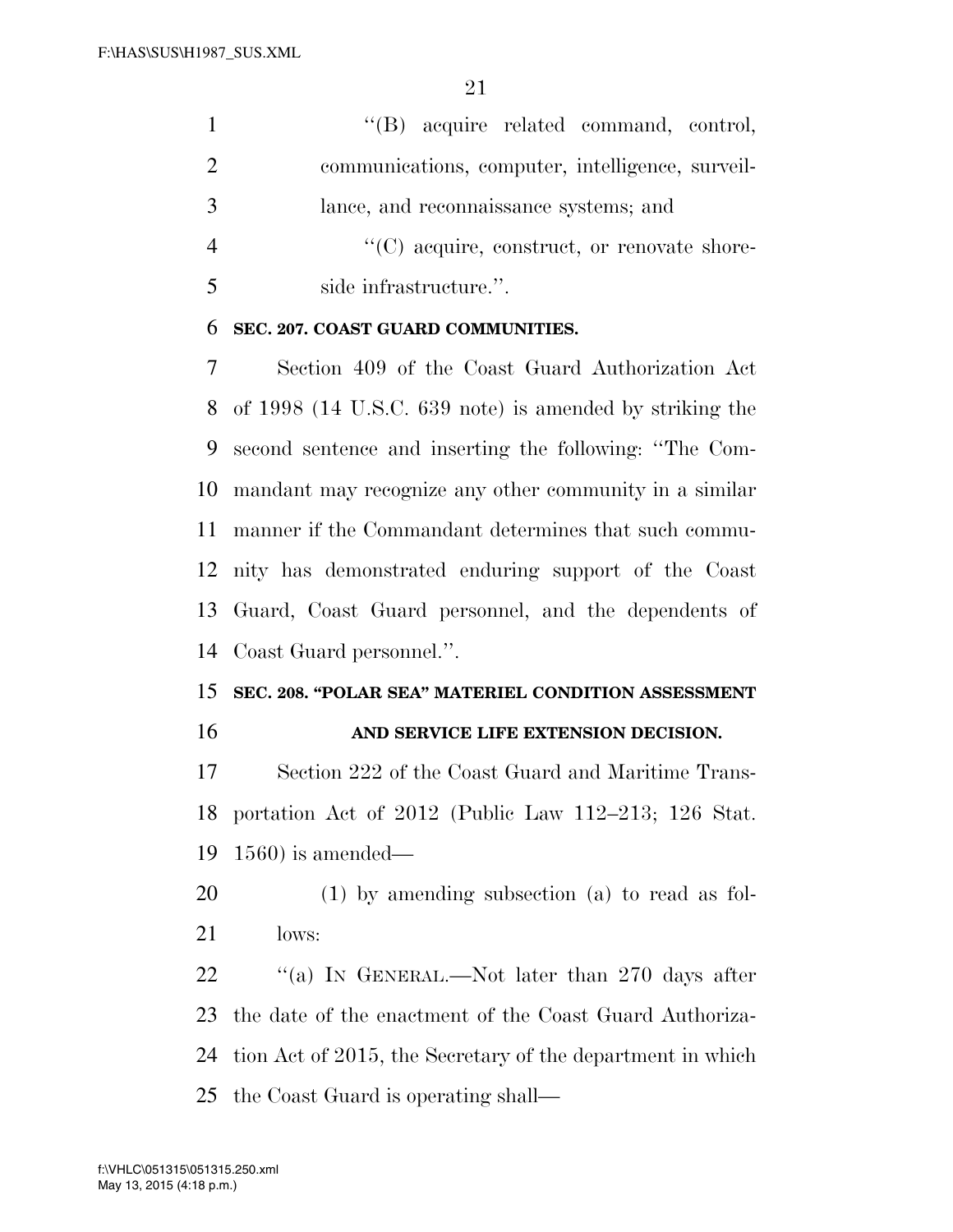| $\mathbf{1}$   | $\lq(1)$ complete a material condition assessment     |
|----------------|-------------------------------------------------------|
| $\overline{2}$ | with respect to the Polar Sea;                        |
| 3              | $\lq(2)$ make a determination of whether it is cost   |
| $\overline{4}$ | effective to reactivate the Polar Sea compared with   |
| 5              | other options to provide icebreaking services as part |
| 6              | of a strategy to maintain polar icebreaking services; |
| 7              | and                                                   |
| 8              | $\lq(3)$ submit to the Committee on Transpor-         |
| 9              | tation and Infrastructure of the House of Represent-  |
| 10             | atives and the Committee on Commerce, Science,        |
| 11             | and Transportation of the Senate—                     |
| 12             | $\lq\lq$ the assessment required under para-          |
| 13             | $graph(1);$ and                                       |
| 14             | $\lq\lq$ written notification of the determina-       |
| 15             | tion required under paragraph $(2)$ .";               |
| 16             | $(2)$ in subsection (b) by striking "analysis" and    |
| 17             | inserting "written notification";                     |
| 18             | $(3)$ by striking subsection $(e)$ ;                  |
| 19             | $(4)$ by redesignating subsections (d) through (h)    |
| 20             | as subsections (c) through $(g)$ , respectively;      |
| 21             | $(5)$ in subsection (c) (as redesignated by para-     |
| 22             | $graph(4)$ of this section)—                          |
| 23             | $(A)$ in paragraph $(1)$ —                            |
| 24             | (i) in subparagraph $(A)$ by striking                 |
| 25             | "based on the analysis required"; and                 |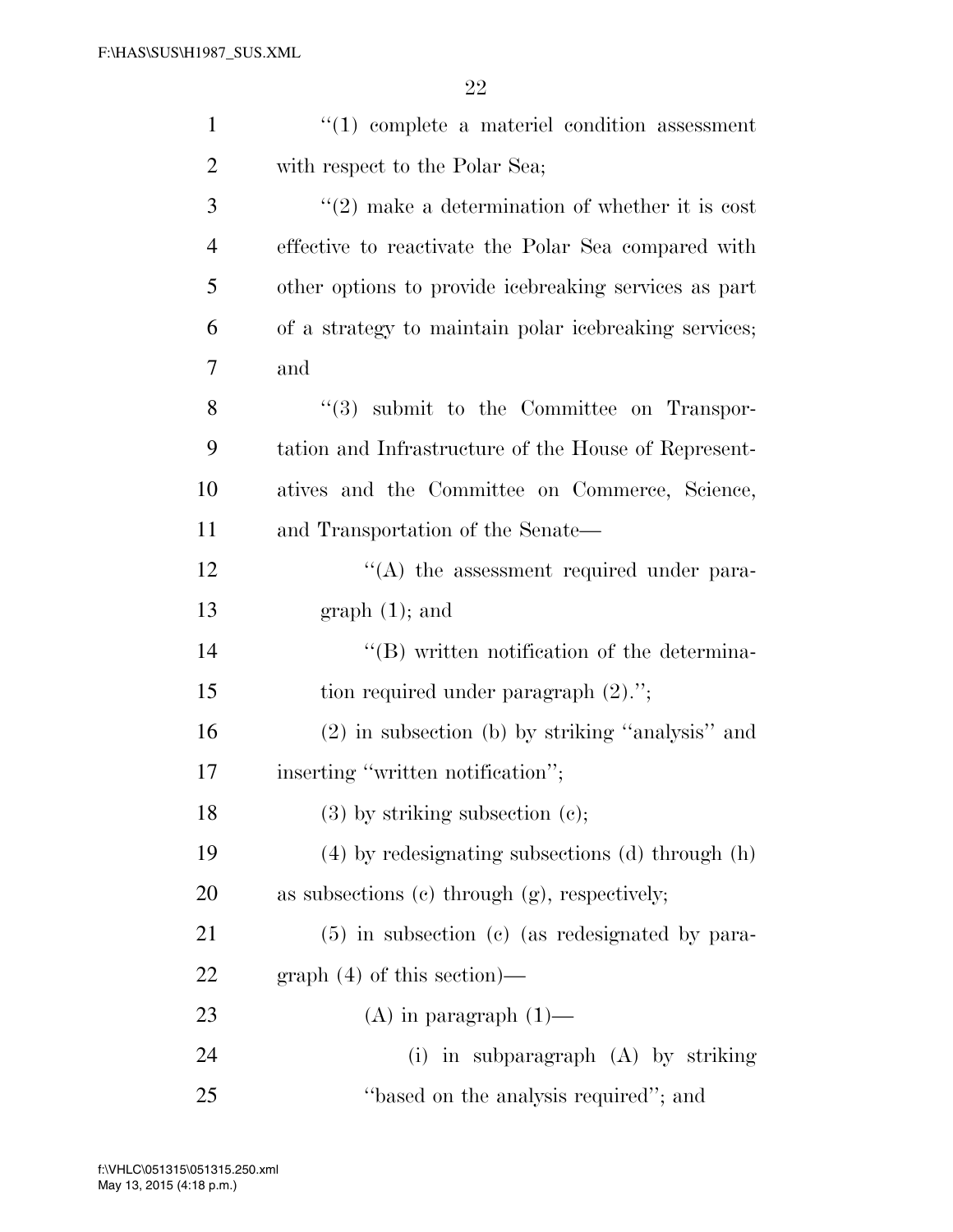| $\mathbf{1}$   | (ii) in subparagraph $(C)$ by striking                |
|----------------|-------------------------------------------------------|
| $\overline{2}$ | "analysis" and inserting "written notifica-           |
| 3              | $\text{tion}''$ ;                                     |
| $\overline{4}$ | $(B)$ by amending paragraph $(2)$ to read as          |
| 5              | follows:                                              |
| 6              | "(2) DECOMMISSIONING.—If the Secretary                |
| 7              | makes a determination under subsection (a) that it    |
| 8              | is not cost effective to reactivate the Polar Sea,    |
| 9              | then, not later than 180 days after written notifica- |
| 10             | tion of that determination is submitted under that    |
| 11             | subsection, the Commandant of the Coast Guard         |
| 12             | may decommission the Polar Sea."; and                 |
| 13             | $(C)$ by amending paragraph $(3)$ to read as          |
| 14             | follows:                                              |
| 15             | "(3) RESULT OF NO DETERMINATION.—If the               |
| 16             | Secretary does not make a determination under sub-    |
| 17             | section (a) regarding whether it is cost effective to |
| 18             | reactivate the Polar Sea, then the Commandant of      |
| 19             | the Coast Guard may decommission the Polar Sea.";     |
| <b>20</b>      | $(6)$ in subsection $(d)(1)$ (as redesignated by      |
| 21             | paragraph (4) of this section) by striking "analysis" |
| 22             | and inserting "written notification"; and             |
| 23             | (7) in subsection (e) (as redesignated by para-       |
| 24             | graph (4) of this section) by striking "in subsection |
| 25             | (d)" and inserting "in subsection $(e)$ ".            |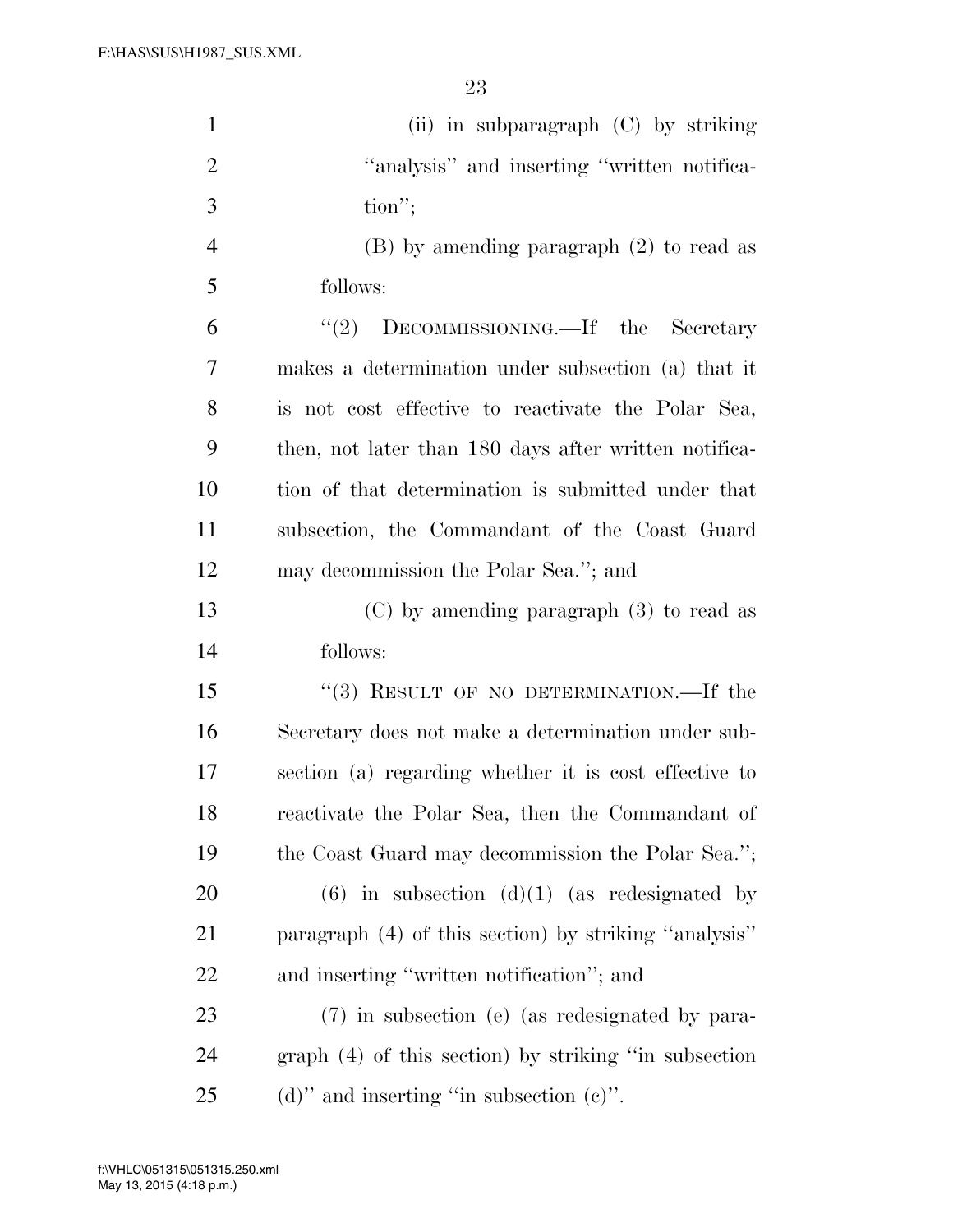### **SEC. 209. REPEAL.**

 Section 225(b)(2) of the Howard Coble Coast Guard and Maritime Transportation Act of 2014 (Public Law 113–281; 128 Stat. 3039) is repealed. **SEC. 210. TECHNICAL CORRECTIONS TO TITLE 14.**  Title 14, United States Code, as amended by this Act, is further amended— (1) in the analysis for part I by striking the item relating to chapter 19 and inserting the fol-lowing:

**''19. Environmental Compliance and Restoration Program** ............................................................................ **690''**;

 (2) in section 46(a) by striking ''subsection'' 12 and inserting "section";

 (3) in section 47 in the section heading by striking ''**commandant**'' and inserting ''**Com-mandant**'';

16 (4) in section 93(f) by striking paragraph  $(2)$ and inserting the following:

18 ''(2) LIMITATION.—The Commandant may lease submerged lands and tidelands under para-20 graph  $(1)$  only if—

 $\langle (A)$  the lease is for cash exclusively; 22 ''(B) the lease amount is equal to the fair market value of the use of the leased sub-merged lands or tidelands for the period during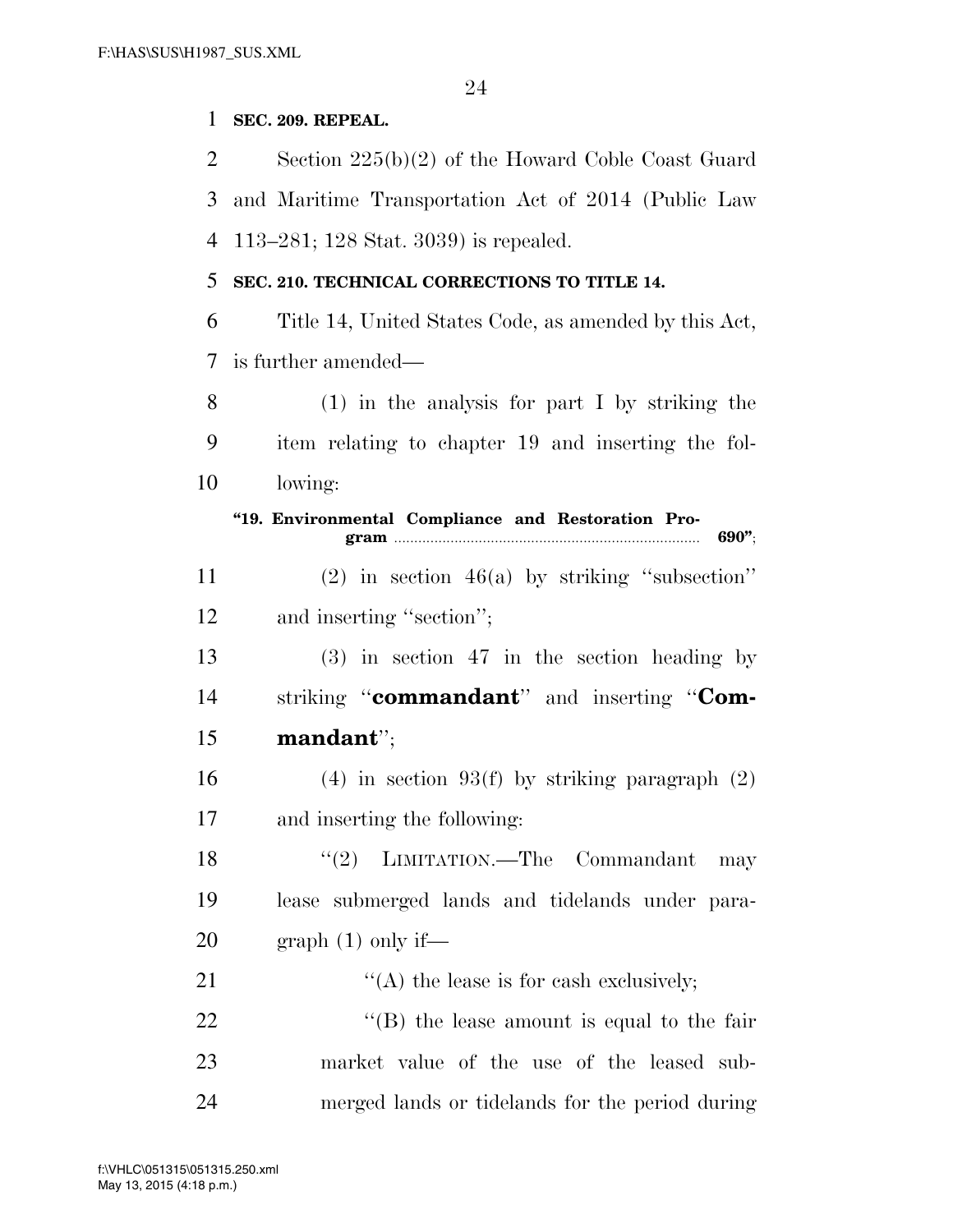| $\mathbf{1}$   | which such lands are leased, as determined by        |
|----------------|------------------------------------------------------|
| $\overline{c}$ | the Commandant;                                      |
| 3              | "(C) the lease does not provide authority            |
| $\overline{4}$ | to or commit the Coast Guard to use or support       |
| 5              | any improvements to such submerged lands and         |
| 6              | tidelands, or obtain goods and services from the     |
| 7              | lessee; and                                          |
| 8              | $\lq\lq$ (D) proceeds from the lease are deposited   |
| 9              | in the Coast Guard Housing Fund established          |
| 10             | under section $687."$ ;                              |
| 11             | $(5)$ in the analysis for chapter 9 by striking the  |
| 12             | item relating to section 199 and inserting the fol-  |
| 13             | lowing:                                              |
|                | "199. Marine safety curriculum.";                    |
| 14             | $(6)$ in section $427(b)(2)$ by striking "this chap- |
| 15             | ter" and inserting "chapter $61$ of title $10$ ";    |
| 16             | $(7)$ in the analysis for chapter 15 before the      |
| 17             | item relating to section 571 by striking the fol-    |
| 18             | lowing:                                              |
|                | "Sec.";                                              |
| 19             | (8) in section $573(c)(3)(A)$ by inserting "and      |
| 20             | shall maintain such cutter in class" before the pe-  |
| 21             | riod at the end;                                     |
| 22             | in section $581(5)(B)$ by striking<br>(9)            |
| 23             | "\$300,000,0000," and inserting "\$300,000,000,";    |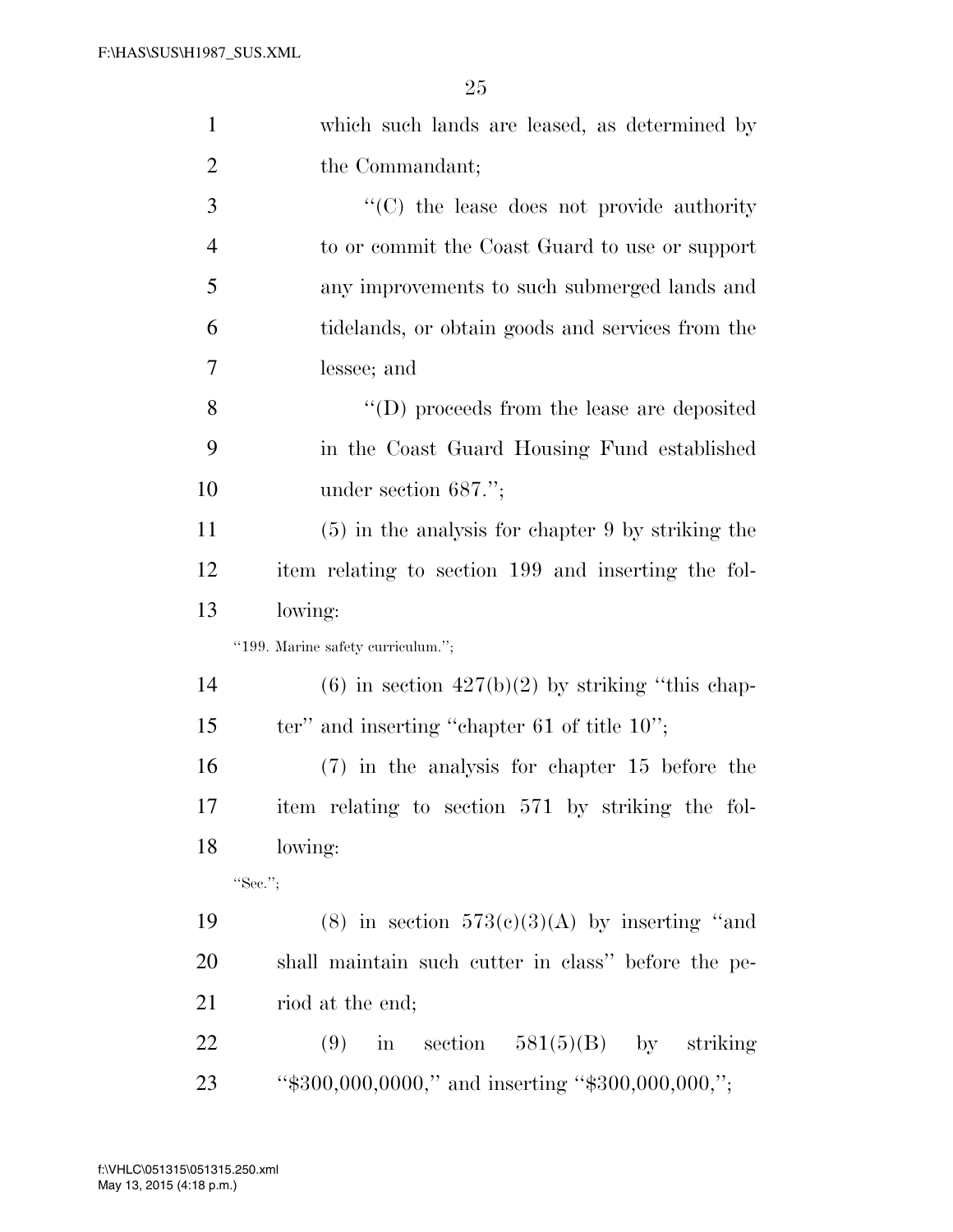| $\mathbf{1}$   | $(10)$ in section $637(c)(3)$ in the matter pre-                                                         |
|----------------|----------------------------------------------------------------------------------------------------------|
| 2              | eeding subparagraph (A) by inserting "it is" before                                                      |
| 3              | "any";                                                                                                   |
| $\overline{4}$ | $(11)$ in section $641(d)(3)$ by striking "Guard,                                                        |
| 5              | installation" and inserting "Guard installation";                                                        |
| 6              | $(12)$ in section $691(c)(3)$ by striking "state"                                                        |
| 7              | and inserting "State";                                                                                   |
| 8              | $(13)$ in the analysis for chapter $21-$                                                                 |
| 9              | (A) by striking the item relating to section                                                             |
| 10             | 709 and inserting the following:                                                                         |
|                | "709. Reserve student aviation pilots; Reserve aviation pilots; appointments in<br>commissioned grade."; |
| 11             | and                                                                                                      |
| 12             | (B) by striking the item relating to section                                                             |
| 13             | 740 and inserting the following:                                                                         |
|                | "740. Failure of selection and removal from an active status.";                                          |
| 14             | $(14)$ in section 742(c) by striking "subsection"                                                        |
| 15             | and inserting "subsections";                                                                             |
| 16             | $(15)$ in section $821(b)(1)$ by striking "Chapter"                                                      |
| 17             | 26" and inserting "Chapter 171"; and                                                                     |
| 18             | $(16)$ in section $823a(b)(1)$ , by striking "Chap-                                                      |
| 19             | ter $26$ " and inserting "Chapter $171$ ".                                                               |
| 20             | SEC. 211. DIGITAL BOAT PROFILE PILOT PROGRAM.                                                            |
| 21             | (a) IN GENERAL.—If, during the 1-year period begin-                                                      |
| <u>22</u>      | ning on the date of the enactment of this Act, the Sec-                                                  |
| 23             | retary of the department in which the Coast Guard is op-                                                 |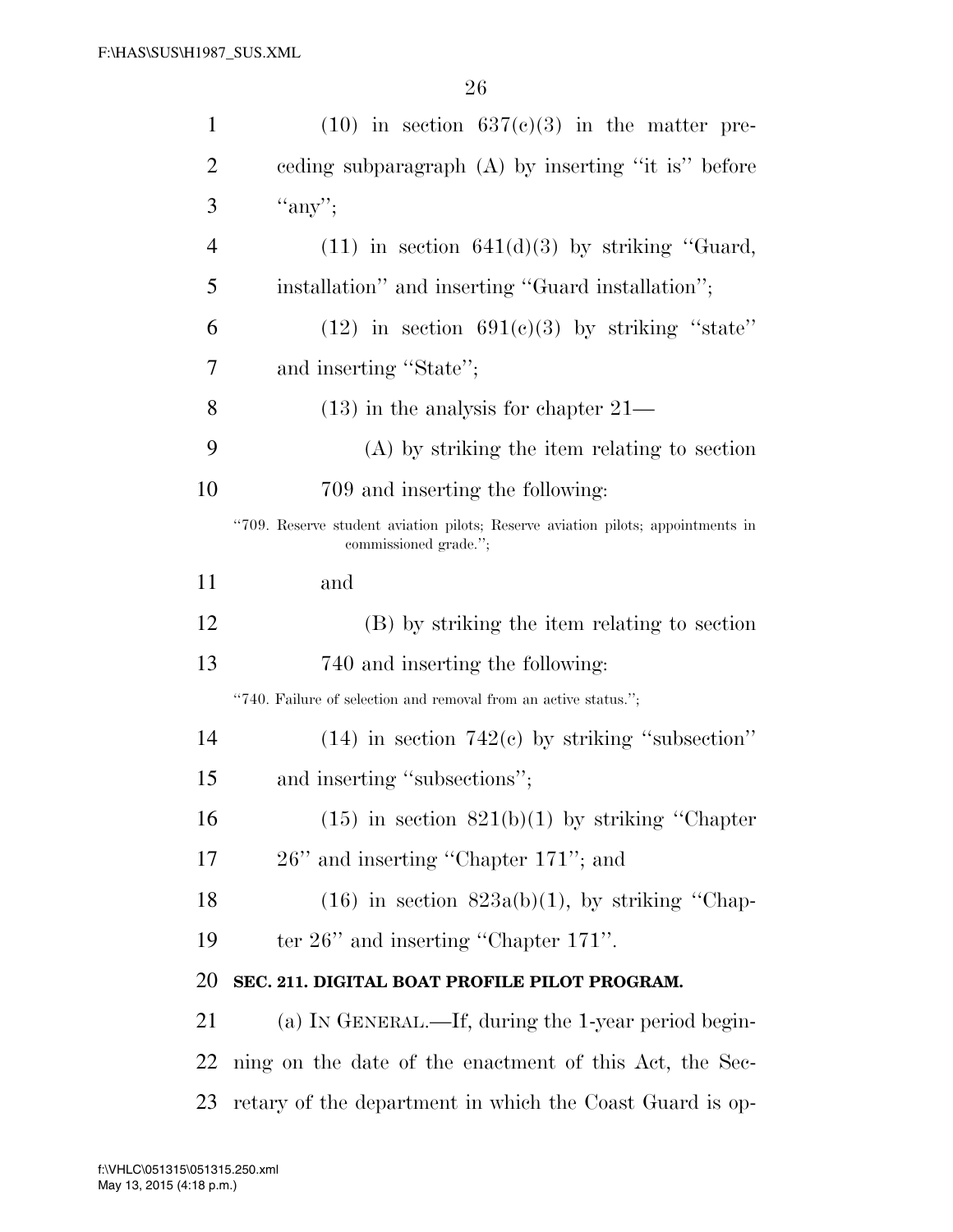erating determines that there are at least 2 digital boat profile technologies that are commercially available, the Secretary shall establish a pilot program, in accordance with this section, under which digital boat profiles are uti-lized for—

 (1) not less than 2 National Security Cutters; (2) not less than 4 Fast Response Cutters; and (3) not less than 4 Medium Endurance Cutters (270 foot).

 (b) TIMING.—With respect to the National Security Cutters and Fast Response Cutters participating in the pilot program, a digital boat profile shall be established prior to the commissioning of the cutters.

 (c) REPORT.—Not later than 1 year after the estab- lishment of the pilot program, and annually thereafter for the succeeding 4 years, the Secretary of the department in which the Coast Guard is operating shall submit to the Committee on Transportation and Infrastructure of the House of Representatives and the Committee on Com- merce, Science, and Transportation of the Senate a report describing—

 (1) the implementation of the pilot program; and

 (2) the results of the use of digital boat profiles under the pilot program with respect to—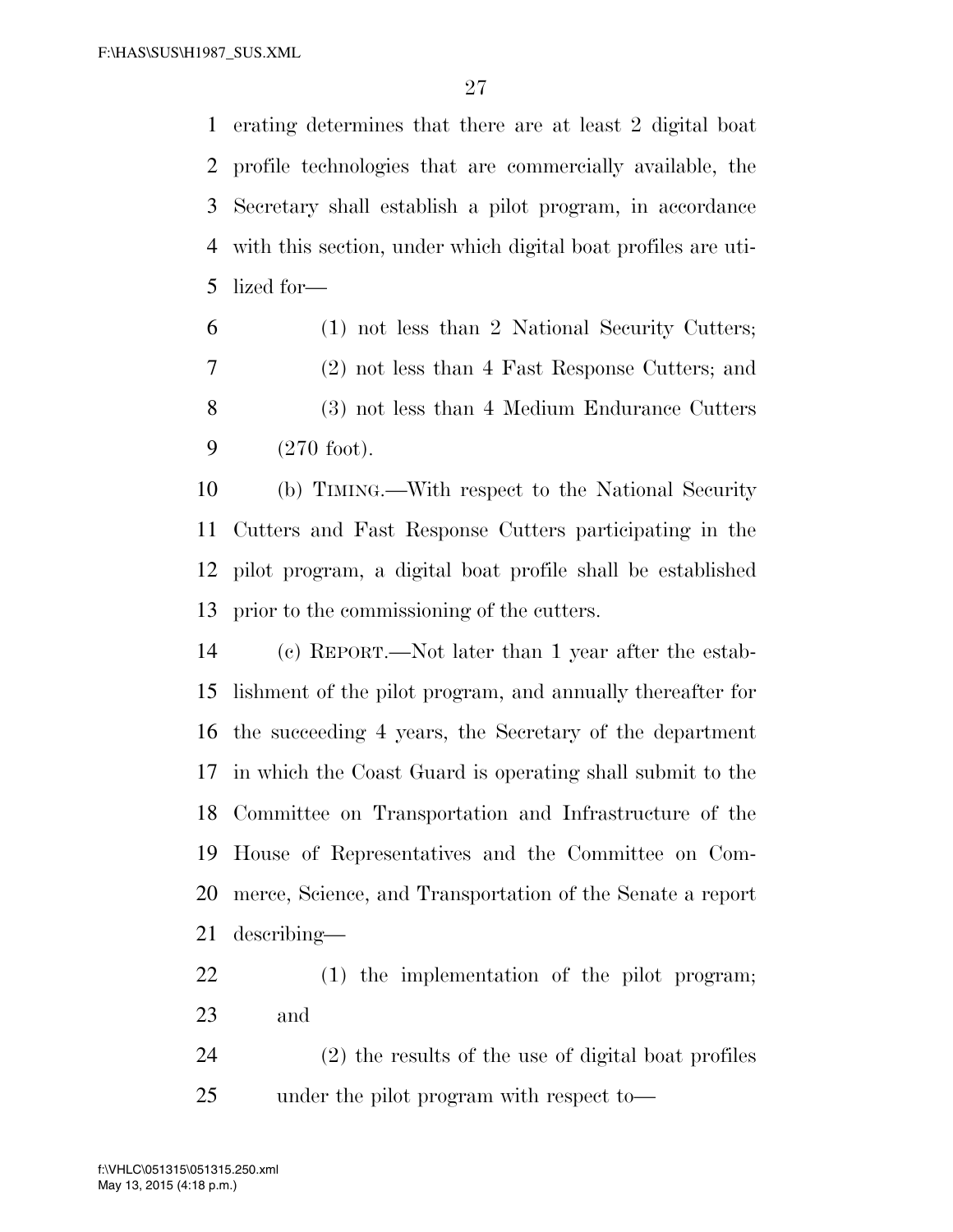| $\mathbf{1}$   | $(A)$ efficient maintenance of the cutters in-                |
|----------------|---------------------------------------------------------------|
| $\overline{2}$ | volved; and                                                   |
| 3              | (B) the post-delivery warranty manage-                        |
| $\overline{4}$ | ment of equipment items, the repair and re-                   |
| 5              | placement of which are contractually obligated.               |
| 6              | (d) DIGITAL BOAT PROFILE DEFINED.—In this sec-                |
| 7              | tion, the term "digital boat profile" means a commercially    |
| 8              | available off-the-shelf technology that creates an electronic |
| 9              | data source with respect to a vessel that—                    |
| 10             | (1) provides lifecycle management support, in-                |
| 11             | cluding through the incorporation of systems manu-            |
| 12             | als, schematics, and vessel documentation;                    |
| 13             | (2) incorporates all manufacturer recommenda-                 |
| 14             | tions and operator best practices;                            |
| 15             | (3) incorporates the use of real-time analytics               |
| 16             | of deferred tasks, future tasks, readiness assess-            |
| 17             | ments, and budgetary planners;                                |
| 18             | (4) provides advance electronic notification of               |
| 19             | upcoming maintenance and inspections to multi-level           |
| 20             | permission-based recipients on a daily, weekly, or            |
| 21             | monthly basis;                                                |
| 22             | (5) facilitates oversight for pre-delivery discrep-           |
| 23             | ancy reporting and post-delivery warranty manage-             |
| 24             | ment of equipment items, the repair and replace-              |
| 25             | ment of which are contractually obligated; and                |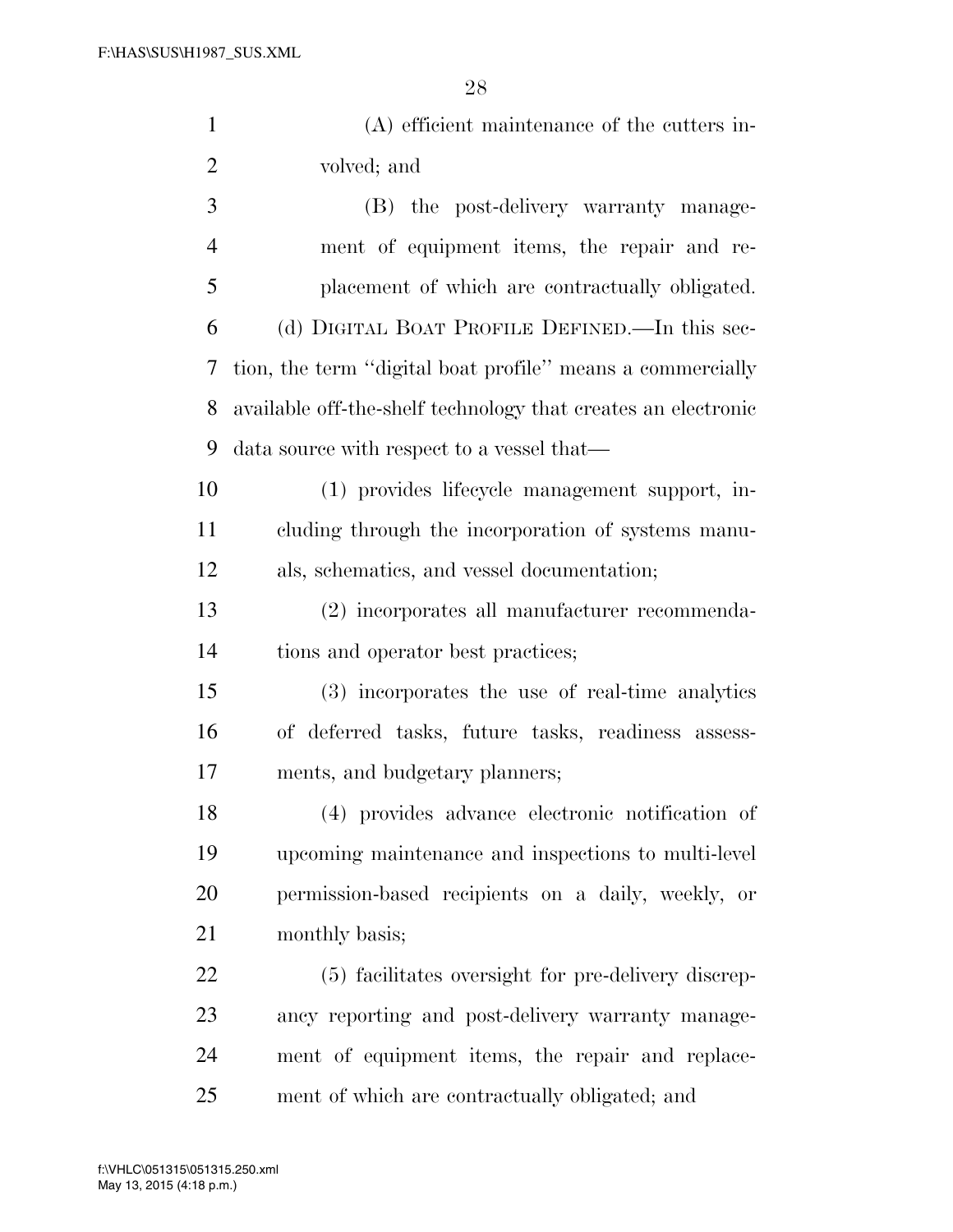(6) is accessible by computing devices.

### **SEC. 212. DISCONTINUANCE OF AN AID TO NAVIGATION.**

 (a) IN GENERAL.—Not later than 180 days after the date of the enactment of this Act, the Secretary of the department in which the Coast Guard is operating shall establish a process for the discontinuance of an aid to navigation established, maintained, or operated by the Coast Guard.

 (b) REQUIREMENT.—The process established under subsection (a) shall include procedures to notify the public of any discontinuance of an aid to navigation described in that subsection.

 (c) CONSULTATION.—In establishing a process under subsection (a), the Secretary shall consult with and con- sider any recommendations of the Navigation Safety Advi-sory Council.

 (d) NOTIFICATION.—Not later than 30 days after es- tablishing a process under subsection (a), the Secretary shall notify the Committee on Transportation and Infra- structure of the House of Representatives and the Com- mittee on Commerce, Science, and Transportation of the Senate of the process established.

#### **SEC. 213. MISSION PERFORMANCE MEASURES.**

 Not later than 1 year after the date of the enactment of this Act, the Comptroller General of the United States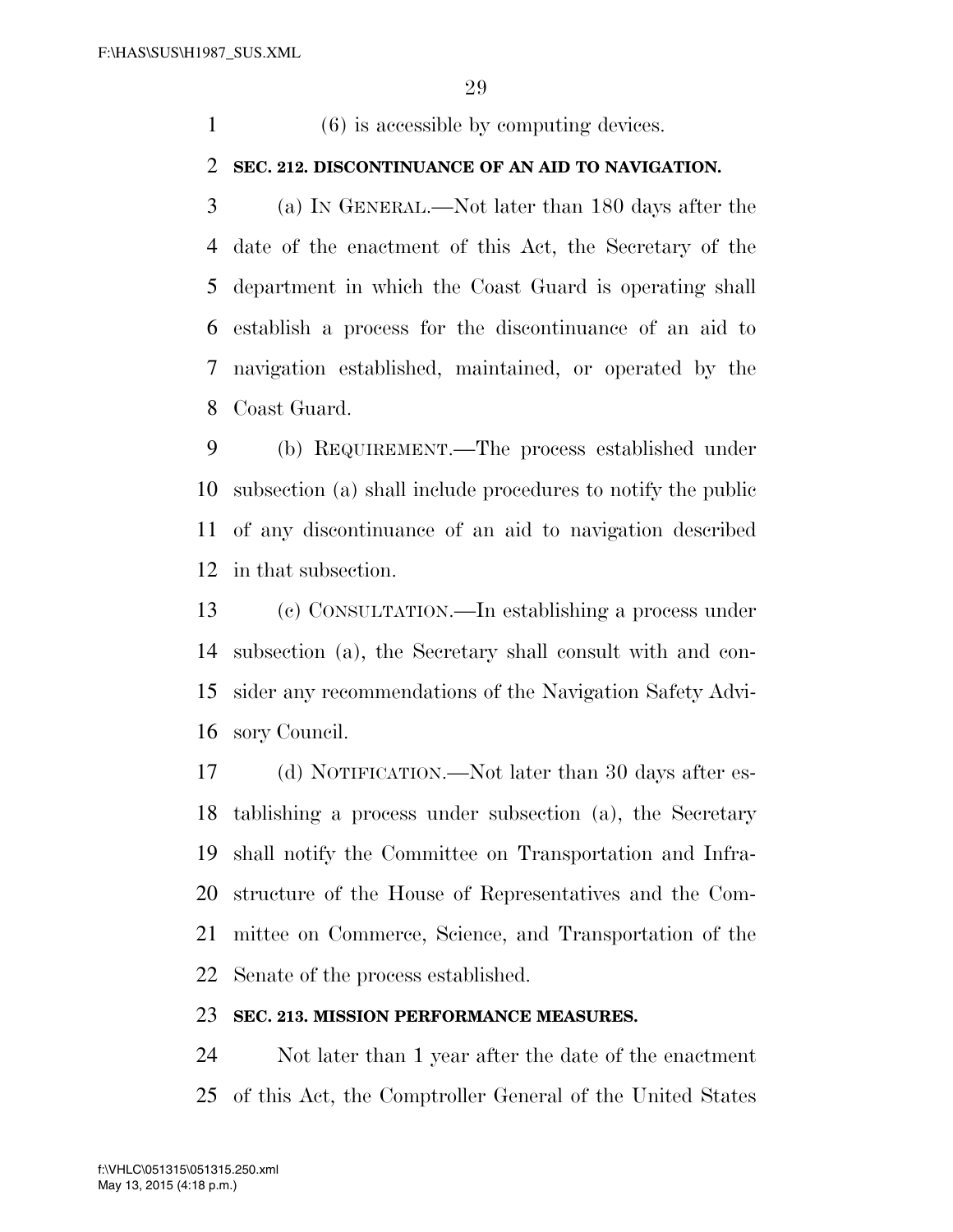F:\HAS\SUS\H1987\_SUS.XML

 shall submit to the Committee on Transportation and In- frastructure and the Committee on Homeland Security of the House of Representatives and the Committee on Com- merce, Science, and Transportation of the Senate an as- sessment of the efficacy of the Coast Guard's Standard Operational Planning Process with respect to annual mis-sion performance measures.

### **SEC. 214. COMMUNICATIONS.**

 (a) IN GENERAL.—The Secretary of the department in which the Coast Guard is operating shall establish and carry out a response capabilities pilot program to assess, at not fewer than 2 Coast Guard command centers, the effectiveness of a radio gateway that—

- (1) provides for—
- (A) multiagency collaboration and inter-operability; and

 (B) wide-area, secure, and peer-invitation- and-acceptance-based multimedia communica-tions;

 (2) is certified by the Department of Defense Joint Interoperability Test Center; and

 (3) is composed of commercially available, off-the-shelf technology.

 (b) ASSESSMENT.—Not later than 1 year after the date of the enactment of this Act, and annually thereafter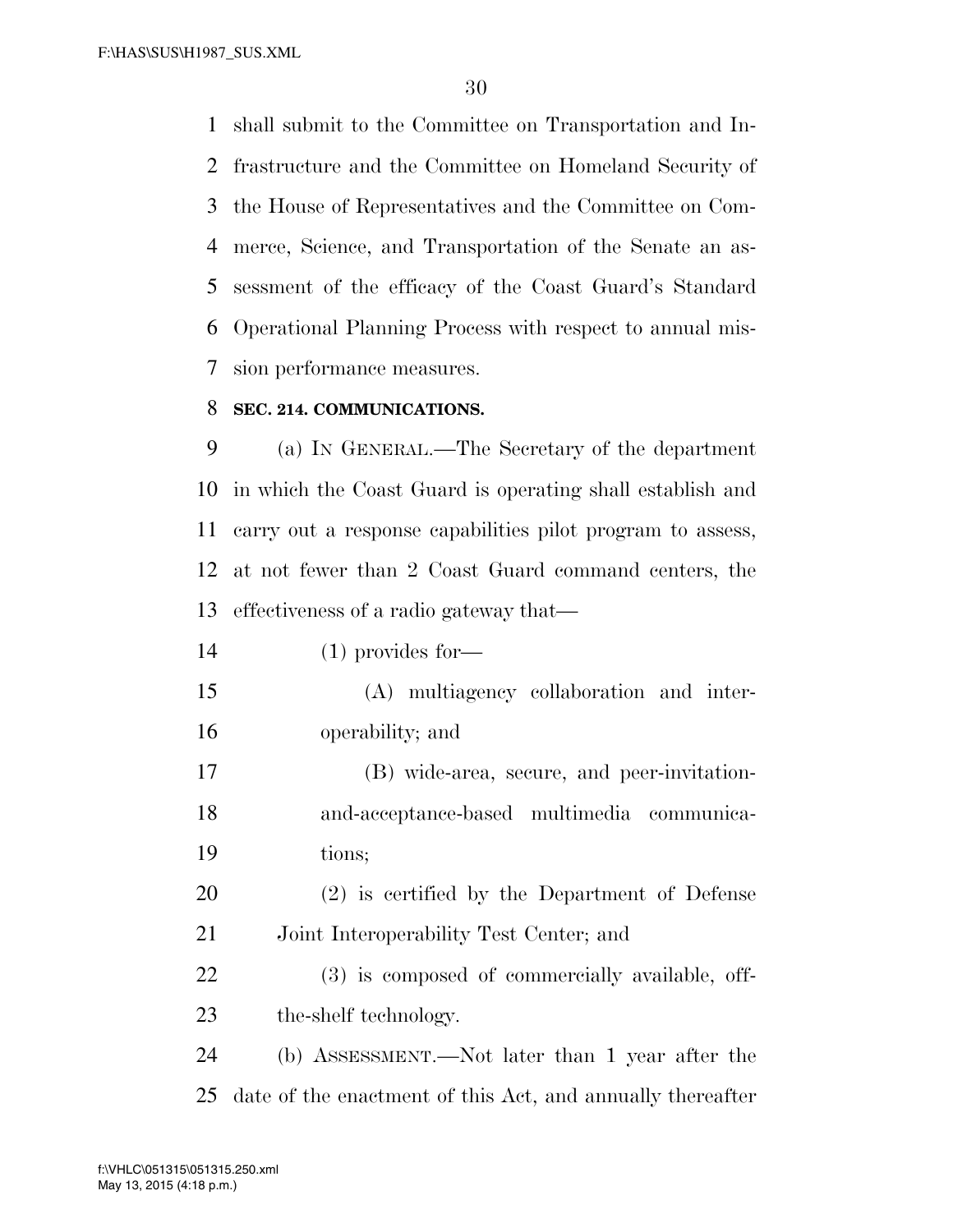F:\HAS\SUS\H1987\_SUS.XML

 for the succeeding 4 years, the Secretary shall submit to the Committee on Transportation and Infrastructure of the House of Representatives and the Committee on Com- merce, Science, and Transportation of the Senate an as- sessment of the pilot program, including the impacts of the program with respect to interagency and Coast Guard response capabilities.

# **SEC. 215. COAST GUARD GRADUATE MARITIME OPER-ATIONS EDUCATION.**

 Not later than 1 year after the date of the enactment of this Act, the Secretary of the department in which the Coast Guard is operating shall establish an education pro- gram, for members and employees of the Coast Guard, that—

 (1) offers a master's degree in maritime oper-ations;

 (2) is relevant to the professional development of such members and employees;

 (3) provides resident and distant education op- tions, including the ability to utilize both options; and

 (4) to the greatest extent practicable, is con- ducted using existing academic programs at an ac-credited public academic institution that—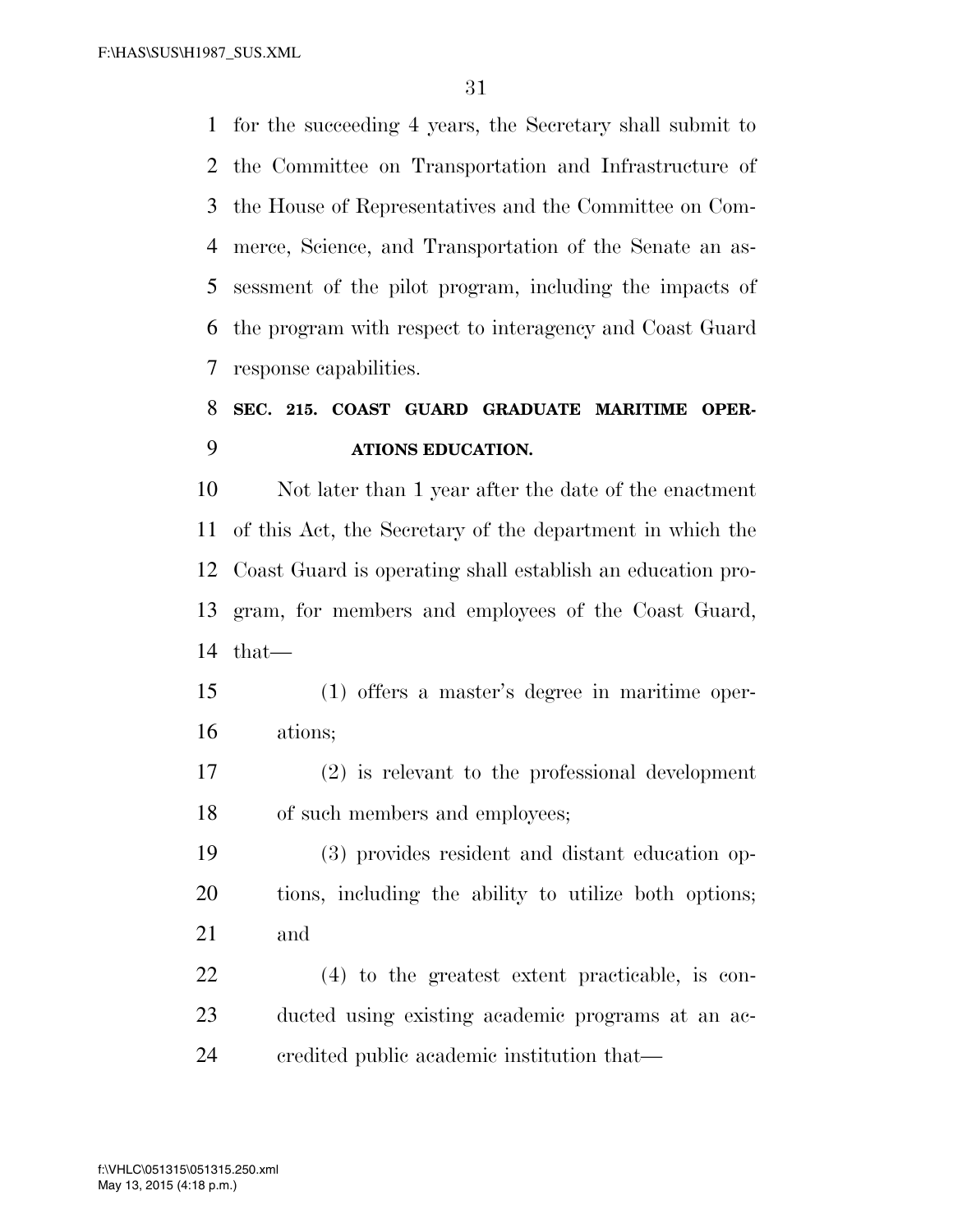(A) is located near a significant number of Coast Guard, maritime, and other Department of Homeland Security law enforcement per- sonnel; and (B) has an ability to simulate operations normally conducted at a command center. **TITLE III—SHIPPING AND NAVIGATION SEC. 301. TREATMENT OF FISHING PERMITS.**  (a) IN GENERAL.—Subchapter I of chapter 313 of title 46, United States Code, is amended by adding at the end the following: **''§ 31310. Treatment of fishing permits**  ''(a) LIMITATION ON MARITIME LIENS.—This chap- ter— ''(1) does not establish a maritime lien on a fishing permit; and  $\frac{18}{20}$  ''(2) does not authorize any civil action to en- force a maritime lien on a fishing permit. ''(b) TREATMENT OF FISHING PERMITS UNDER STATE AND FEDERAL LAW.—A fishing permit— 22 ''(1) is governed solely by the State or Federal law under which it is issued; and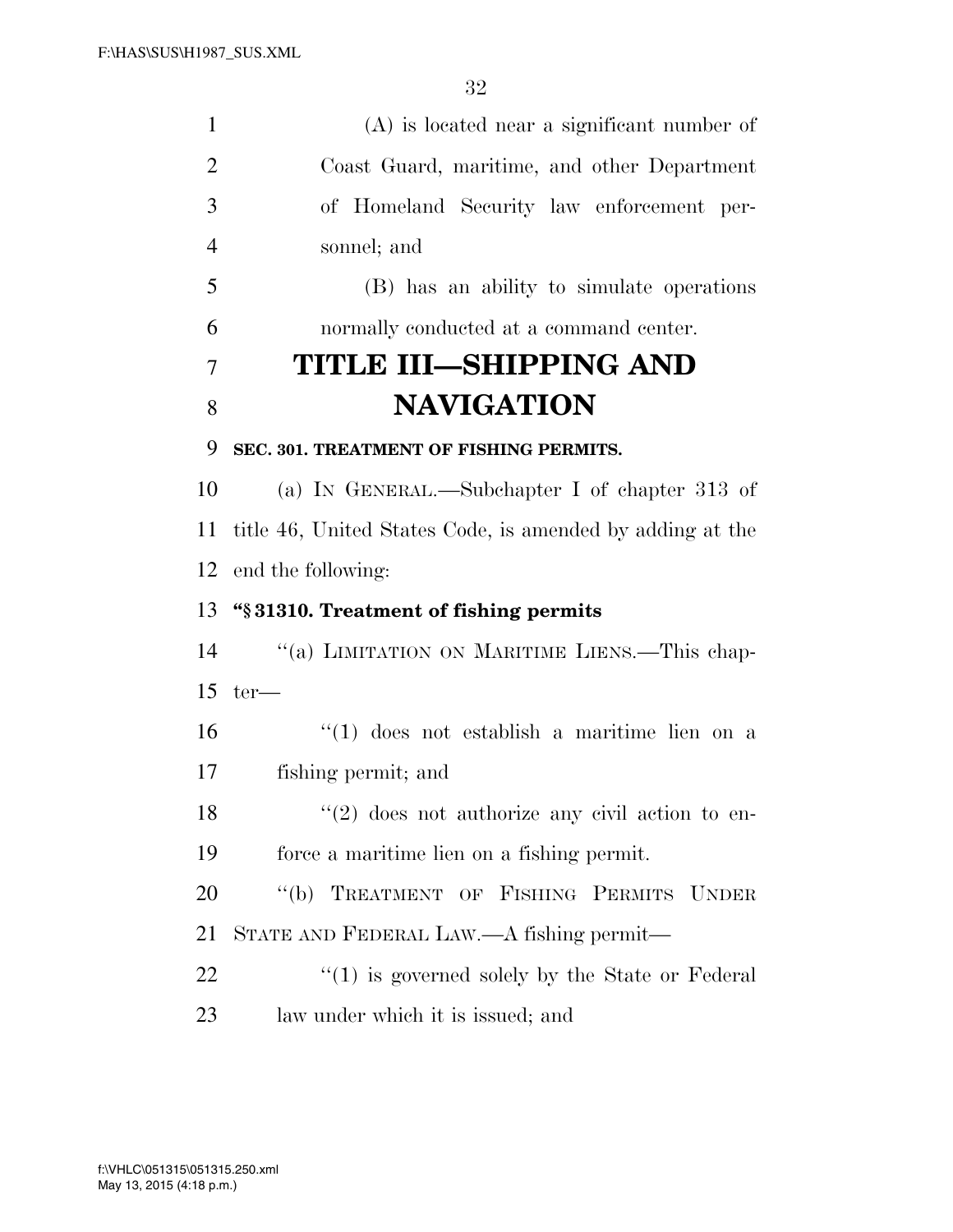1  $\langle (2)$  shall not be treated as part of a vessel, or as an appurtenance or intangible of a vessel, for any purpose under Federal law.

 ''(c) AUTHORITY OF SECRETARY OF COMMERCE NOT AFFECTED.—Nothing in this section shall be construed as imposing any limitation upon the authority of the Sec-retary of Commerce—

8 "(1) to modify, suspend, revoke, or impose a sanction on any fishing permit issued by the Sec-retary of Commerce; or

11  $\frac{1}{2}$  to bring a civil action to enforce such a modification, suspension, revocation, or sanction.

 ''(d) FISHING PERMIT DEFINED.—In this section the term 'fishing permit' means any authorization of a person or vessel to engage in fishing that is issued under State or Federal law.''.

 (b) CLERICAL AMENDMENT.—The table of sections at the beginning of such chapter is amended by inserting after the item relating to section 31309 the following: ''31310. Treatment of fishing permits.''.

### **SEC. 302. SURVIVAL CRAFT.**

 (a) IN GENERAL.—Section 3104 of title 46, United States Code, is amended to read as follows:

### **''§ 3104. Survival craft**

 ''(a) REQUIREMENT TO EQUIP.—The Secretary shall require that a passenger vessel be equipped with survival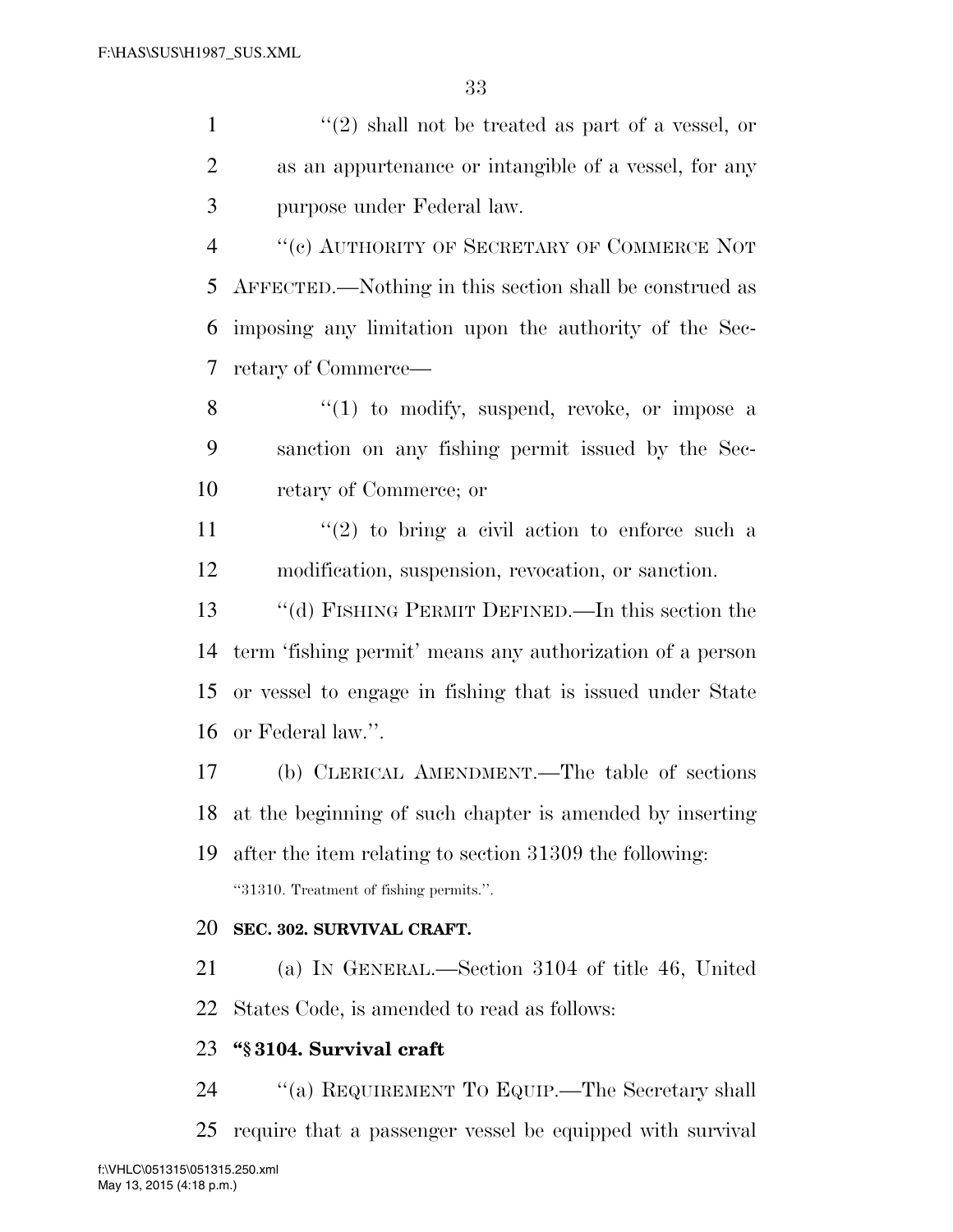craft that ensures that no part of an individual is im-mersed in water, if—

- 3 ''(1) such vessel is built or undergoes a major conversion after January 1, 2016; and
- ''(2) operates in cold waters as determined by the Secretary.

 ''(b) HIGHER STANDARD OF SAFETY.—The Sec- retary may revise part 117 or part 180 of title 46, Code of Federal Regulations, as in effect before January 1, 2016, if such revision provides a higher standard of safety than is provided by the regulations in effect on or before the date of the enactment of the Coast Guard Authoriza-tion Act of 2015.

 ''(c) INNOVATIVE AND NOVEL DESIGNS.—The Sec- retary may, in lieu of the requirements set out in part 117 or part 180 of title 46, Code of Federal Regulations, as in effect on the date of the enactment of the Coast Guard Authorization Act of 2015, allow a passenger vessel to be equipped with a life saving appliance or arrangement of an innovative or novel design that—

- 21  $\frac{1}{2}$  (1) ensures no part of an individual is im-mersed in water; and
- 23 ''(2) provides an equal or higher standard of safety than is provided by such requirements as in effect before such date of the enactment.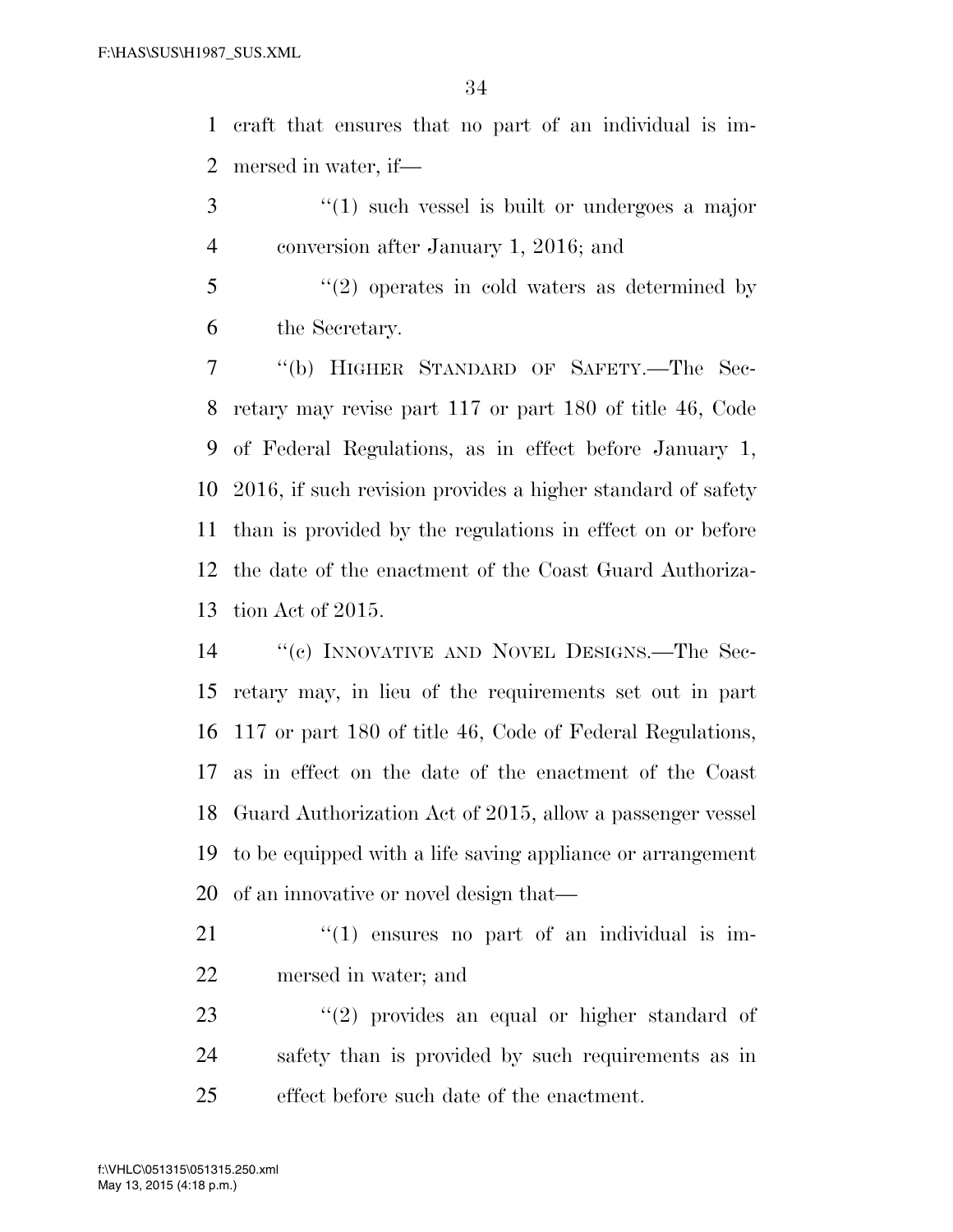''(d) BUILT DEFINED.—In this section, the term 'built' has the meaning that term has under section 3  $4503(e)$ .".

- (b) REVIEW; REVISION OF REGULATIONS.—
- (1) REVIEW.—Not later than December 31, 2015, the Secretary of the department in which the Coast Guard is operating shall submit to the Com- mittee on Transportation and Infrastructure of the House of Representatives and the Committee on Commerce, Science, and Transportation of the Sen-ate a review of—
- (A) the number of casualties for individ- uals with disabilities, children, and the elderly as a result of immersion in water, reported to the Coast Guard over the preceding 30-year pe-riod, by vessel type and area of operation;
- (B) the risks to individuals with disabil- ities, children, and the elderly as a result of im- mersion in water, by passenger vessel type and area of operation;
- (C) the effect that carriage of survival craft that ensure that no part of an individual is immersed in water has on—
- (i) passenger vessel safety, including stability and safe navigation;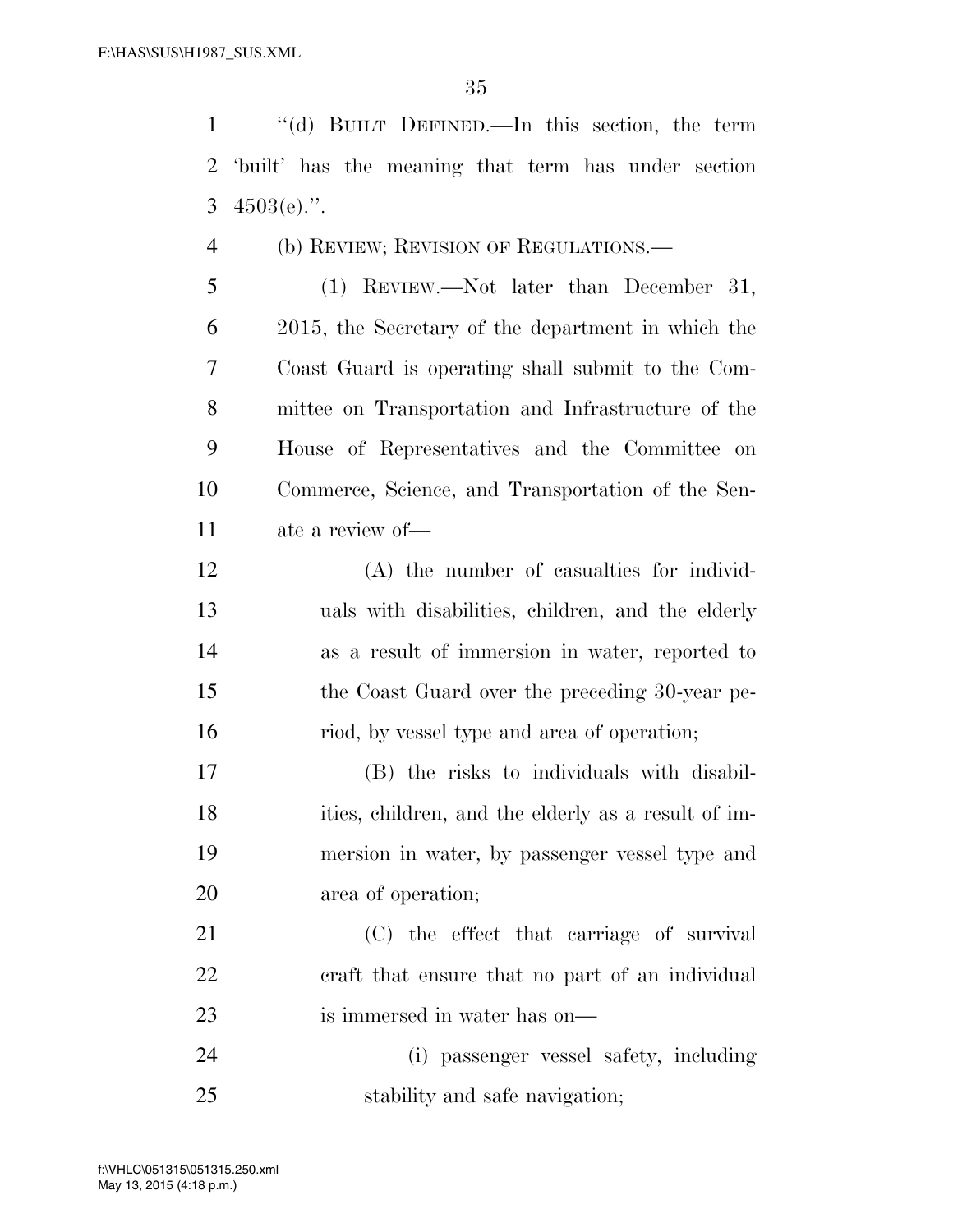| $\mathbf{1}$   | (ii) improving the survivability of indi-              |
|----------------|--------------------------------------------------------|
| $\overline{2}$ | viduals, including individuals with disabil-           |
| 3              | ities, children, and the elderly; and                  |
| $\overline{4}$ | (iii) the costs, the incremental cost                  |
| 5              | difference to vessel operators, and the cost           |
| 6              | effectiveness of requiring the carriage of             |
| 7              | such survival craft to address the risks to            |
| 8              | individuals with disabilities, children, and           |
| 9              | the elderly;                                           |
| 10             | (D) the efficacy of alternative safety sys-            |
| 11             | tems, devices, or measures in improving surviv-        |
| 12             | ability of individuals with disabilities, children,    |
| 13             | and the elderly; and                                   |
| 14             | (E) the number of small businesses and                 |
| 15             | nonprofit vessel operators that would be af-           |
| 16             | fected by requiring the carriage of such survival      |
| 17             | craft on passenger vessels to address the risks        |
| 18             | to individuals with disabilities, children, and the    |
| 19             | elderly.                                               |
| 20             | (2) REVISION.—Based on the review conducted            |
| 21             | under paragraph (1), the Secretary may revise regu-    |
| 22             | lations concerning the carriage of survival craft pur- |
| 23             | suant to section $3104(c)$ of title 46, United States  |
| 24             | Code.                                                  |

May 13, 2015 (4:18 p.m.) f:\VHLC\051315\051315.250.xml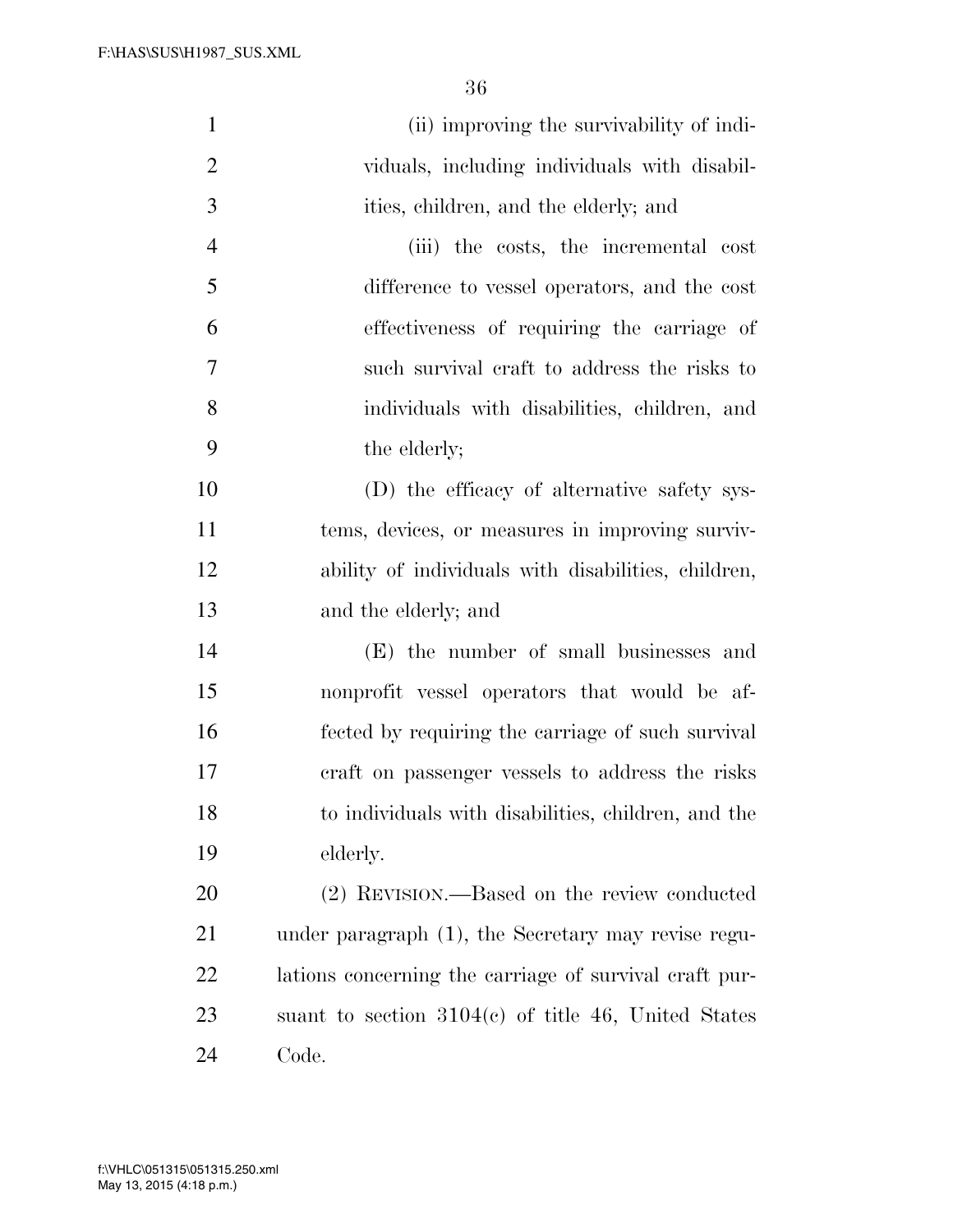### **SEC. 303. ENFORCEMENT.**

2 (a) IN GENERAL.—Section  $55305(d)$  of title 46, United States Code, is amended—

 (1) by amending paragraph (1) to read as fol-lows:

 "(1) Each department or agency that has re- sponsibility for a program under this section shall administer that program consistent with this section and any regulations promulgated pursuant to sub- chapter II of chapter 5 of title 5, issued by the Sec- retary of Transportation, and developed in consulta- tion with each department and agency subject to this section.'';

 (2) by redesignating paragraph (2) as para- graph (3), and by inserting after paragraph (1) the following:

 $\frac{17}{2}(2)$  The Secretary, after consulting with the department, agency, organization, or person in- volved, shall have sole responsibility for determining the applicability of this section to a program of a Federal department or agency, after consulting with the department, agency, organization, or person in-volved.

24 "(B) The head of a Federal department or agency shall request the Secretary to determine the applicability of this section to a program of such de-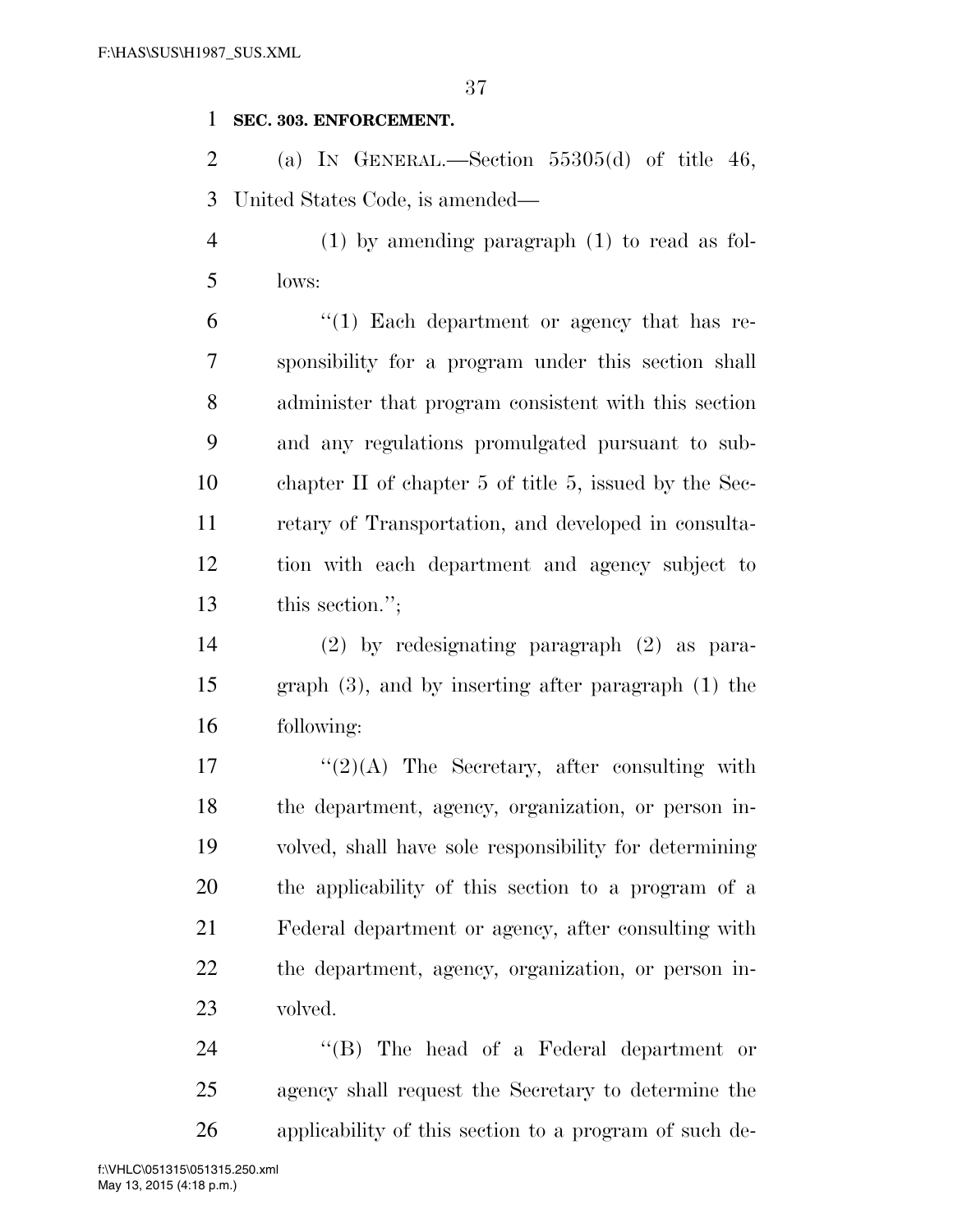| $\mathbf{1}$   | partment or agency if the department or agency is      |
|----------------|--------------------------------------------------------|
| $\overline{2}$ | uncertain of such applicability. Not later than 30     |
| 3              | days after receiving such a request, the Secretary     |
| $\overline{4}$ | shall make such determination.                         |
| 5              | "(C) Subparagraph (B) shall not be construed           |
| 6              | to limit the authority of the Secretary to make a de-  |
| 7              | termination regarding the applicability of this sec-   |
| 8              | tion to a program administered by a Federal depart-    |
| 9              | ment or agency.                                        |
| 10             | "(D) A determination made by the Secretary             |
| 11             | under this paragraph regarding a program shall re-     |
| 12             | main in effect until the Secretary determines that     |
| 13             | this section no longer applies to such program.";      |
| 14             | $(3)$ in paragraph $(3)$ , as so redesignated, by      |
| 15             | amending subparagraph (A) to read as follows:          |
| 16             | $\lq\lq$ shall conduct an annual review of the         |
| 17             | administration of programs subject to the re-          |
| 18             | quirements of this section to determine compli-        |
| 19             | ance with the requirements of this section;";          |
| 20             | and                                                    |
| 21             | (4) by adding at the end the following:                |
| 22             | $\cdot$ (4) On the date on which the President sub-    |
| 23             | mits to Congress a budget pursuant to section 1105     |
| 24             | of title 31, the Secretary shall make available on the |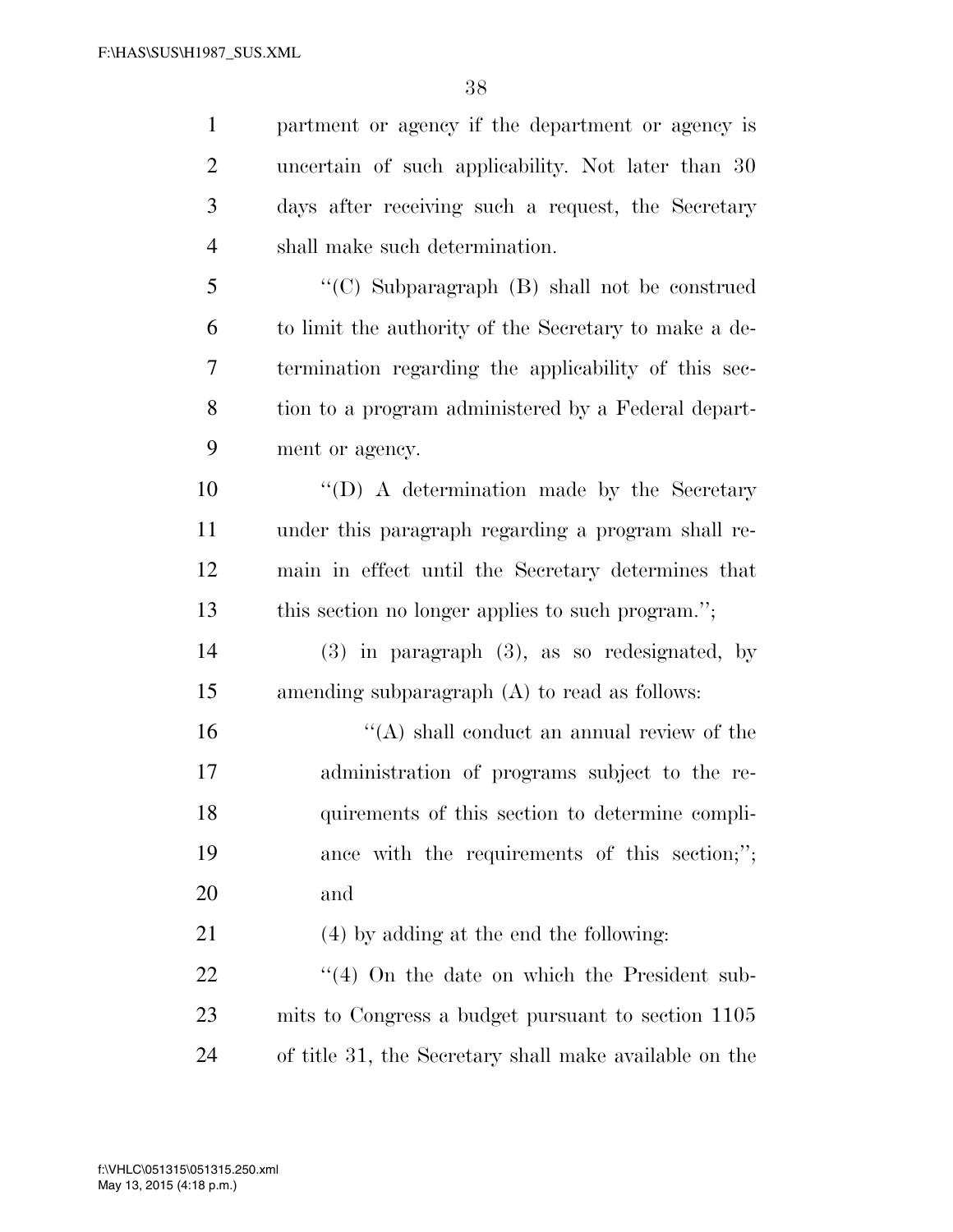| $\mathbf{1}$   | Internet website of the Department of Transpor-                   |
|----------------|-------------------------------------------------------------------|
| $\overline{2}$ | tation a report that—                                             |
| 3              | $\lq\lq$ ) lists the programs that were subject                   |
| $\overline{4}$ | to determinations made by the Secretary under                     |
| 5              | paragraph $(2)$ in the preceding year; and                        |
| 6              | $\lq\lq (B)$ describes the results of the most re-                |
| 7              | cent annual review required by paragraph                          |
| 8              | $(3)(A)$ , including identification of the depart-                |
| 9              | ments and agencies that transported cargo in                      |
| 10             | violation of this section and any action the Sec-                 |
| 11             | retary took under paragraph (3) with respect to                   |
| 12             | each violation.".                                                 |
| 13             | (b) DEADLINE FOR FIRST REVIEW.—The Secretary                      |
| 14             | of Transportation shall complete the first review required        |
| 15             | under the amendment made by subsection $(a)(1)(C)$ by             |
| 16             | not later than December 31, 2015.                                 |
| 17             | (c) CONFORMING AMENDMENT.—Section $3511(c)$ of                    |
|                | 18 the Duncan Hunter National Defense Authorization Act           |
| 19             | for Fiscal Year 2009 (46 U.S.C. 55305 note) is repealed.          |
| 20             | SEC. 304. MODEL YEARS FOR RECREATIONAL VESSELS.                   |
| 21             | (a) IN GENERAL.—Section 4302 of title 46, United                  |
| 22             | States Code is amended by adding at the end the fol-              |
| 23             | lowing:                                                           |
| 24             | $\cdot\cdot$ (e)(1) If in prescribing regulations under this sec- |
| 25             | tion the Secretary establishes a model year for recreational      |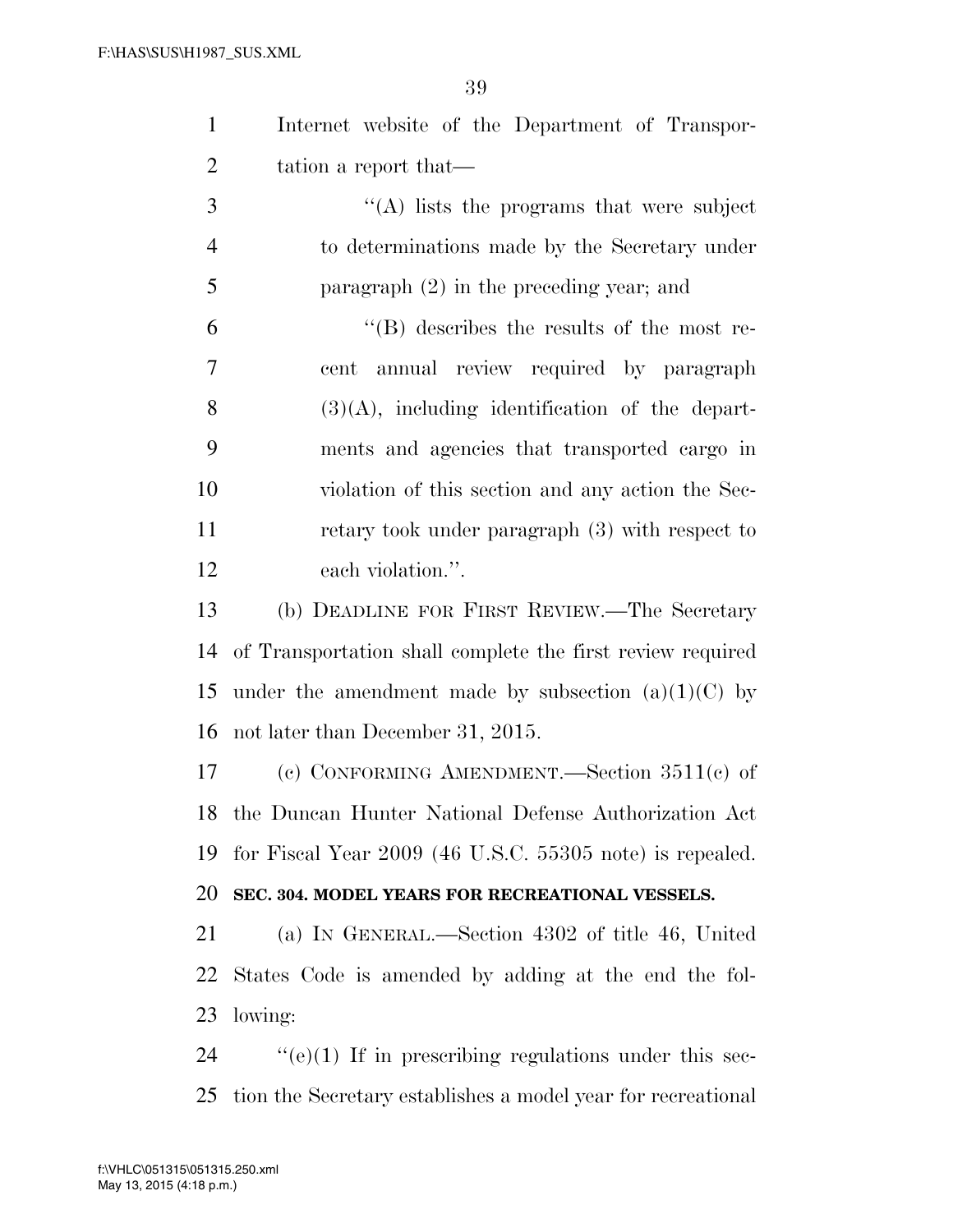vessels and associated equipment, such model year shall, except as provided in paragraph (2)—

- 3 "(A) begin on June 1 of a year and end on July 31 of the following year; and
- ''(B) be designated by the year in which it ends. ''(2) Upon the request of a recreational vessel manu- facturer to which this chapter applies, the Secretary may alter a model year for a model of recreational vessel of the manufacturer and associated equipment, by no more than 6 months from the model year described in para-graph (1).''.

 (b) APPLICATION.—This section shall only apply with respect to recreational vessels and associated equipment constructed or manufactured, respectively, on or after June 1, 2015.

 (c) GUIDANCE.—Not later than 90 days after the date of the enactment of this Act, the Secretary of the department in which the Coast Guard is operating shall publish guidance to implement section 4302(d)(2) of title 46, United States Code.

# **SEC. 305. MERCHANT MARINER CREDENTIAL EXPIRATION HARMONIZATION.**

 (a) IN GENERAL.—Except as provided in subsection (c) and not later than 1 year after the date of the enact-ment of this Act, the Secretary of the department in which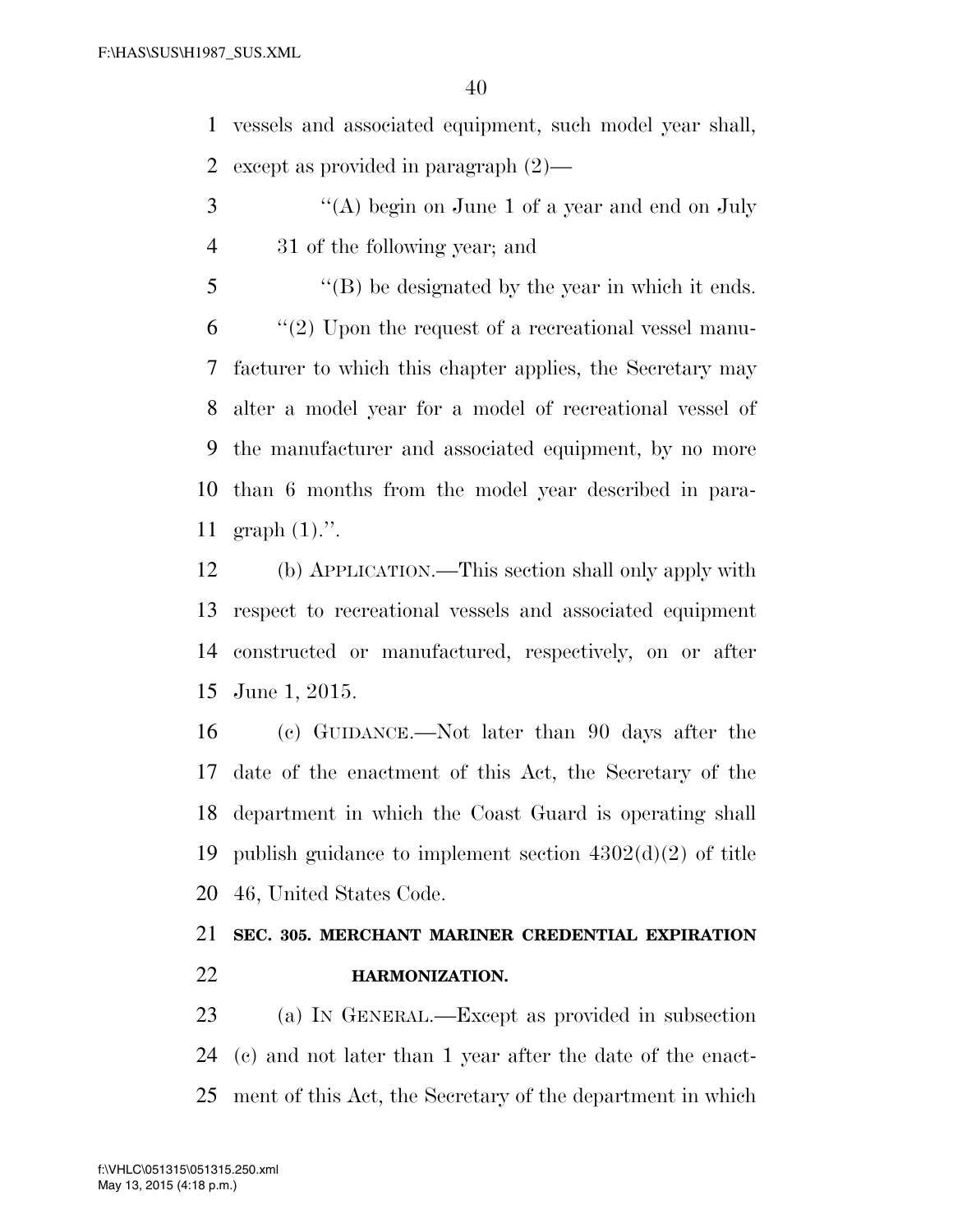the Coast Guard is operating shall establish a process to harmonize the expiration dates of merchant mariner cre- dentials, mariner medical certificates, and radar observer endorsements for individuals applying to the Secretary for a new merchant mariner credential or for renewal of an existing merchant mariner credential.

 (b) REQUIREMENTS.—The Secretary shall ensure that the process established under subsection (a)—

 (1) does not require an individual to renew a merchant mariner credential earlier than the date on which the individual's current credential expires; and (2) results in harmonization of expiration dates for merchant mariner credentials, mariner medical certificates, and radar observer endorsements for all individuals by not later than 6 years after the date of the enactment of this Act.

 (c) EXCEPTION.—The process established under sub-section (a) does not apply to individuals—

 (1) holding a merchant mariner credential with—

 (A) an active Standards of Training, Cer- tification, and Watchkeeping endorsement; or (B) Federal first-class pilot endorsement; or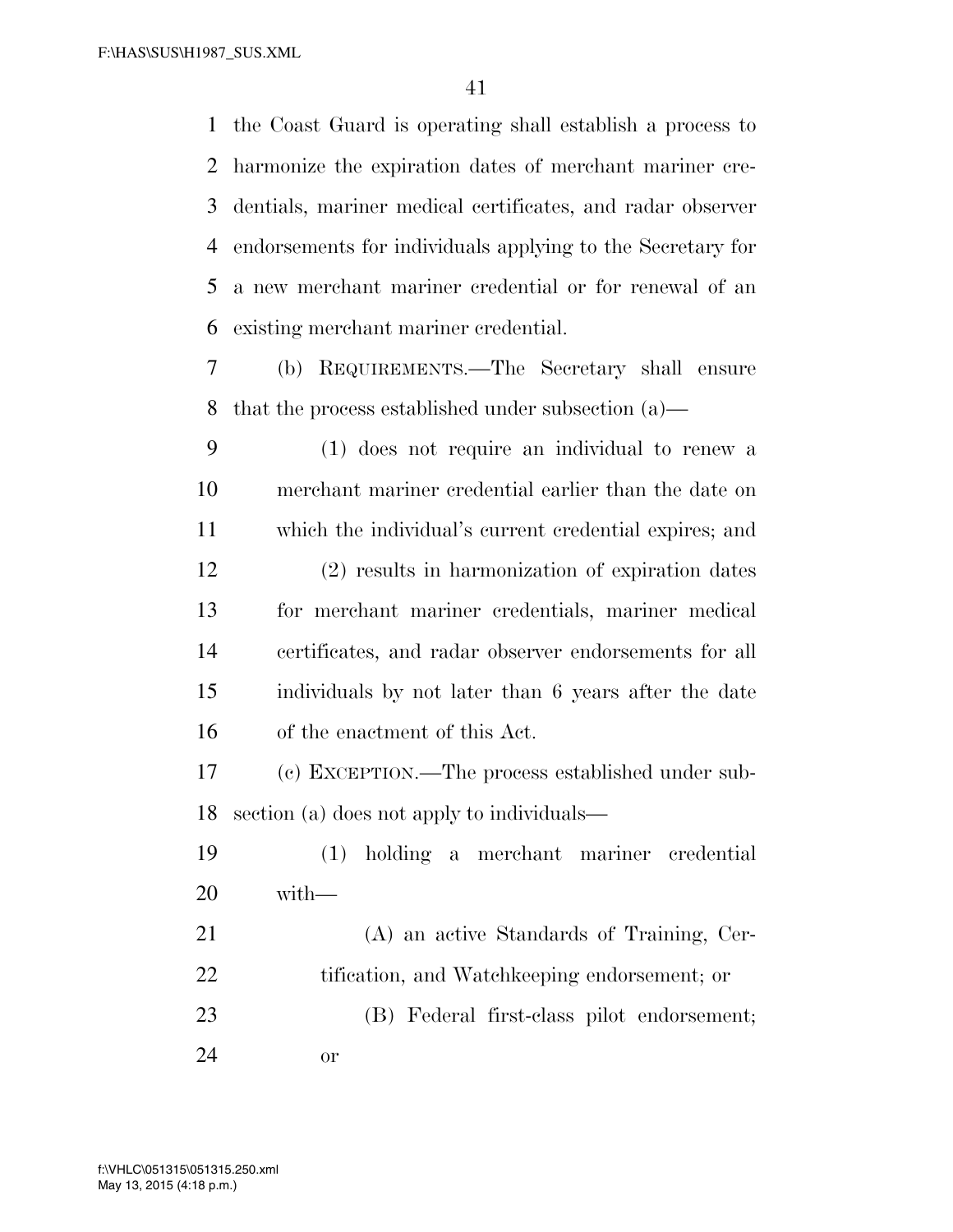(2) who have been issued a time-restricted med-ical certificate.

### **SEC. 306. MARINE EVENT SAFETY ZONES.**

 Section 6 of the Ports and Waterways Safety Act (33 U.S.C. 1225) is amended by adding at the end the fol-lowing:

7 <sup>"</sup>(c) MARINE EVENT SAFETY ZONES.—

8 "(1) IN GENERAL.—Except as provided in para- graph (2), the Secretary shall recover all costs the Coast Guard incurs to enforce a safety zone under this section if such safety zone is established for a marine event conducted under a permit or other au-thorization by the Coast Guard.

 ''(2) EXCEPTION.—The Secretary may not re- cover costs under paragraph (1) from a State or local government.

17 "(3) TREATMENT OF RECOVERED COSTS.— Costs recovered by the Secretary under this sub- section shall be credited to the appropriation for op-erating expenses of the Coast Guard.

21 ''(4) MARINE EVENT DEFINED.—In this section the term 'marine event' means a planned activity of limited duration that by its nature, circumstances, or location, will introduce extra or unusual hazards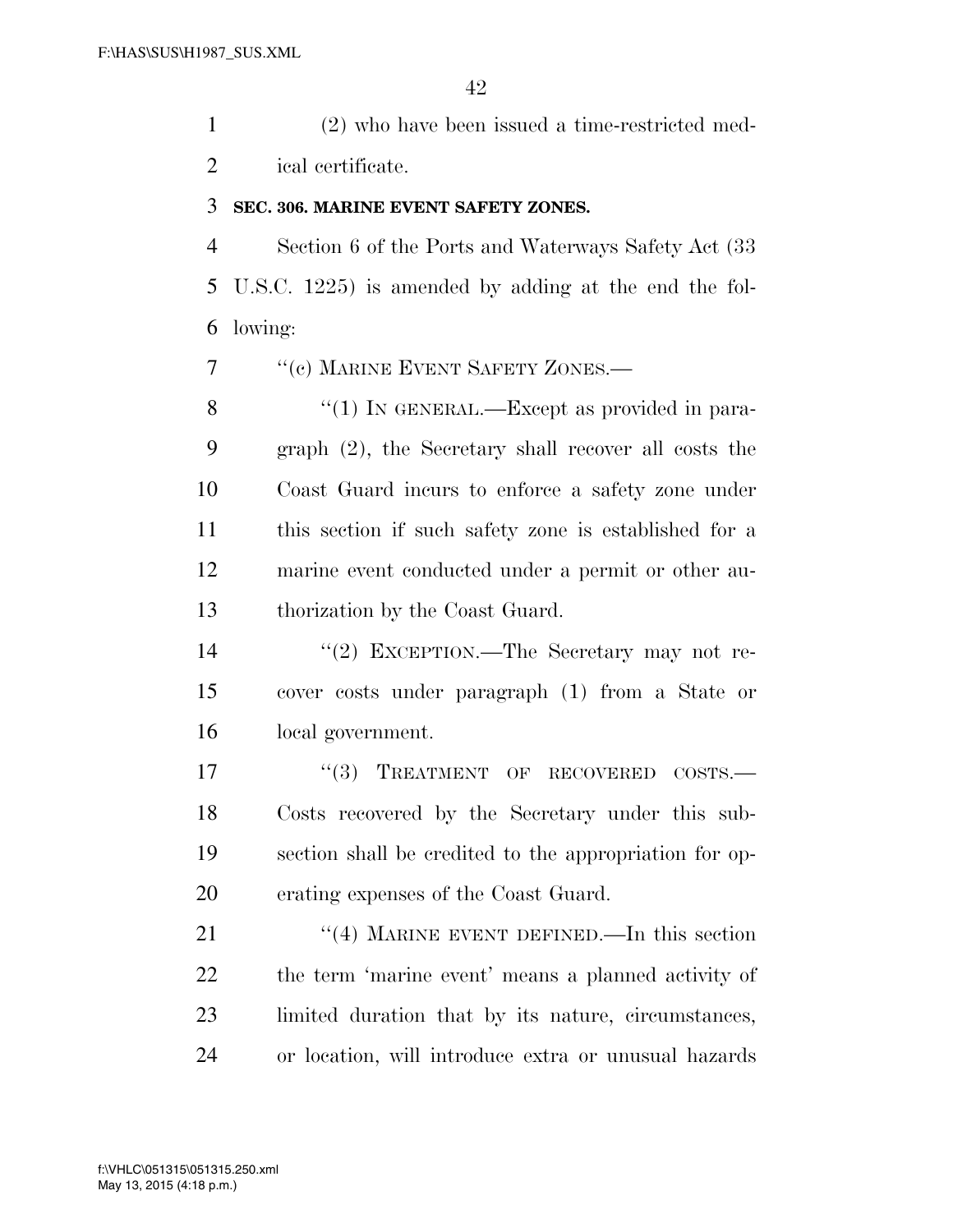| $\mathbf{1}$   | to the safety of life on the navigable waters of the      |
|----------------|-----------------------------------------------------------|
| $\overline{2}$ | United States.".                                          |
| 3              | SEC. 307. TECHNICAL CORRECTIONS.                          |
| $\overline{4}$ | (a) TITLE 46.—Title 46, United States Code, is            |
| 5              | amended—                                                  |
| 6              | $(1)$ in section 103, by striking " $(33 \text{ U.S.C.})$ |
| 7              | 151)." and inserting "(33 U.S.C. 151(b)).";               |
| 8              | $(2)$ in section 2118—                                    |
| 9              | $(A)$ in subsection $(a)$ , in the matter pre-            |
| 10             | ceding paragraph $(1)$ , by striking "title," and         |
| 11             | inserting "subtitle,"; and                                |
| 12             | (B) in subsection (b), by striking "title"                |
| 13             | and inserting "subtitle";                                 |
| 14             | $(3)$ in the analysis for chapter $35-$                   |
| 15             | (A) by adding a period at the end of the                  |
| 16             | item relating to section 3507; and                        |
| 17             | (B) by adding a period at the end of the                  |
| 18             | item relating to section 3508;                            |
| 19             | (4) in section $3715(a)(2)$ , by striking "; and"         |
| 20             | and inserting a semicolon;                                |
| 21             | $(5)$ in section $8103(b)(1)(A)(iii)$ , by striking       |
| 22             | "Academy." and inserting "Academy; and"; and              |
| 23             | (6) in section $11113(c)(1)(A)(i)$ , by striking          |
| 24             | "under this Act".                                         |
| 25             | (b) GENERAL BRIDGE STATUTES.—                             |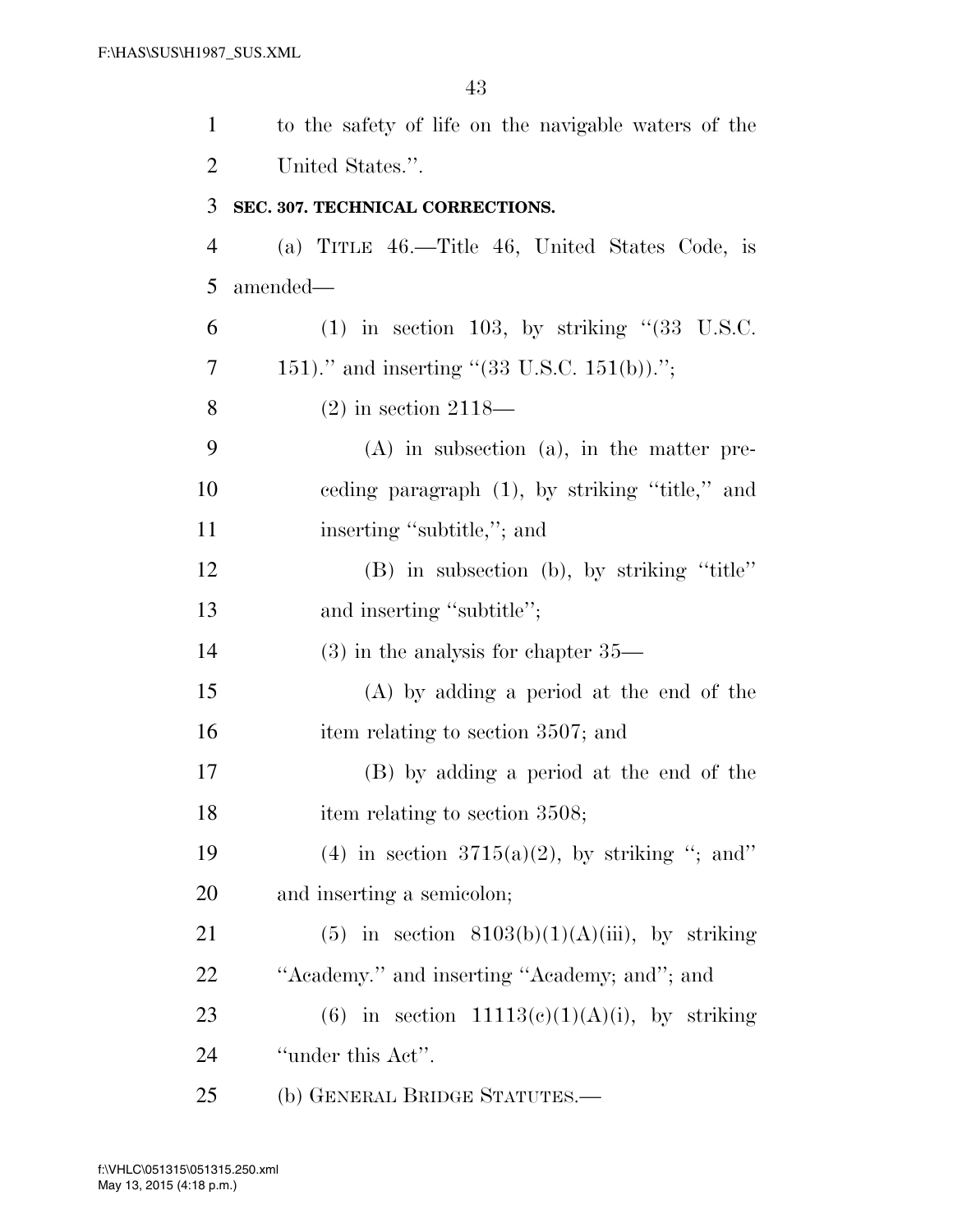| $\mathbf{1}$   | $(1)$ ACT OF MARCH 3, 1899.—The Act of March               |
|----------------|------------------------------------------------------------|
| $\overline{2}$ | 3, 1899, popularly known as the Rivers and Harbors         |
| 3              | Appropriations Act of 1899, is amended—                    |
| $\overline{4}$ | $(A)$ in section 9 (33 U.S.C. 401), by strik-              |
| 5              | ing "Secretary of Transportation" each place it            |
| 6              | appears and inserting "Secretary of the depart-            |
| $\overline{7}$ | ment in which the Coast Guard is operating";               |
| 8              | and                                                        |
| 9              | (B) in section 18 (33 U.S.C. 502), by                      |
| 10             | striking "Secretary of Transportation" each                |
| 11             | place it appears and inserting "Secretary of the           |
| 12             | department in which the Coast Guard is oper-               |
| 13             | $\alpha$ ating".                                           |
| 14             | $(2)$ ACT OF MARCH 23, 1906.—The Act of March              |
| 15             | 23, 1906, popularly known as the Bridge Act of             |
| 16             | $1906$ , is amended—                                       |
| 17             | $(A)$ in the first section $(33 \text{ U.S.C. } 491)$ , by |
| 18             | striking "Secretary of Transportation" and in-             |
| 19             | serting "Secretary of the department in which              |
| 20             | the Coast Guard is operating";                             |
| 21             | $(B)$ in section 4 (33 U.S.C. 494), by strik-              |
| 22             | ing "Secretary of Homeland Security" each                  |
| 23             | place it appears and inserting "Secretary of the           |
| 24             | department in which the Coast Guard is oper-               |
| 25             | $\alpha$ ating"; and                                       |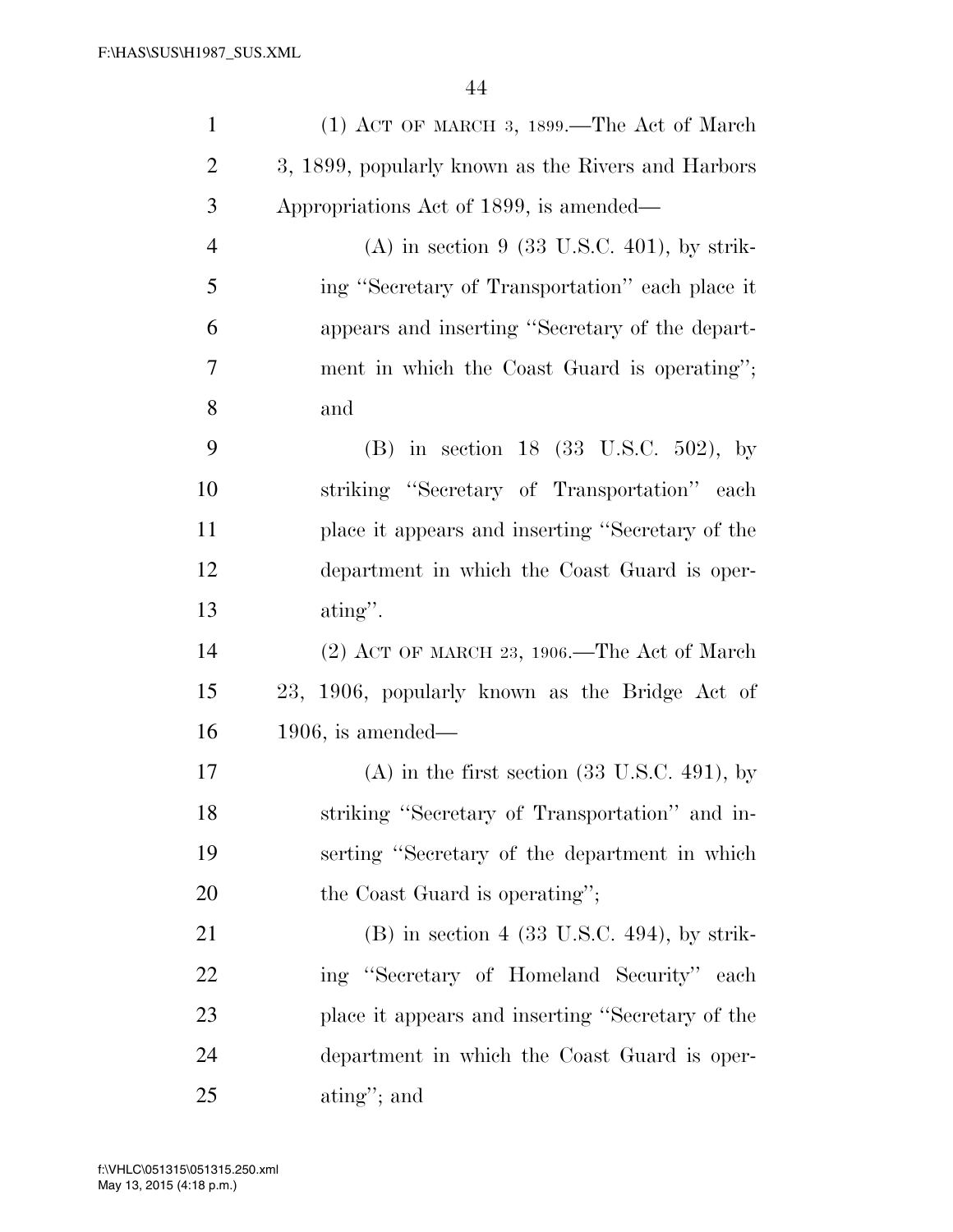(C) in section 5 (33 U.S.C. 495), by strik- ing ''Secretary of Transportation'' each place it appears and inserting ''Secretary of the depart- ment in which the Coast Guard is operating''. (3) ACT OF AUGUST 18, 1894.—Section 5 of the Act entitled ''An Act making appropriations for the construction, repair, and preservation of certain pub- lic works on rivers and harbors, and for other pur- poses'', approved August 18, 1894 (33 U.S.C. 499) is amended by striking ''Secretary of Transpor- tation'' each place it appears and inserting ''Sec- retary of the department in which the Coast Guard is operating''. (4) ACT OF JUNE 21, 1940.—The Act of June 21, 1940, popularly known as the Truman-Hobbs Act, is amended— 17 (A) in the first section  $(33 \text{ U.S.C. } 511)$ , by striking ''Secretary of Transportation'' and in- serting ''Secretary of the department in which 20 the Coast Guard is operating''; (B) in section 4 (33 U.S.C. 514), by strik- ing ''Secretary of Transportation'' and inserting ''Secretary of the department in which the Coast Guard is operating'';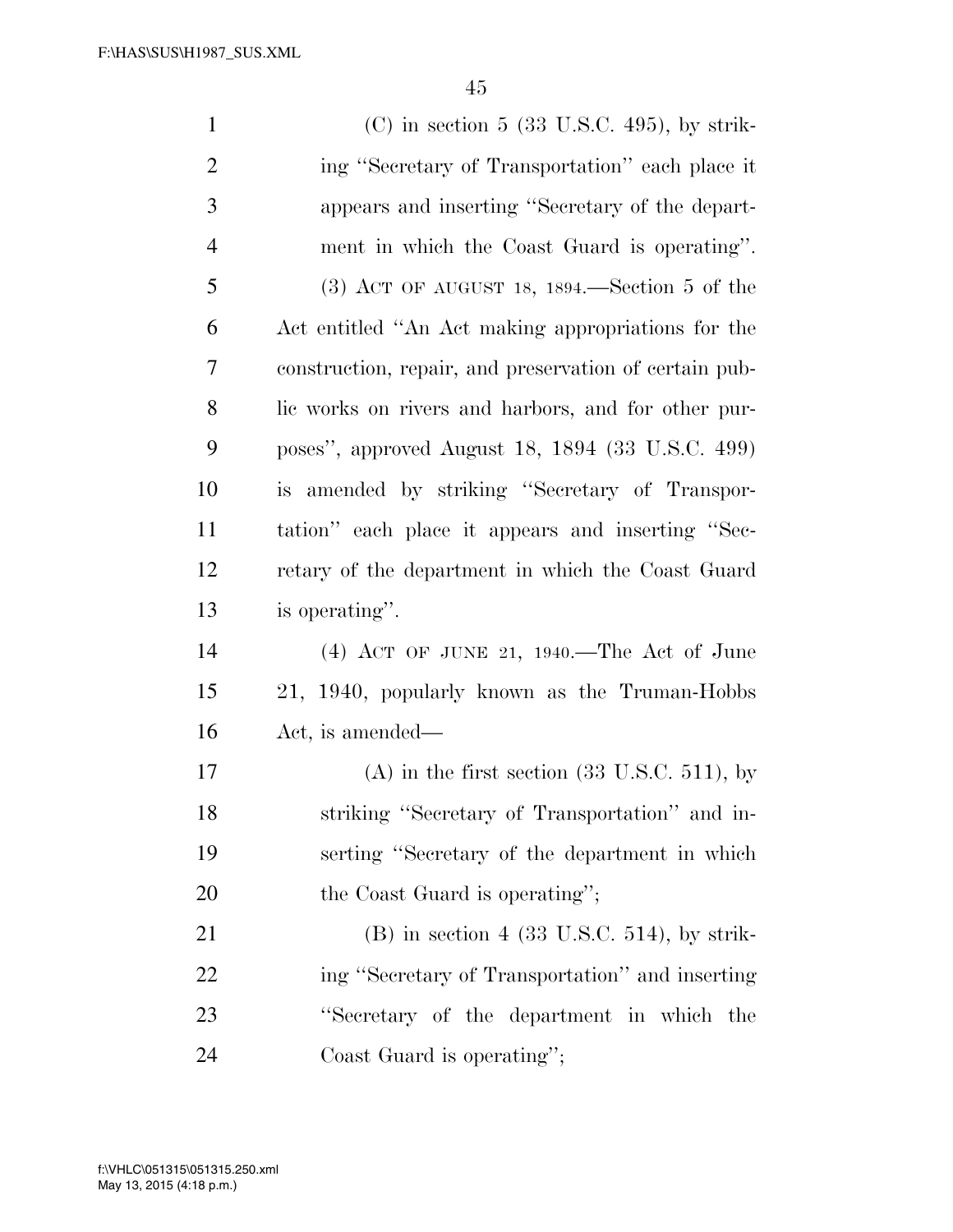| $\mathbf{1}$   | $(C)$ in section 7 (33 U.S.C. 517), by strik-        |
|----------------|------------------------------------------------------|
| $\overline{2}$ | ing "Secretary of Transportation" each place it      |
| 3              | appears and inserting "Secretary of the depart-      |
| $\overline{4}$ | ment in which the Coast Guard is operating";         |
| 5              | and                                                  |
| 6              | (D) in section 13 (33 U.S.C. 523), by                |
| 7              | striking "Secretary of Transportation" and in-       |
| 8              | serting "Secretary of the department in which        |
| 9              | the Coast Guard is operating".                       |
| 10             | $(5)$ GENERAL BRIDGE ACT OF 1946.—The Gen-           |
| 11             | eral Bridge Act of 1946 is amended—                  |
| 12             | (A) in section 502(b) $(33 \text{ U.S.C. } 525(b)),$ |
| 13             | by striking "Secretary of Transportation" and        |
| 14             | inserting "Secretary of the department in which      |
| 15             | the Coast Guard is operating"; and                   |
| 16             | (B) in section 510 (33 U.S.C. 533), by               |
| 17             | striking "Secretary of Transportation" each          |
| 18             | place it appears and inserting "Secretary of the     |
| 19             | department in which the Coast Guard is oper-         |
| 20             | $\alpha$ ating".                                     |
| 21             | $(6)$ INTERNATIONAL BRIDGE ACT OF 1972.—The          |
| 22             | International Bridge Act of 1972 is amended—         |
| 23             | (A) in section 5 (33 U.S.C. 535c), by                |
| 24             | striking "Secretary of Transportation" and in-       |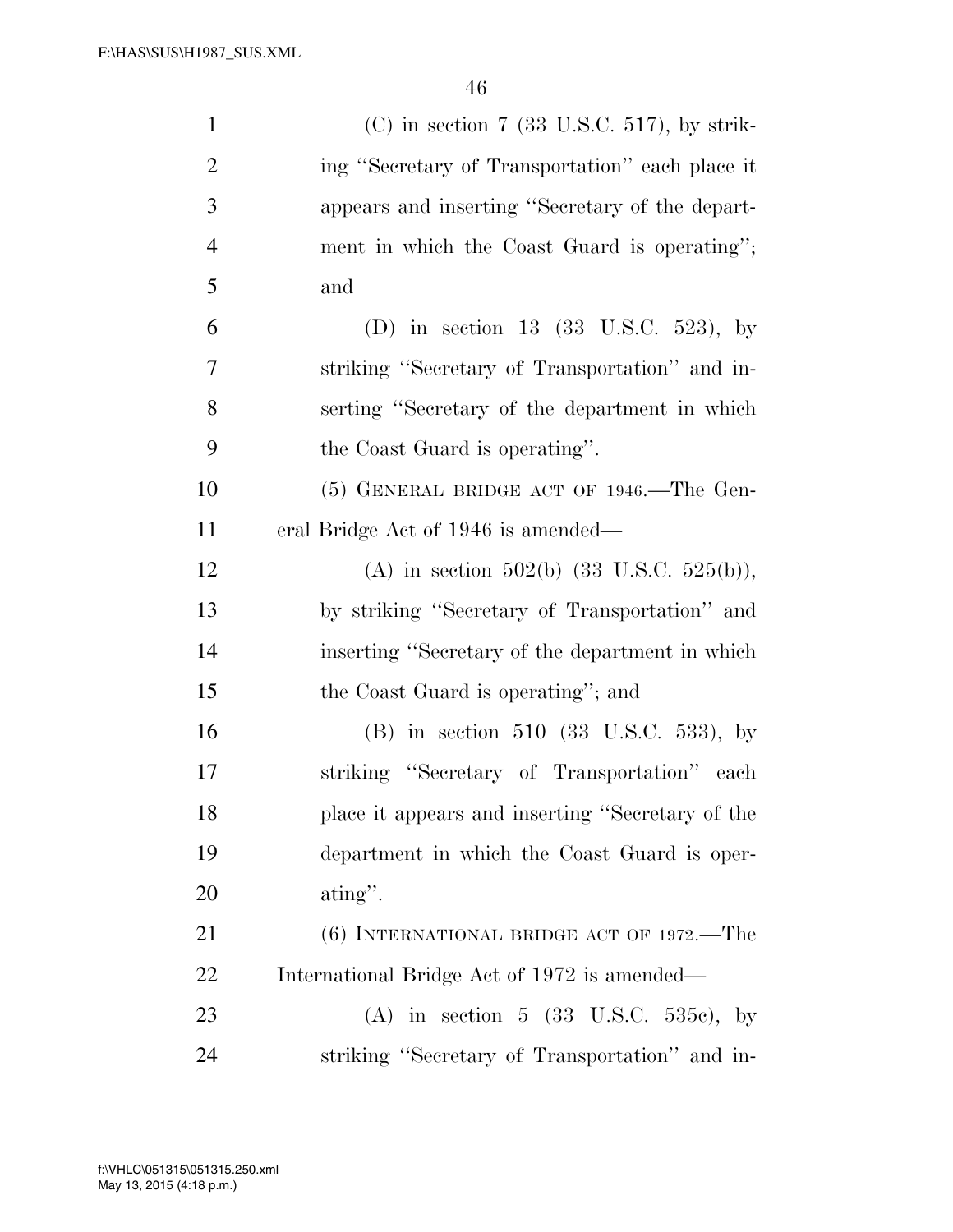| $\mathbf{1}$   | serting "Secretary of the department in which    |
|----------------|--------------------------------------------------|
| $\overline{2}$ | the Coast Guard is operating"; and               |
| 3              | (B) in section $8$ (33 U.S.C. 535e), by          |
| $\overline{4}$ | striking "Secretary of Transportation" each      |
| 5              | place it appears and inserting "Secretary of the |
| 6              | department in which the Coast Guard is oper-     |
| 7              | $\alpha$ ating".                                 |
| 8 <sup>1</sup> | SEC 308 RECOMMENDATIONS FOR IMPROVEMENTS OF MA.  |

# **SEC. 308. RECOMMENDATIONS FOR IMPROVEMENTS OF MA-RINE CASUALTY REPORTING.**

 Not later than 180 days after the date of the enact- ment of this Act, the Commandant of the Coast Guard shall notify the Committee on Transportation and Infra- structure of the House of Representatives and the Com- mittee on Commerce, Science, and Transportation of the Senate of the actions the Commandant will take to imple- ment recommendations on improvements to the Coast Guard's marine casualty reporting requirements and pro-cedures included in—

 (1) the Department of Homeland Security Of- fice of Inspector General report entitled ''Marine Ac- cident Reporting, Investigations, and Enforcement in the United States Coast Guard'', released on May 23, 2013; and

 (2) the Towing Safety Advisory Committee re-port entitled ''Recommendations for Improvement of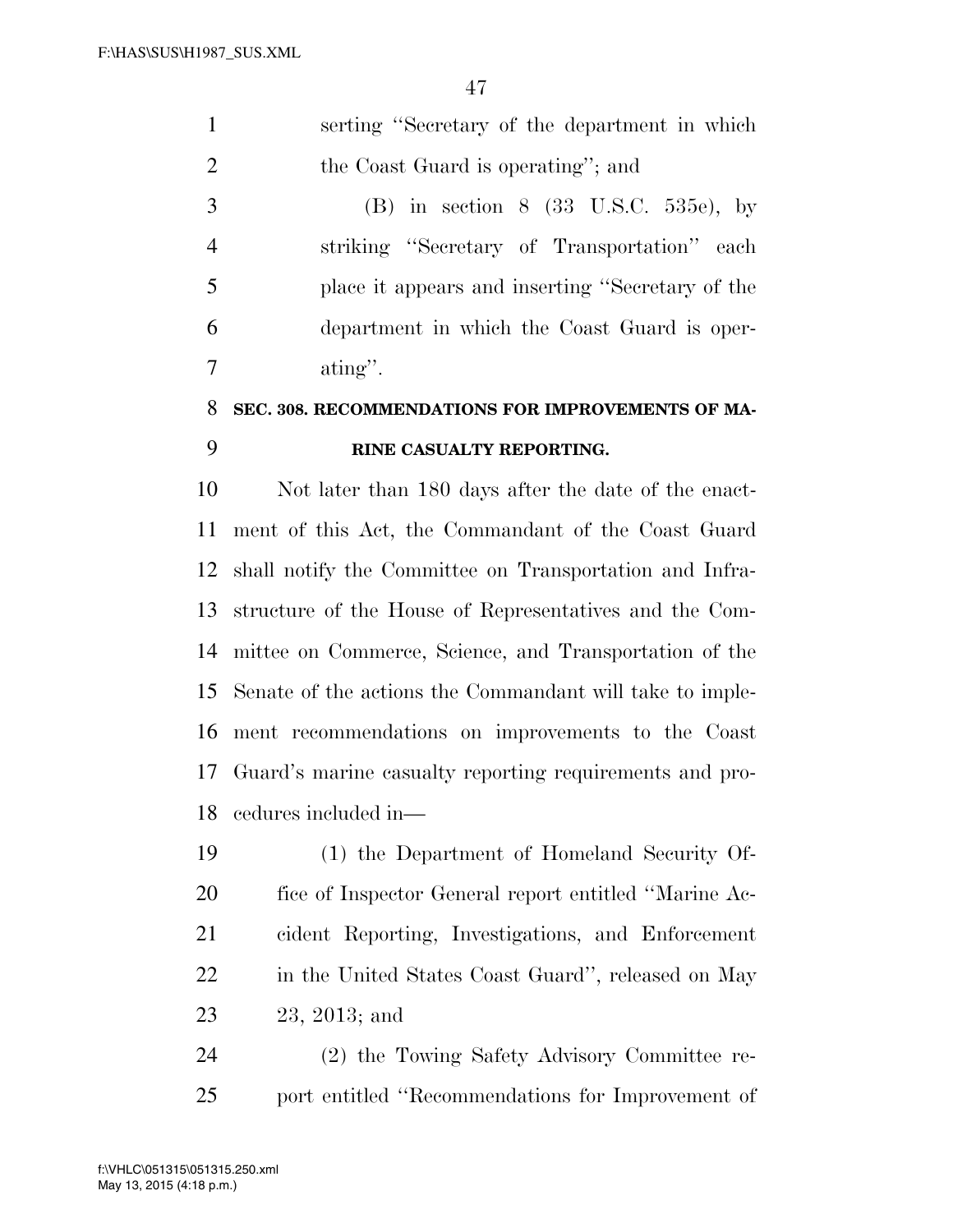Marine Casualty Reporting'', released on March 26, 2015.

#### **SEC. 309. RECREATIONAL VESSEL ENGINE WEIGHTS.**

 Not later than 180 days after the date of the enact- ment of this Act, the Secretary of the department in which the Coast Guard is operating shall issue regulations amending Table 4 to Subpart H of Part 183–Weights (Pounds) of Outboard Motor and Related Equipment for Various Boat Horsepower Ratings (33 C.F.R. 183) as ap- propriate to reflect ''Standard 30–Outboard Engine and Related Equipment Weights'' published by the American Boat and Yacht Council, as in effect on the date of the enactment of this Act.

# **SEC. 310. MERCHANT MARINER MEDICAL CERTIFICATION REFORM.**

 (a) IN GENERAL.—Chapter 75 of title 46, United States Code, is amended by adding at the end the fol-lowing:

#### **''§ 7509. Medical certification by trusted agents**

20 "(a) In GENERAL.—Notwithstanding any other pro- vision of law and pursuant to regulations prescribed by the Secretary, a trusted agent may issue a medical certifi-cate to an individual who—

  $(1)$  must hold such certificate to qualify for a license, certificate of registry, or merchant mariner's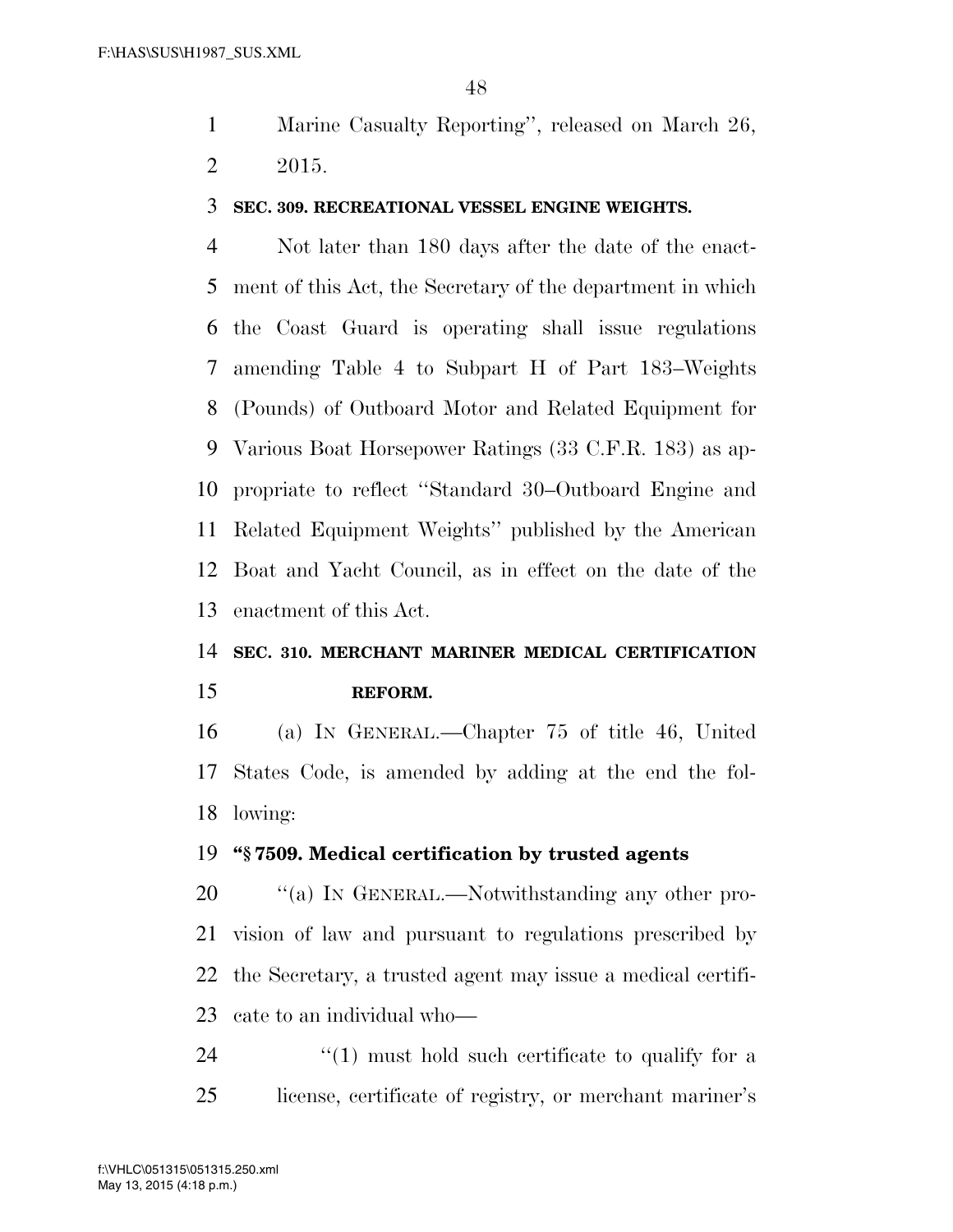document, or endorsement thereto under this part; and

 ''(2) is qualified as to sight, hearing, and phys- ical condition to perform the duties of such license, certificate, document, or endorsement, as determined by the trusted agent.

 ''(b) TRUSTED AGENT DEFINED.—In this section the term 'trusted agent' means a medical practitioner certified by the Secretary to perform physical examinations of an individual for purposes of a license, certificate of registry, or merchant mariner's document under this part.''.

 (b) DEADLINE.—Not later than 3 years after the date of the enactment of this Act, the Secretary of the department in which the Coast Guard is operating shall issue a final rule implementing section 7509 of title 46, United States Code, as added by this section.

 (c) CLERICAL AMENDMENT.—The analysis for such chapter is amended by adding at the end the following: ''7509. Medical certification by trusted agents.''.

### **SEC. 311. ATLANTIC COAST PORT ACCESS ROUTE STUDY.**

 Not later than April 1, 2016, the Commandant of the Coast Guard shall conclude the Atlantic Coast Port Access Route Study and submit the results of such study to the Committee on Transportation and Infrastructure of the House of Representatives and the Committee on Com-merce, Science, and Transportation of the Senate.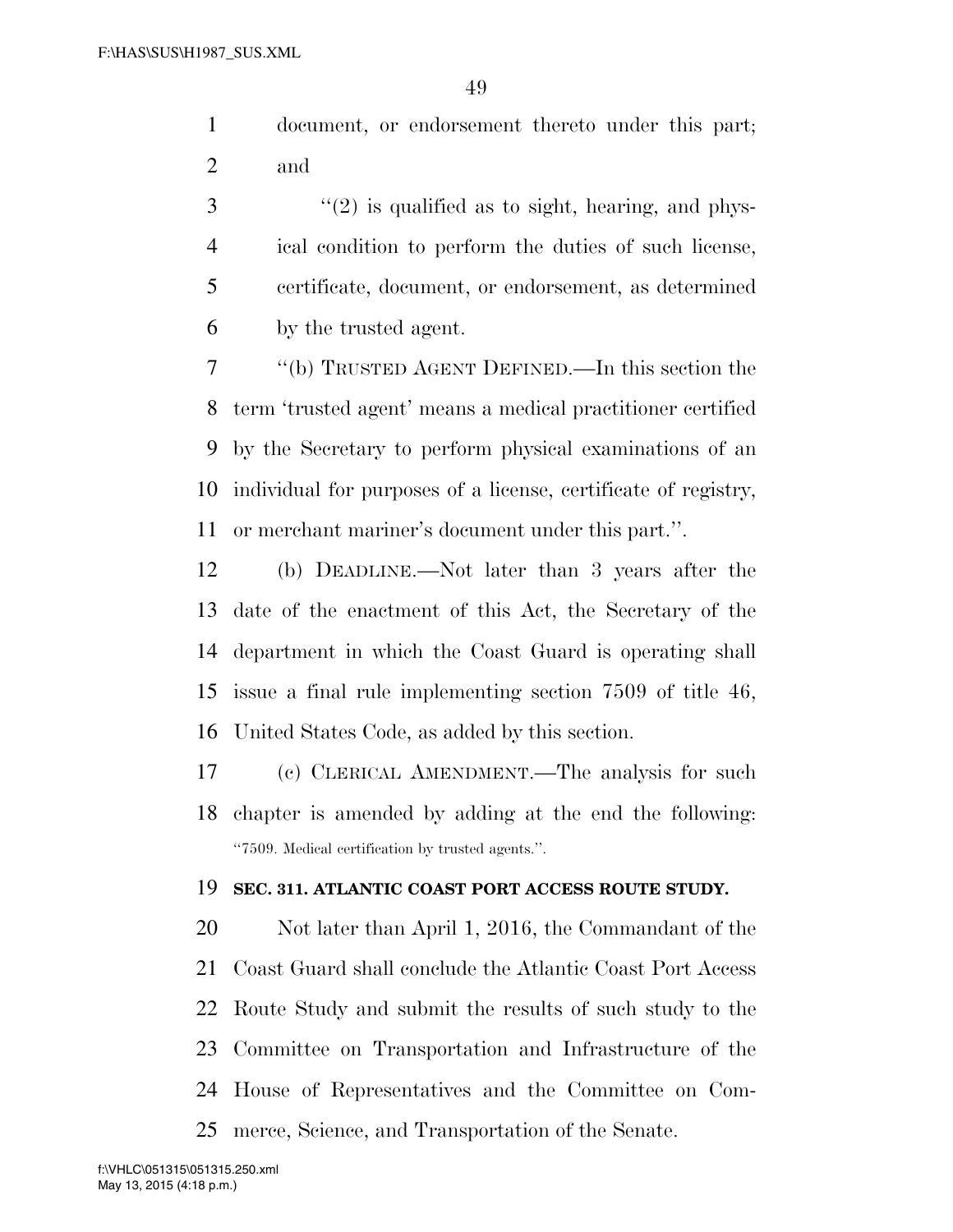| 1              | SEC. 312. CERTIFICATES OF DOCUMENTATION FOR REC-           |
|----------------|------------------------------------------------------------|
| $\overline{2}$ | REATIONAL VESSELS.                                         |
| 3              | Not later than 180 days after the date of the enact-       |
| 4              | ment of this Act, the Secretary of the Department in       |
| 5              | which the Coast Guard is operating shall issue regulations |
| 6              | $that-$                                                    |
| 7              | (1) make certificates of documentation for rec-            |
| 8              | reational vessels effective for 5 years; and               |
| 9              | $(2)$ require the owner of such a vessel—                  |
| 10             | (A) to notify the Coast Guard of each                      |
| 11             | change in the information on which the                     |
| 12             | issuance of the certificate of documentation is            |
| 13             | based, that occurs before the expiration of the            |
| 14             | certificate; and                                           |
| 15             | (B) apply for a new certificates of docu-                  |
| 16             | mentation for such a vessel if there is any such           |
| 17             | change.                                                    |
| 18             | SEC. 313. PROGRAM GUIDELINES.                              |
| 19             | Not later than 180 days after the date of the enact-       |
| 20             | ment this Act, the Secretary of Transportation shall—      |
| 21             | (1) develop guidelines to implement the pro-               |
| <u>22</u>      | gram authorized under section $304(a)$ of the Coast        |
| 23             | Guard and Maritime Transportation Act of 2006              |
| 24             | (Public Law 109–241), including specific actions to        |
| 25             | the<br>future<br>availability of<br>able<br>ensure<br>and  |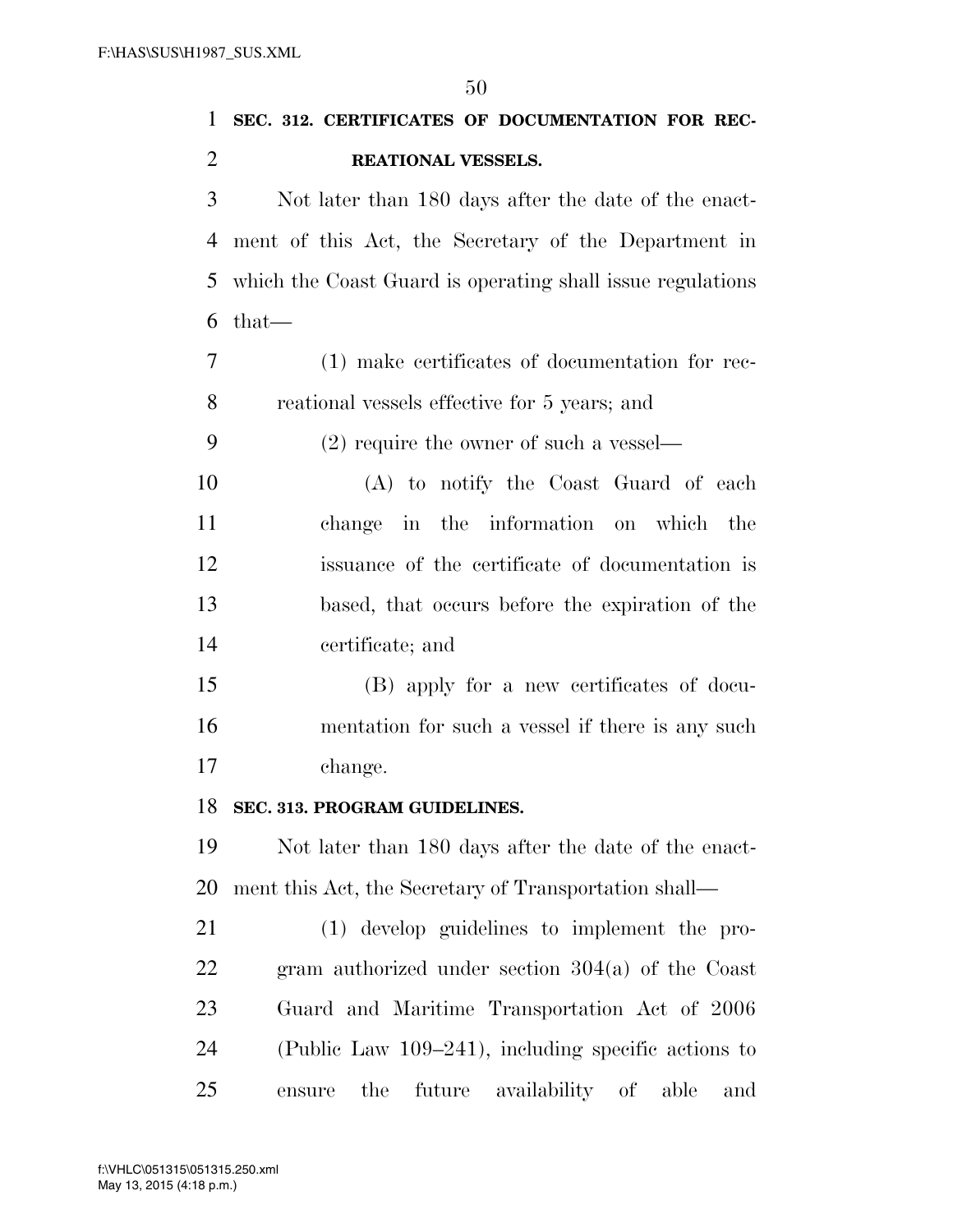- credentialed United States licensed and unlicensed seafarers including—
- (A) incentives to encourage partnership agreements with operators of foreign-flag ves- sels that carry liquified natural gas, that pro- vide no less than one training billet per vessel for United States merchant mariners in order to meet minimum mandatory sea service re-quirements;
- (B) development of appropriate training curricula for use by public and private maritime training institutions to meet all United States merchant mariner license, certification, and document laws and requirements under the International Convention on Standards of Training, Certification and Watchkeeping for Seafarers, 1978; and

 (C) steps to promote greater outreach and awareness of additional job opportunities for sea service veterans of the United States Armed Forces; and

 (2) submit such guidelines to the Committee Transportation and Infrastructure of the House of Representatives and the Committee on Commerce, Science, and Transportation of the Senate.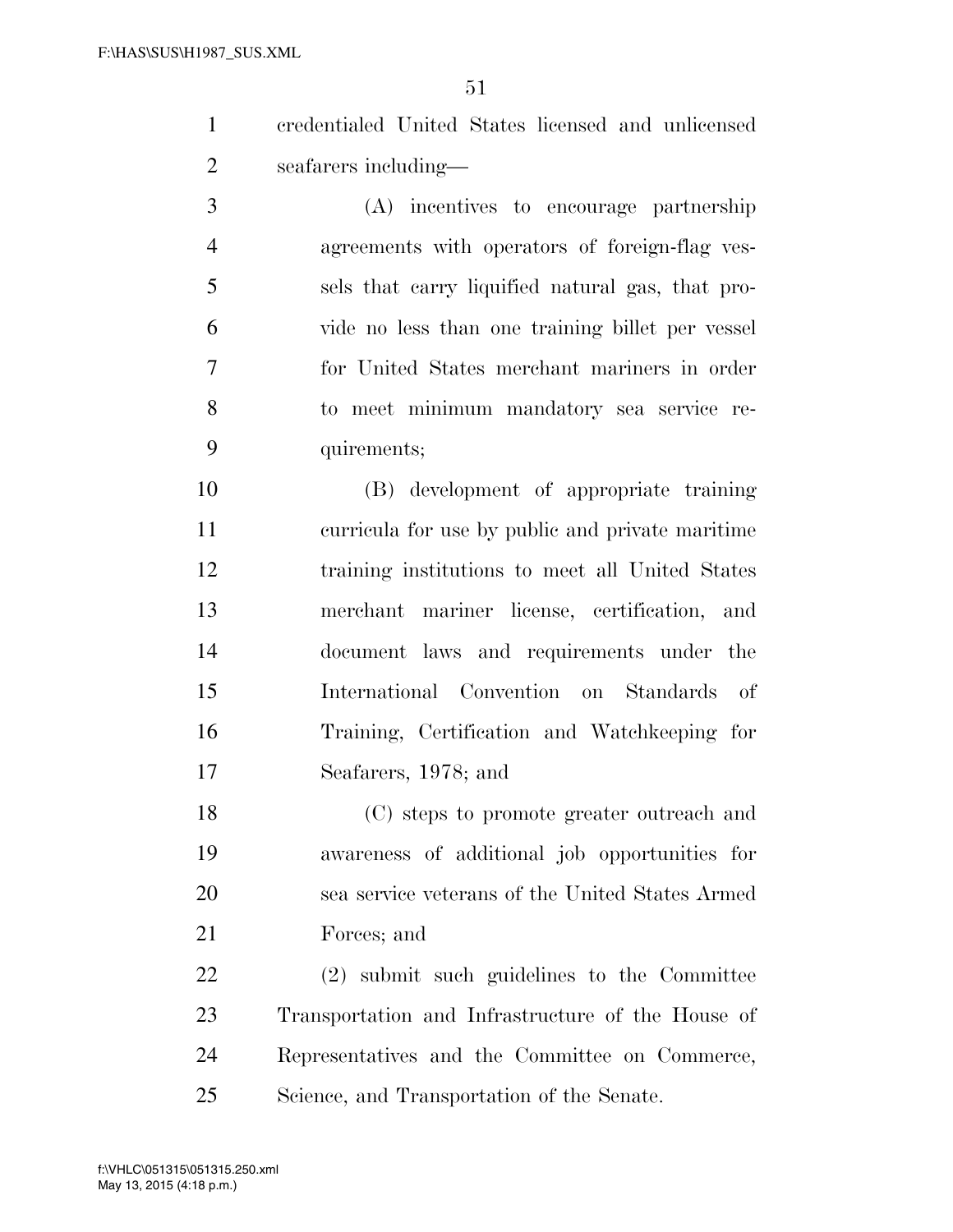### **SEC. 314. REPEALS.**

 (a) REPEALS, MERCHANT MARINE ACT, 1936.—Sec- tions 601 through 606, 608 through 611, 613 through 616, 802, and 809 of the Merchant Marine Act, 1936 (46 U.S.C. 53101 note) are repealed. (b) CONFORMING AMENDMENTS.—Chapter 575 of title 46, United States Code, is amended— (1) in section 57501, by striking ''titles V and 9 VI'' and inserting "title V"; and 10 (2) in section  $57531(a)$ , by striking "titles V 11 and VI" and inserting "title V". (c) TRANSFER FROM MERCHANT MARINE ACT, 1936.— (1) IN GENERAL.—Section 801 of the Merchant Marine Act, 1936 (46 U.S.C. 53101 note) is— (A) redesignated as section 57522 of title 46, United States Code, and transferred to ap- pear after section 57521 of such title; and (B) as so redesignated and transferred, is amended— (i) by striking so much as precedes the first sentence and inserting the fol-lowing: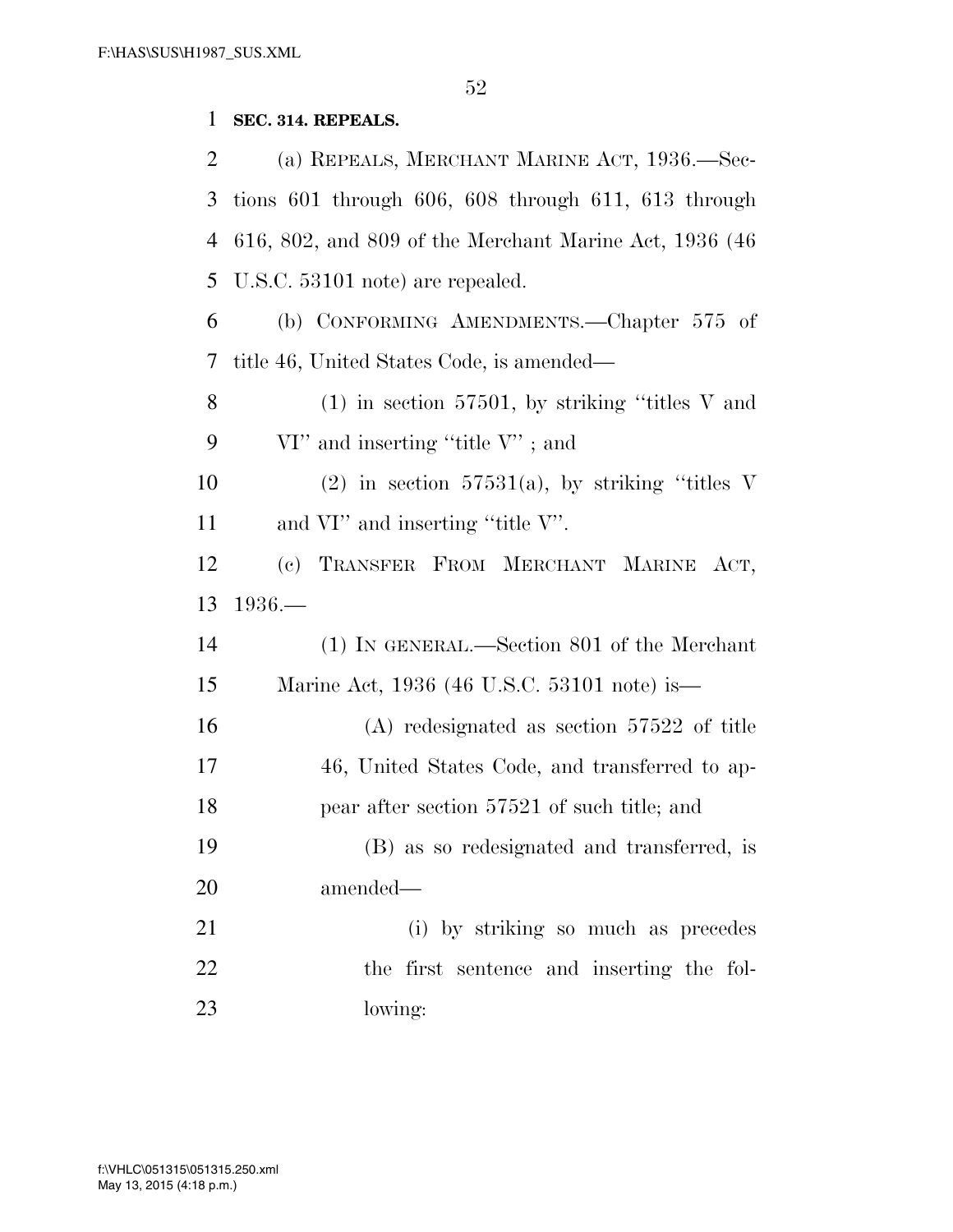| $\mathbf{1}$   | "§57522. Books and records, balance sheets, and in-                       |
|----------------|---------------------------------------------------------------------------|
| $\overline{2}$ | spection and auditing";                                                   |
| 3              | (ii) by striking "the provision of title                                  |
| $\overline{4}$ | VI or VII of this Act" and inserting "this                                |
| 5              | chapter";                                                                 |
| 6              | (iii) by striking "That the provisions"                                   |
| 7              | and all that follows through "Commission;                                 |
| 8              | $(2)$ "; and                                                              |
| 9              | (iv) by redesignating clauses (3) and                                     |
| 10             | $(4)$ as clauses $(2)$ and $(3)$ , respectively.                          |
| 11             | (2) CLERICAL AMENDMENT.—The analysis for                                  |
| 12             | chapter 575, of title 46, United States Code, is                          |
| 13             | amended by inserting after the item relating to sec-                      |
| 14             | tion $57521$ the following:                                               |
|                | "57522. Books and records, balance sheets, and inspection and auditing.". |
| 15             | (d) REPEALS, TITLE 46, U.S.C—Section 8103 of                              |
| 16             | title 46, United States Code, is amended in subsections                   |
|                | 17 (c) and (d) by striking "or operating" each place it ap-               |
| 18             | pears.                                                                    |
| 19             | TITLE IV—FEDERAL MARITIME                                                 |
| 20             | <b>COMMISSION</b>                                                         |
| 21             | SEC. 401. AUTHORIZATION OF APPROPRIATIONS.                                |
| 22             | (a) IN GENERAL.—Chapter 3 of title 46, United                             |
| 23             | States Code, is amended by adding at the end the fol-                     |
| 24             | lowing:                                                                   |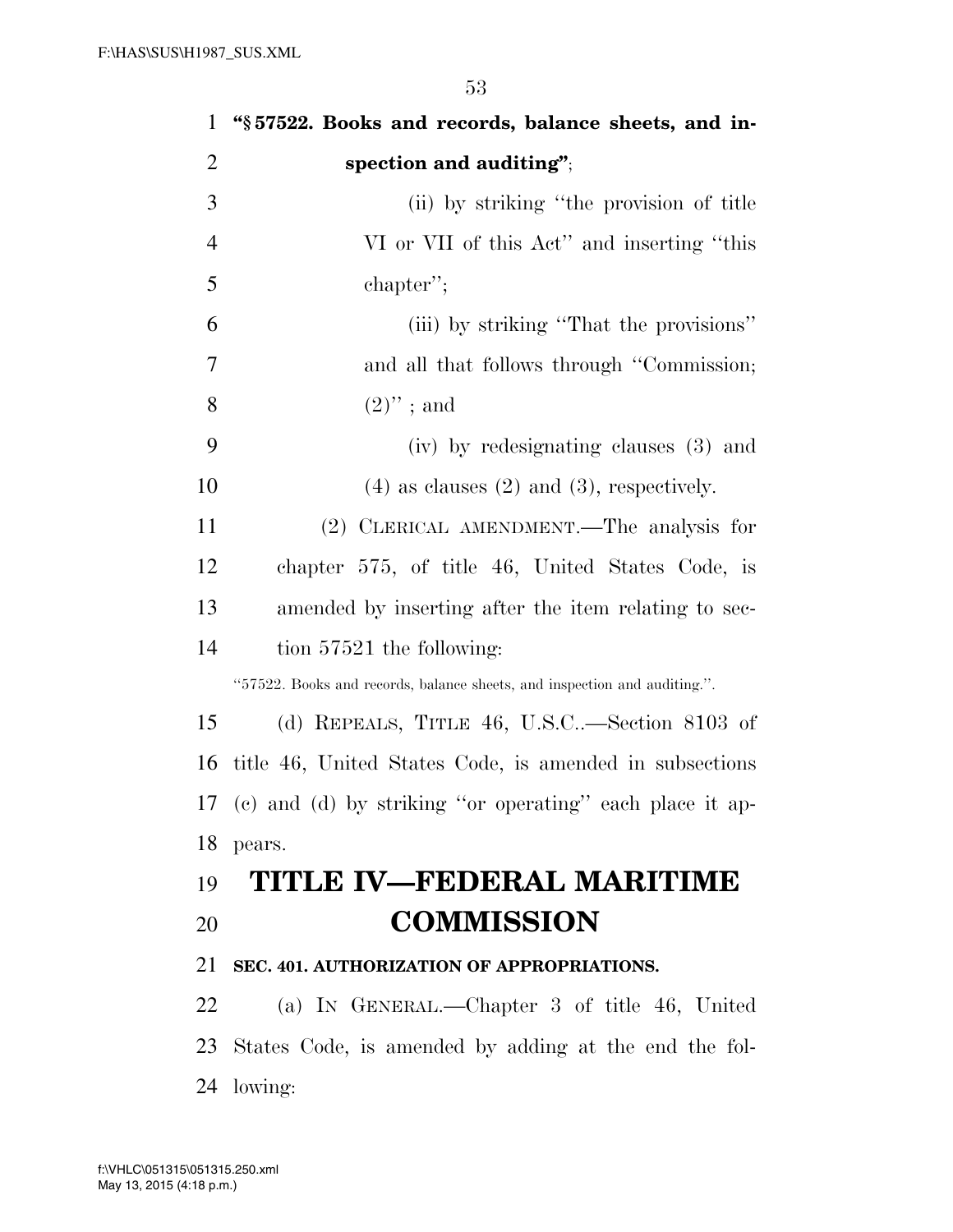### **''§ 308. Authorization of appropriations**

- ''There is authorized to be appropriated to the Fed- eral Maritime Commission \$24,700,000 for each of fiscal years 2016 and 2017 for the activities of the Commission authorized under this chapter and subtitle IV.''.
- (b) CLERICAL AMENDMENT.—The analysis for chap- ter 3 of title 46, United States Code, is amended by add-ing at the end the following:

''308. Authorization of appropriations.''.

### **SEC. 402. DUTIES OF THE CHAIRMAN.**

10 Section  $301(c)(3)(A)$  of title 46, United States Code, is amended—

- (1) in clause (ii) by striking ''units, but only after consultation with the other Commissioners;'' and inserting ''units (with such appointments sub-ject to the approval of the Commission);'';
- (2) in clause (iv) by striking ''and'' at the end; (3) in clause (v) by striking the period at the 18 end and inserting "; and"; and
- (4) by adding at the end the following:
- 20  $\frac{1}{20}$   $\frac{1}{20}$  is the Presi- dent and Congress requests for appropria-22 tions for the Commission (with such re- quests subject to the approval of the Com-mission).''.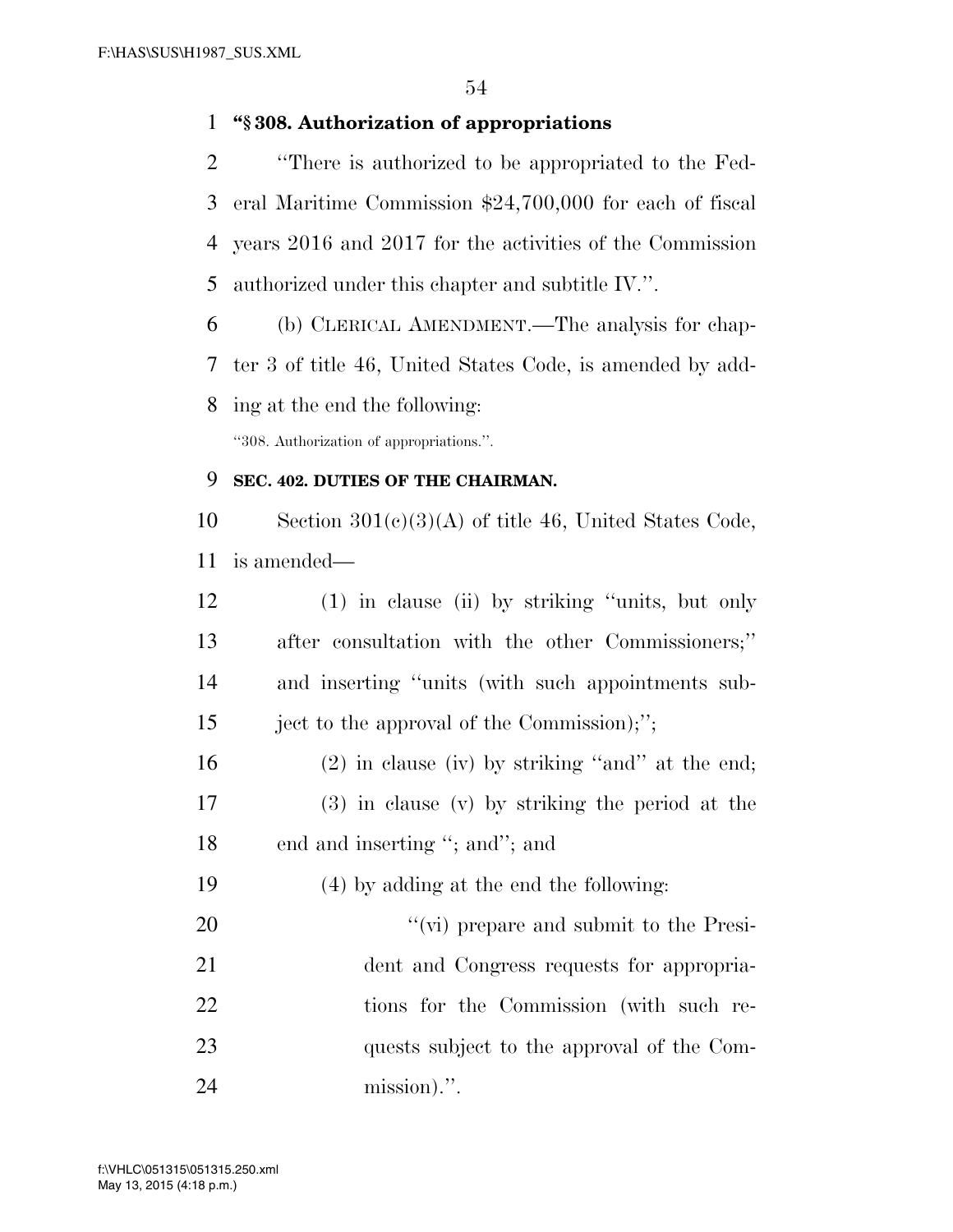### **SEC. 403. PROHIBITION ON AWARDS.**

 Section 307 of title 46, United States Code, is amended—

 (1) by striking ''The Federal Maritime Commis-sion'' and inserting the following:

 ''(a) IN GENERAL.—The Federal Maritime Commis-sion''; and

(2) by adding at the end the following:

 ''(b) PROHIBITION.—Notwithstanding subsection (a), the Federal Maritime Commission may not expend any funds appropriated or otherwise made available to it to issue an award, prize, commendation, or other honor to a non-Federal entity.''.

# **TITLE V—MISCELLANEOUS**

**SEC. 501. CONVEYANCE OF COAST GUARD PROPERTY IN** 

**MARIN COUNTY, CALIFORNIA.** 

 (a) CONVEYANCE AUTHORIZED.—The Commandant of the Coast Guard may convey all right, title, and interest of the United States in and to the covered property, upon payment to the United States of the fair market value of the covered property.

 (b) RIGHT OF FIRST REFUSAL.—The County of Marin, California shall have the right of first refusal with respect to purchase of the covered property under this sec-tion.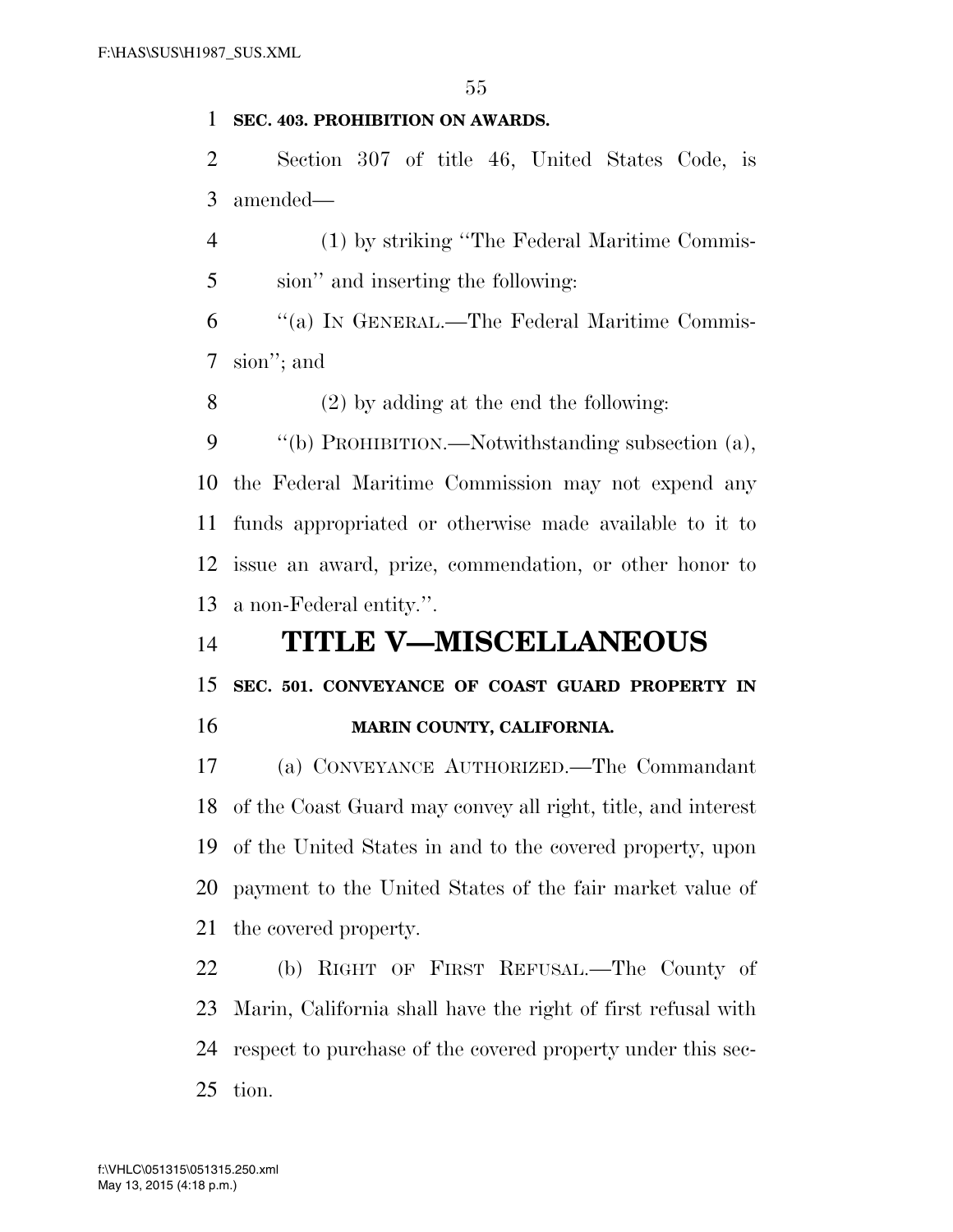(c) SURVEY.—The exact acreage and legal descrip- tion of the covered property shall be determined by a sur-vey satisfactory to the Commandant.

 (d) FAIR MARKET VALUE.—The fair market value of the covered property shall—

(1) be determined by appraisal; and

 (2) be subject to the approval of the Com-mandant.

 (e) COSTS OF CONVEYANCE.—The responsibility for all reasonable and necessary costs, including real estate transaction and environmental documentation costs, asso- ciated with a conveyance under this section shall be deter-mined by the Commandant and the purchaser.

 (f) ADDITIONAL TERMS AND CONDITIONS.—The Commandant may require such additional terms and con- ditions in connection with a conveyance under this section as the Commandant considers appropriate and reasonable to protect the interests of the United States.

 (g) DEPOSIT OF PROCEEDS.—Any proceeds received by the United States in a conveyance under this section shall be deposited in the Coast Guard Housing Fund es- tablished by section 687 of title 14, United States Code. (h) COVERED PROPERTY DEFINED.—In this section, the term ''covered property'' means the approximately 32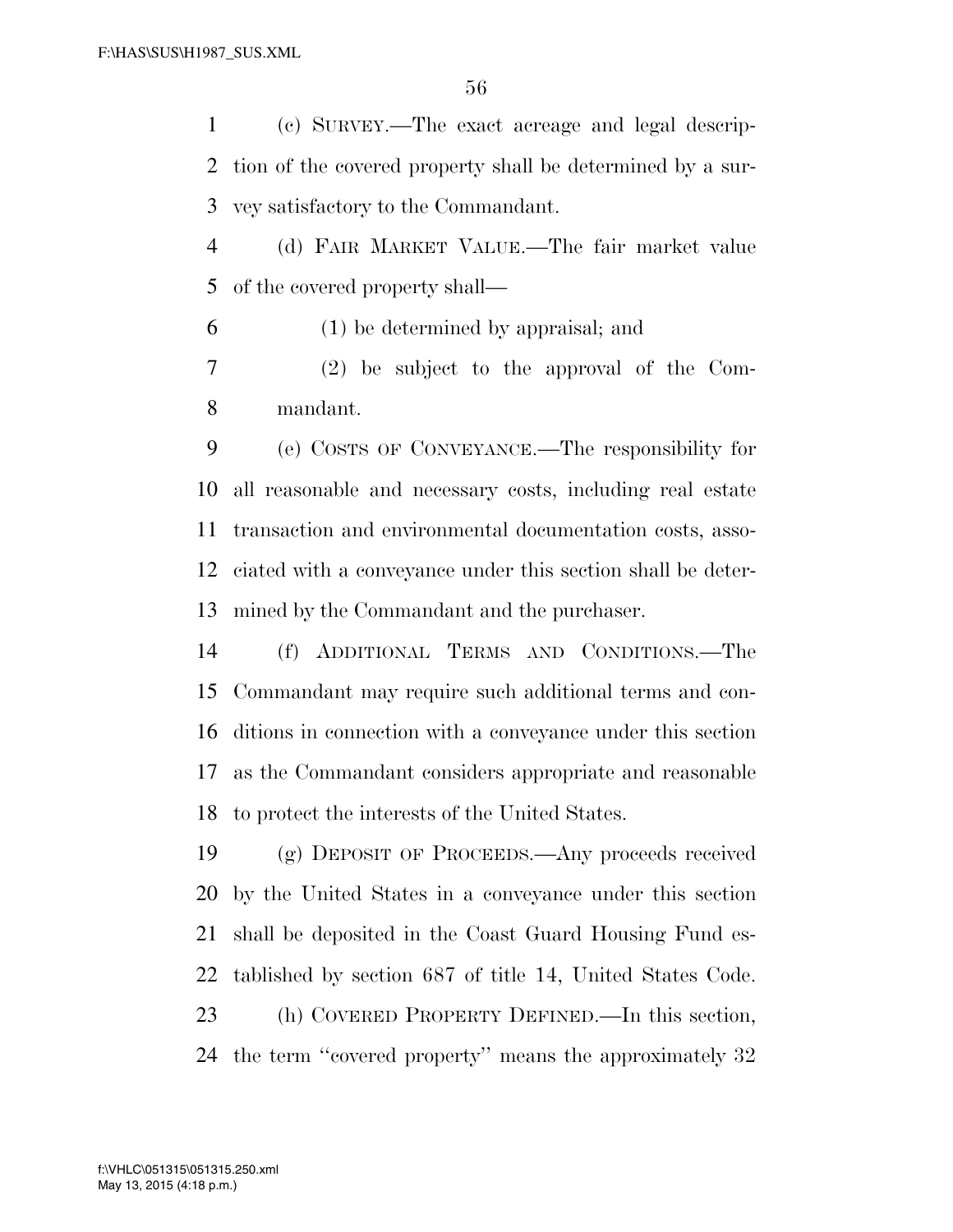acres of real property (including all improvements located on the property) that are—

 (1) located at Station Point Reyes in Marin County, California;

 (2) under the administrative control of the Coast Guard; and

 (3) described as ''Parcel A, Tract 1'', ''Parcel 8 B, Tract 2", "Parcel C", and "Parcel D" in the Declaration of Taking (Civil No. C–71–1245 SC) filed June 28, 1971, in the United States District Court for the Northern District of California.

### **SEC. 502. ELIMINATION OF REPORTS.**

 (a) DISTANT WATER TUNA FLEET.—Section 421 of the Coast Guard and Maritime Transportation Act of 2006 (46 U.S.C. 8103 note) is amended by striking sub-section (d).

 (b) ANNUAL UPDATES ON LIMITS TO LIABILITY.— Section 603(c)(3) of the Coast Guard and Maritime Transportation Act of 2006 (33 U.S.C. 2704 note) is amended by striking ''on an annual basis.'' and inserting ''not later than January 30 of the year following each year in which occurs an oil discharge from a vessel or nonvessel source that results or is likely to result in removal costs and damages (as those terms are defined in section 1001 of the Oil Pollution Act of 1990 (33 U.S.C. 2701)) that

May 13, 2015 (4:18 p.m.) f:\VHLC\051315\051315.250.xml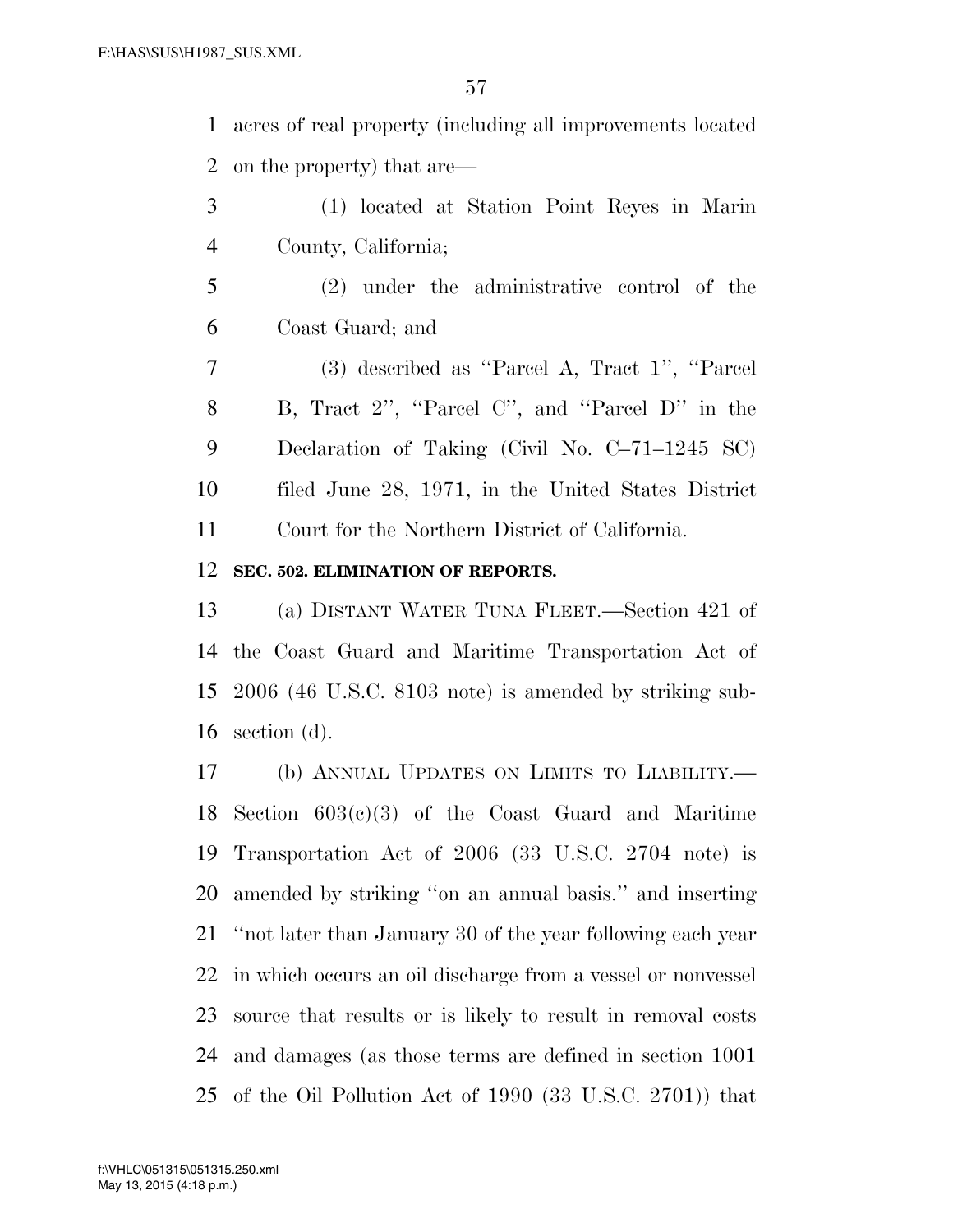exceed liability limits established under section 1004 of the

Oil Pollution Act of 1990 (33 U.S.C. 2704).''.

 (c) INTERNATIONAL BRIDGE ACT OF 1972.—The International Bridge Act of 1972 is amended by striking section 11 (33 U.S.C. 535h).

### **SEC. 503. VESSEL DOCUMENTATION.**

 Not later than 180 days after the date of the enact- ment this Act, the Comptroller General of the United States shall submit to the Committee on Transportation and infrastructure of the House and the Committee on Commerce, Science, and Transportation of the Senate, a description of actions that could be taken to—

- (1) improve the efficiency of performance of the functions currently carried out by the National Ves-sel Documentation Center, including by—
- (A) transferring such functions to Coast Guard headquarters; and
- (B) reassigning Coast Guard personnel to better meet the Coast Guard's vessel docu-mentation mission; and
- (2) strengthen the review of compliance with United States ownership requirements for vessels documented under the laws of the United States.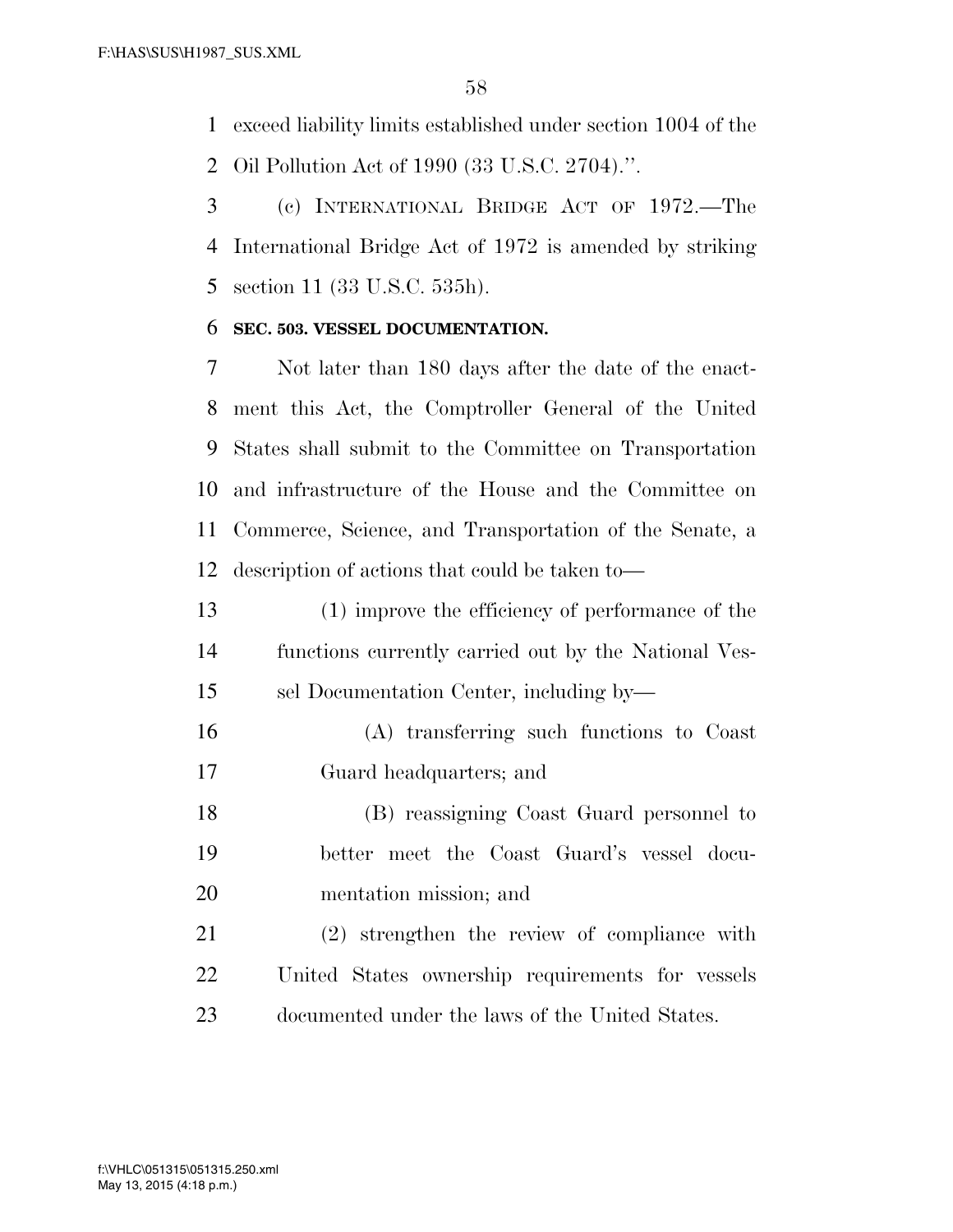# **SEC. 504. CONVEYANCE OF COAST GUARD PROPERTY IN TOK, ALASKA.**

 (a) CONVEYANCE AUTHORIZED.—The Commandant of the Coast Guard may convey all right, title, and interest of the United States in and to the covered property, upon payment to the United States of the fair market value of the covered property.

 (b) RIGHT OF FIRST REFUSAL.—The Tanana Chiefs' Conference shall have the right of first refusal with respect to purchase of the covered property under this section.

 (c) SURVEY.—The exact acreage and legal descrip- tion of the covered property shall be determined by a sur-vey satisfactory to the Commandant.

 (d) FAIR MARKET VALUE.—The fair market value of the covered property shall be—

(1) determined by appraisal; and

 (2) subject to the approval of the Commandant. (e) COSTS OF CONVEYANCE.—The responsibility for all reasonable and necessary costs, including real estate transaction and environmental documentation costs, asso- ciated with a conveyance under this section shall be deter-mined by the Commandant and the purchaser.

 (f) ADDITIONAL TERMS AND CONDITIONS.—The Commandant may require such additional terms and con-ditions in connection with a conveyance under this section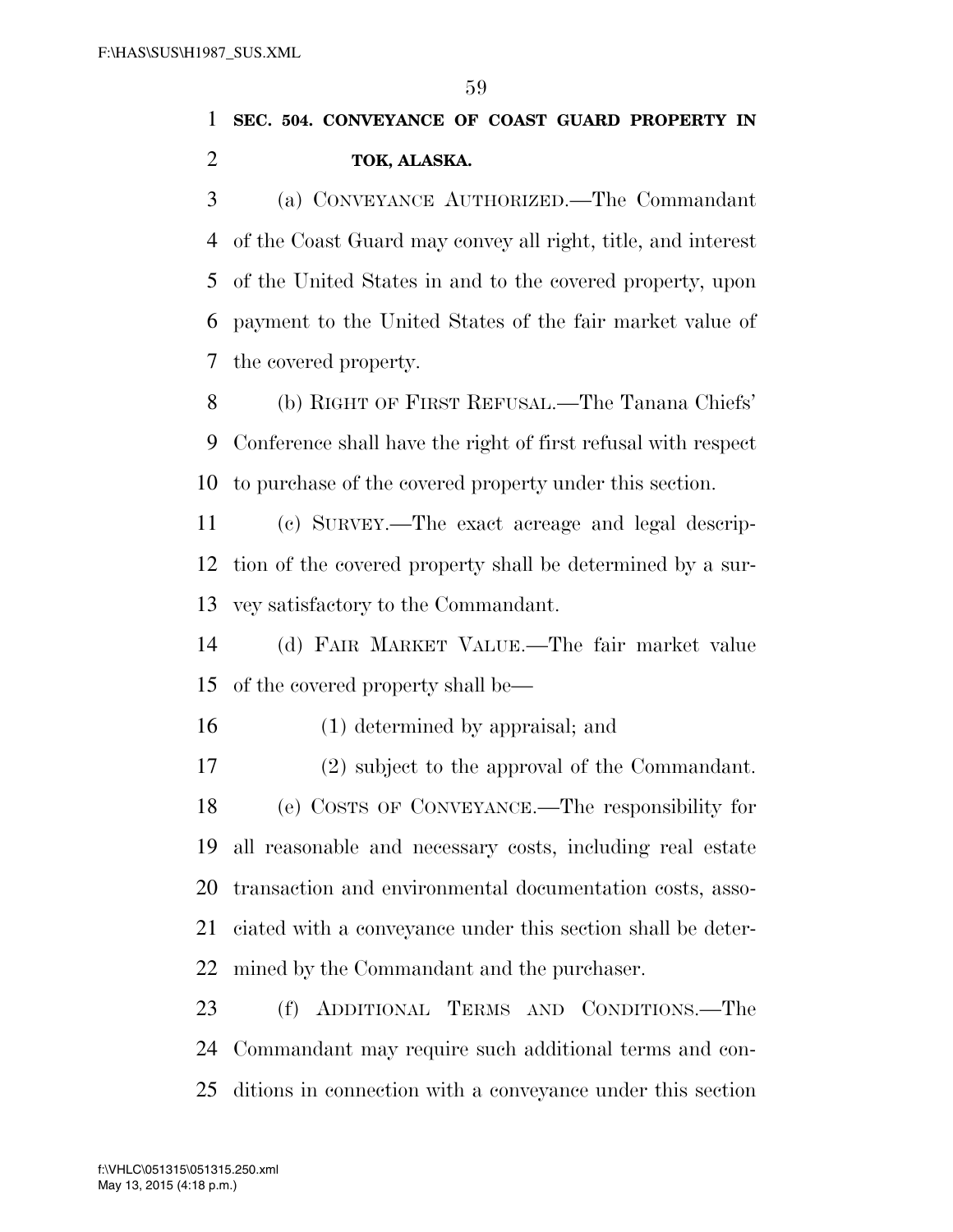as the Commandant considers appropriate and reasonable to protect the interests of the United States.

 (g) DEPOSIT OF PROCEEDS.—Any proceeds received by the United States from a conveyance under this section shall be deposited in the Coast Guard Housing Fund es- tablished under section 687 of title 14, United States Code.

(h) COVERED PROPERTY DEFINED.—

 (1) IN GENERAL.—In this section, the term ''covered property'' means the approximately 3.25 acres of real property (including all improvements located on the property) that are—

 (A) located in Tok, Alaska; (B) under the administrative control of the Coast Guard; and

 (C) described in paragraph (2). (2) DESCRIPTION.—The property described in this paragraph is the following:

19 (A) Lots 11, 12 and 13, block "G", Sec- ond Addition to Hartsell Subdivision, Section 20, Township 18 North, Range 13 East, Cop- per River Meridian, Alaska as appears by Plat No. 72-39 filed in the Office of the Recorder for the Fairbanks Recording District of Alaska, bearing seal dated 25 September 1972, all con-

May 13, 2015 (4:18 p.m.) f:\VHLC\051315\051315.250.xml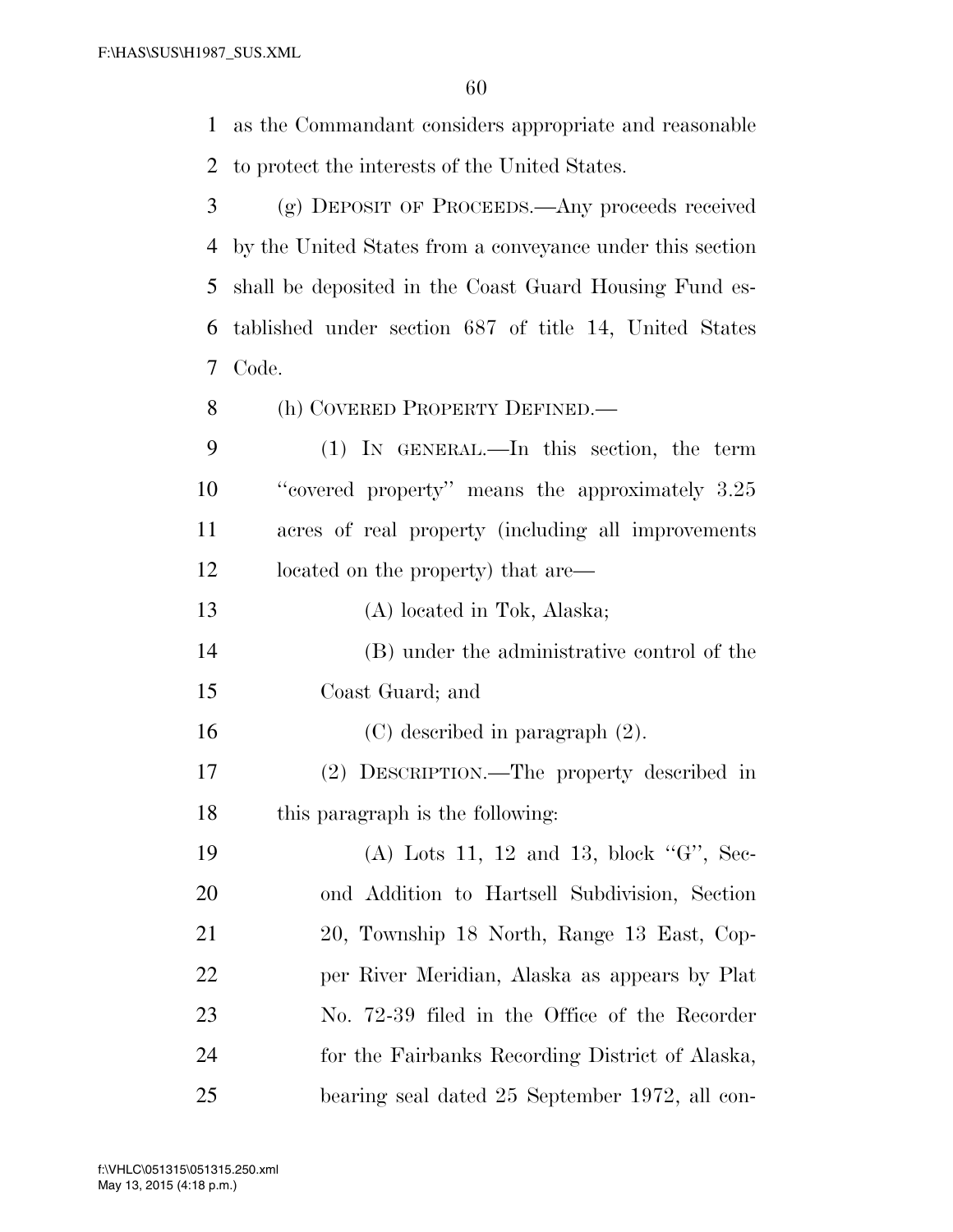taining approximately 1.25 Acres and com- monly known as 2-PLEX – Jackie Circle, Units A and B.

 (B) Beginning at a point being the SE cor-5 ner of the SE  $\frac{1}{4}$  of the SE  $\frac{1}{4}$  Section 24, Township 18 North, Range 12 East, Copper River Meridian, Alaska; thence running west-8 erly along the south line of said SE  $\frac{1}{4}$  of the 9 NE  $\frac{1}{4}$  260 feet; thence northerly parallel to the 10 east line of said SE  $\frac{1}{4}$  of the NE  $\frac{1}{4}$  335 feet; thence easterly parallel to the south line 260 feet; then south 335 feet along the east bound- ary of Section 24 to the point of beginning; all containing approximately 2.0 acres and com-15 monly known as 4-PLEX – West "C" and Wil-16 low, Units A, B, C and D.

**SEC. 505. SAFE VESSEL OPERATION IN THE GREAT LAKES.** 

 The Howard Coble Coast Guard and Maritime Trans- portation Act of 2014 (Public Law 113–281) is amend-ed—

- (1) in section 610, by—
- (A) striking the section enumerator and heading and inserting the following: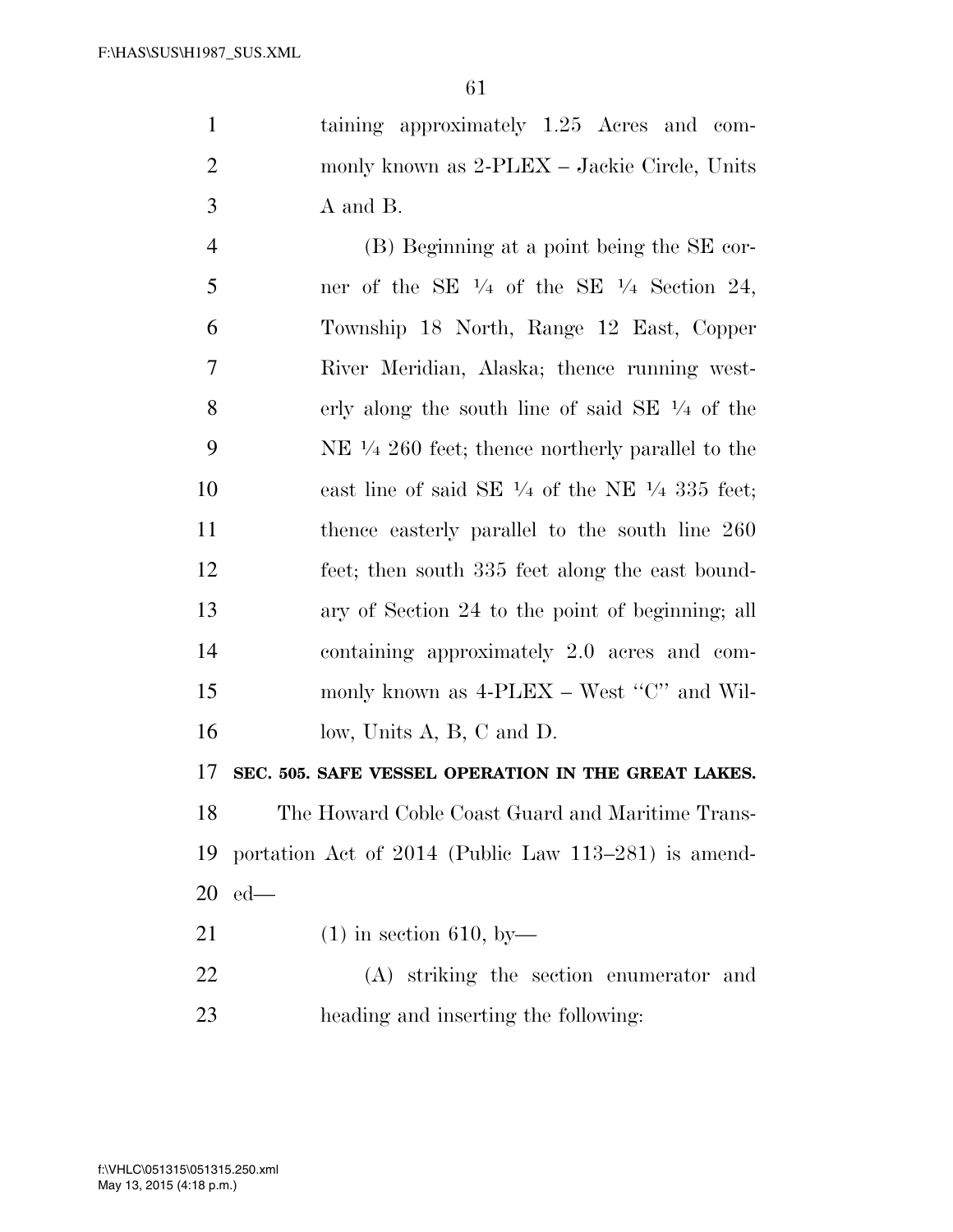| $\mathbf{1}$   | "SEC. 610. SAFE VESSEL OPERATION IN THE GREAT               |
|----------------|-------------------------------------------------------------|
| $\overline{2}$ | LAKES.";                                                    |
| 3              | (B) striking "existing boundaries and any                   |
| $\overline{4}$ | future expanded boundaries of the Thunder                   |
| 5              | Bay National Marine Sanctuary and Under-                    |
| 6              | water Preserve" and inserting "boundaries of                |
| 7              | any national marine sanctuary that preserves                |
| 8              | shipwrecks or maritime heritage in the Great                |
| 9              | Lakes"; and                                                 |
| 10             | (C) by inserting before the period at the                   |
| 11             | end the following: ", unless the designation doc-           |
| 12             | uments for such sanctuary do not allow taking               |
| 13             | up or discharging ballast water in such sanc-               |
| 14             | tuary"; and                                                 |
| 15             | $(2)$ in the table of contents in section 2, by             |
| 16             | striking the item relating to such section and insert-      |
| 17             | ing the following:                                          |
|                | "Sec. 610. Safe vessel operation in the Great Lakes.".      |
| 18             | SEC. 506. USE OF VESSEL SALE PROCEEDS.                      |
| 19             | (a) AUDIT.—The Comptroller General of the United            |
| 20             | States shall conduct an audit of funds credited in each     |
| 21             | fiscal year after fiscal year 2004 to the Vessel Operations |
| 22             | Revolving Fund that are attributable to the sale of obso-   |
| 23             | lete vessels in the National Defense Reserve Fleet that     |
| 24             | were scrapped or sold under sections 57102, 57103, and      |
| 25             | 57104 of title 46, United States Code, including—           |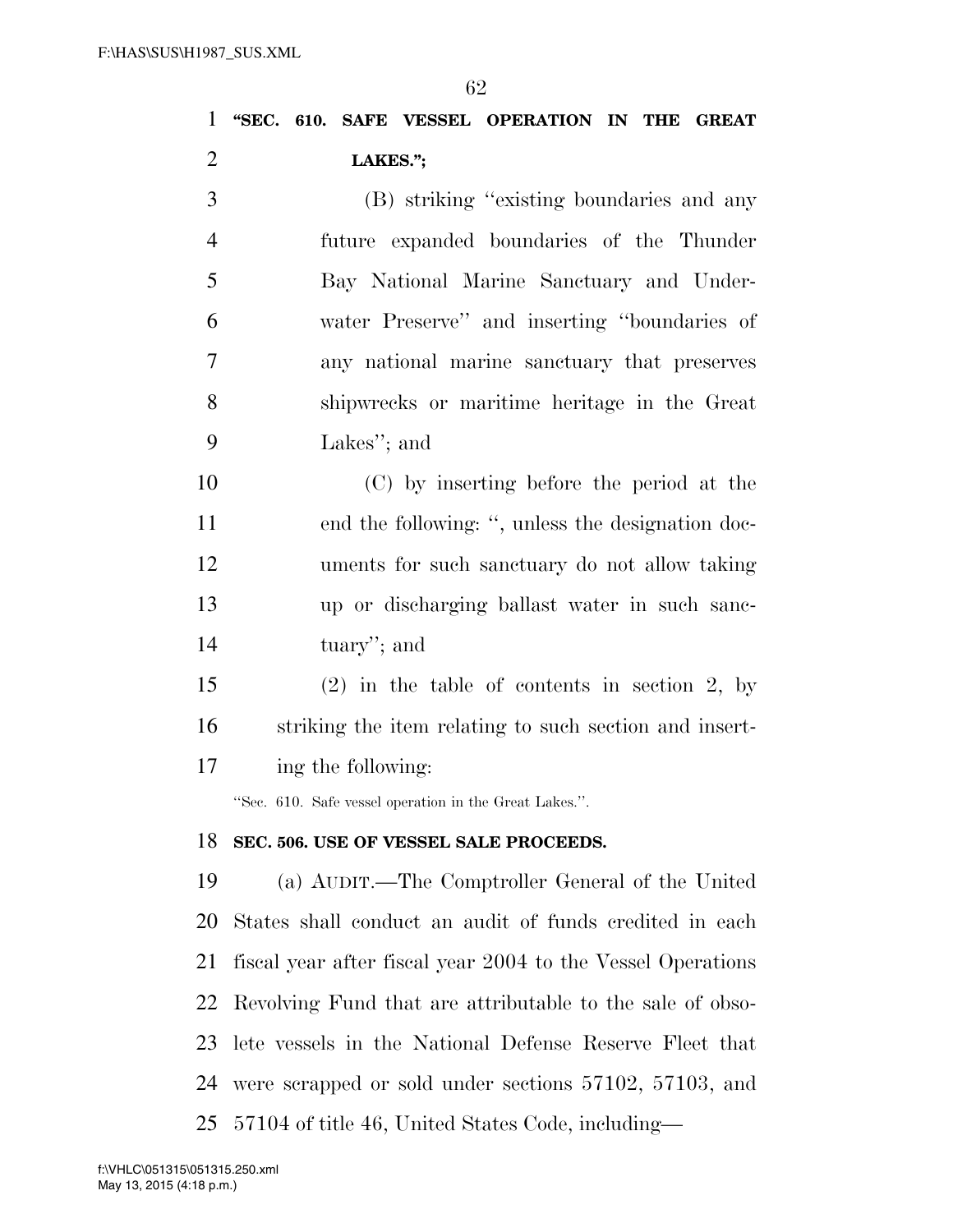| $\mathbf{1}$   | (1) a complete accounting of all vessel sale pro-     |
|----------------|-------------------------------------------------------|
| $\overline{2}$ | ceeds attributable to the sale of obsolete vessels in |
| 3              | the National Defense Reserve Fleet that were          |
| $\overline{4}$ | scrapped or sold under sections 57102, 57103 and      |
| 5              | 57104 of title 46, United States Code, in each fiscal |
| 6              | year after fiscal year 2004;                          |
| 7              | (2) the annual apportionment of proceeds ac-          |
| 8              | counted for under paragraph (1) among the uses au-    |
| 9              | thorized under section 308704 of title 54, United     |
| 10             | States Code, in each fiscal year after fiscal year    |
| 11             | $2004$ , including—                                   |
| 12             | (A) for National Maritime Heritage                    |
| 13             | Grants, including a list of all annual National       |
| 14             | Maritime Heritage Grant grant and subgrant            |
| 15             | awards that identifies the respective grant and       |
| 16             | subgrant recipients and grant and subgrant            |
| 17             | amounts;                                              |
| 18             | (B) for the preservation and presentation             |
| 19             | to the public of maritime heritage property of        |
| 20             | the Maritime Administration;                          |
| 21             | (C) to the United States Merchant Marine              |
| 22             | Academy and State maritime academies, includ-         |
| 23             | ing a list of annual awards; and                      |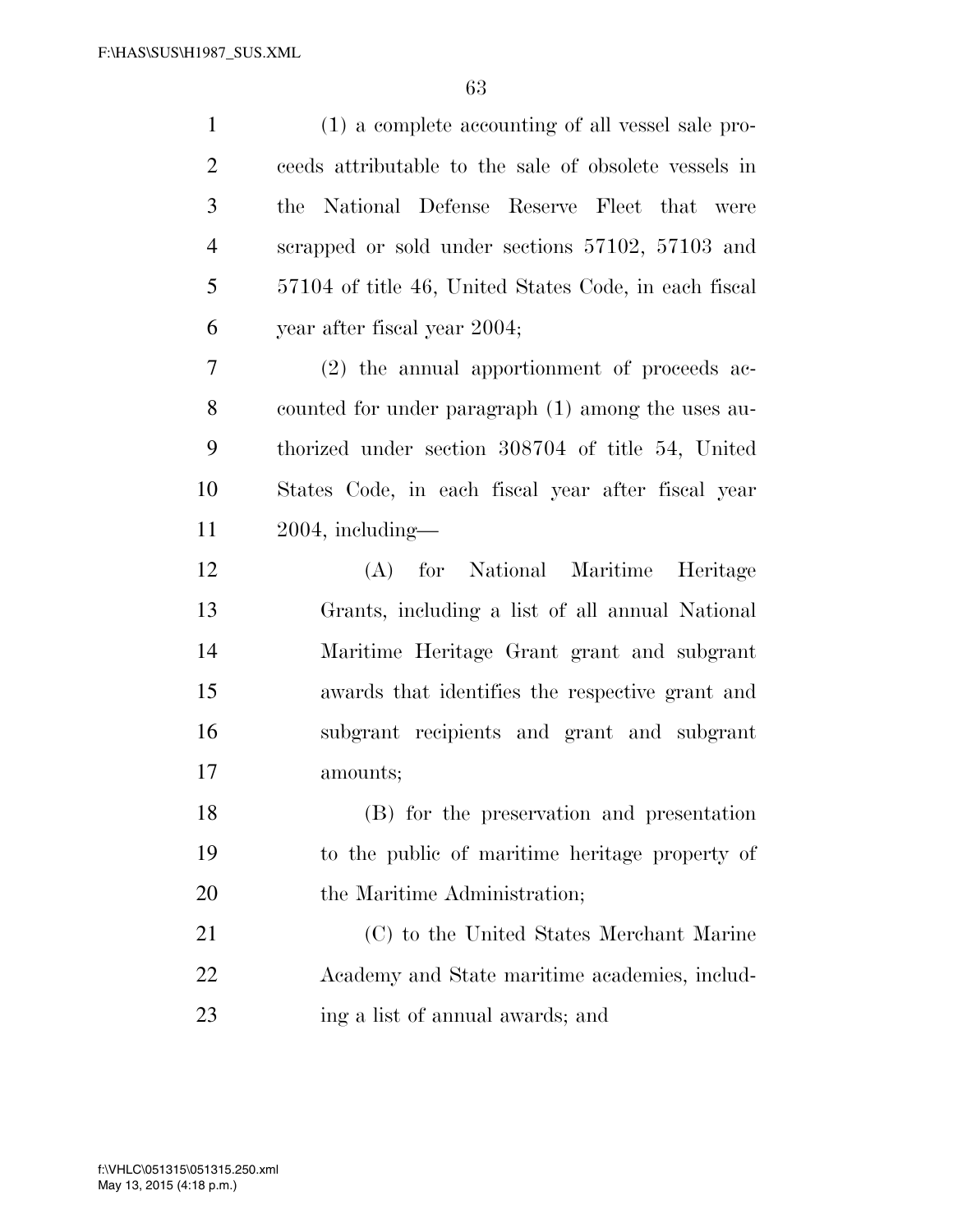(D) for the acquisition, repair, recondi- tioning, or improvement of vessels in the Na-tional Defense Reserve Fleet; and

 (3) an accounting of proceeds, if any, attrib- utable to the sale of obsolete vessels in the National Defense Reserve Fleet that were scrapped or sold under sections 57102, 57103, and 57104 of title 46, United States Code, in each fiscal year after fiscal year 2004, that were expended for uses not author- ized under section 308704 of title 54, United States Code.

 (b) SUBMISSION TO CONGRESS.—Not later than 180 days after the date of enactment this Act, the Comptroller General shall submit the audit conducted in subsection (a) to the Committee on Armed Services, the Committee on Natural Resources, and the Committee on Transportation and Infrastructure of the House and the Committee on Commerce, Science, and Transportation of the Senate.

**SEC. 507. FISHING VESSEL AND FISH TENDER VESSEL CER-**

## **TIFICATION.**

 Section 4503 of title 46, United States Code, is amended—

 (1) in subsection (c), by adding at the end the following: ''Subsection (a) does not apply to a fish-ing vessel or fish tender vessel described in sub-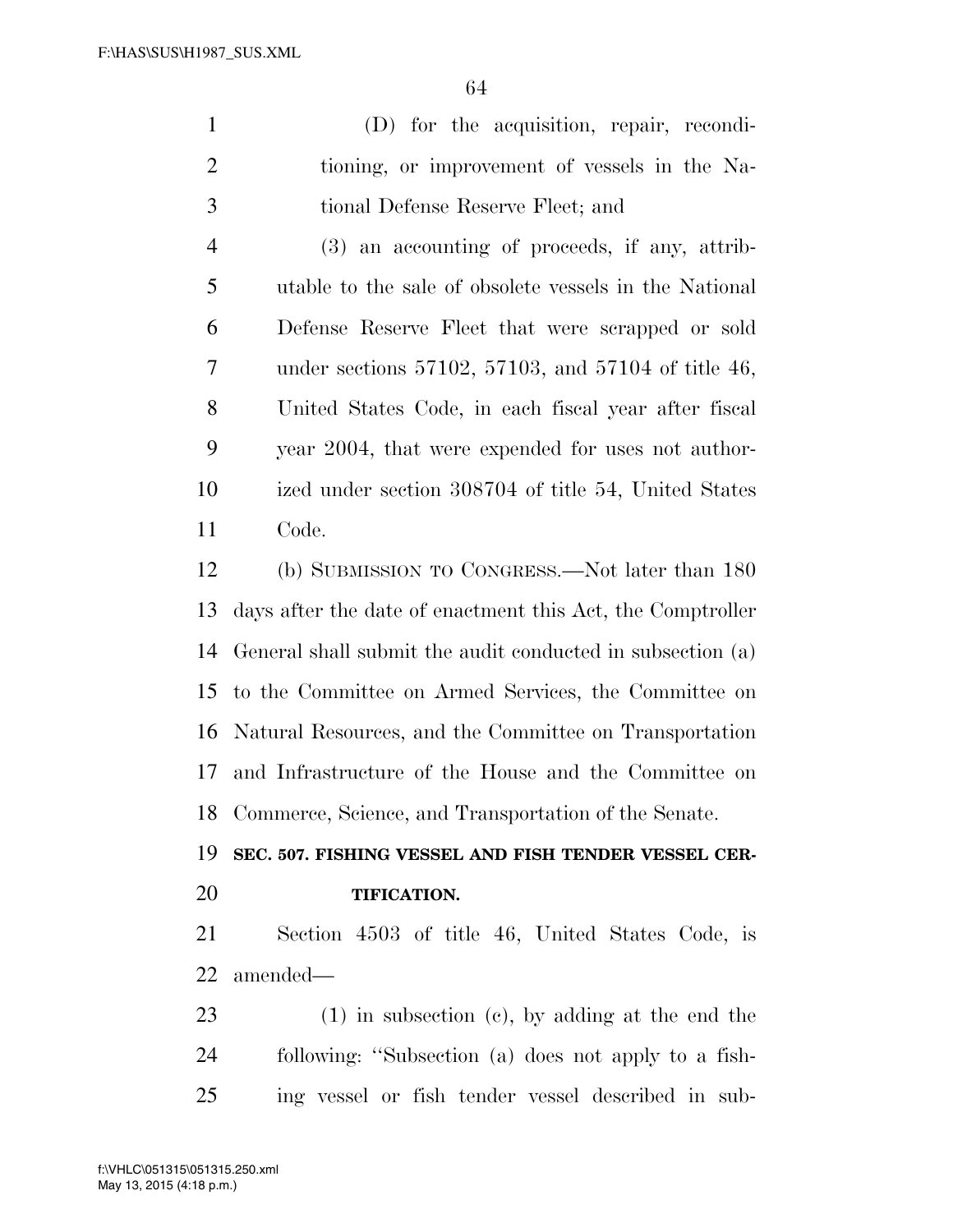section (d)(6), if the vessel complies with an alter- native safety compliance program established under that subsection for such a vessel.''; and

 (2) in subsection (d), by adding at the end the following:

 ''(6) The Secretary shall establish an alternative safe- ty compliance program for fishing vessels or fish tender vessels (or both) that are at least 50 feet overall in length, and not more than 79 feet overall in length, and built after July 1, 2013.''.

# **SEC. 508. NATIONAL ACADEMY OF SCIENCES COST COM-PARISON.**

 (a) COST COMPARISON.—The Secretary of the de- partment in which the Coast Guard is operating shall seek to enter into an arrangement with the National Academy of Sciences under which the Academy, by no later than 180 days after the date of the enactment of this Act, shall submit to the Committee on Transportation and Infra- structure of the House of Representatives and the Com- mittee on Commerce, Science, and Transportation of the Senate a comparison of the costs incurred by the Federal Government for each of the following alternatives:

 (1) Transferring the *Polar Sea* to a non-govern- mental entity at no cost, and leasing back the vessel beginning on the date on which the Coast Guard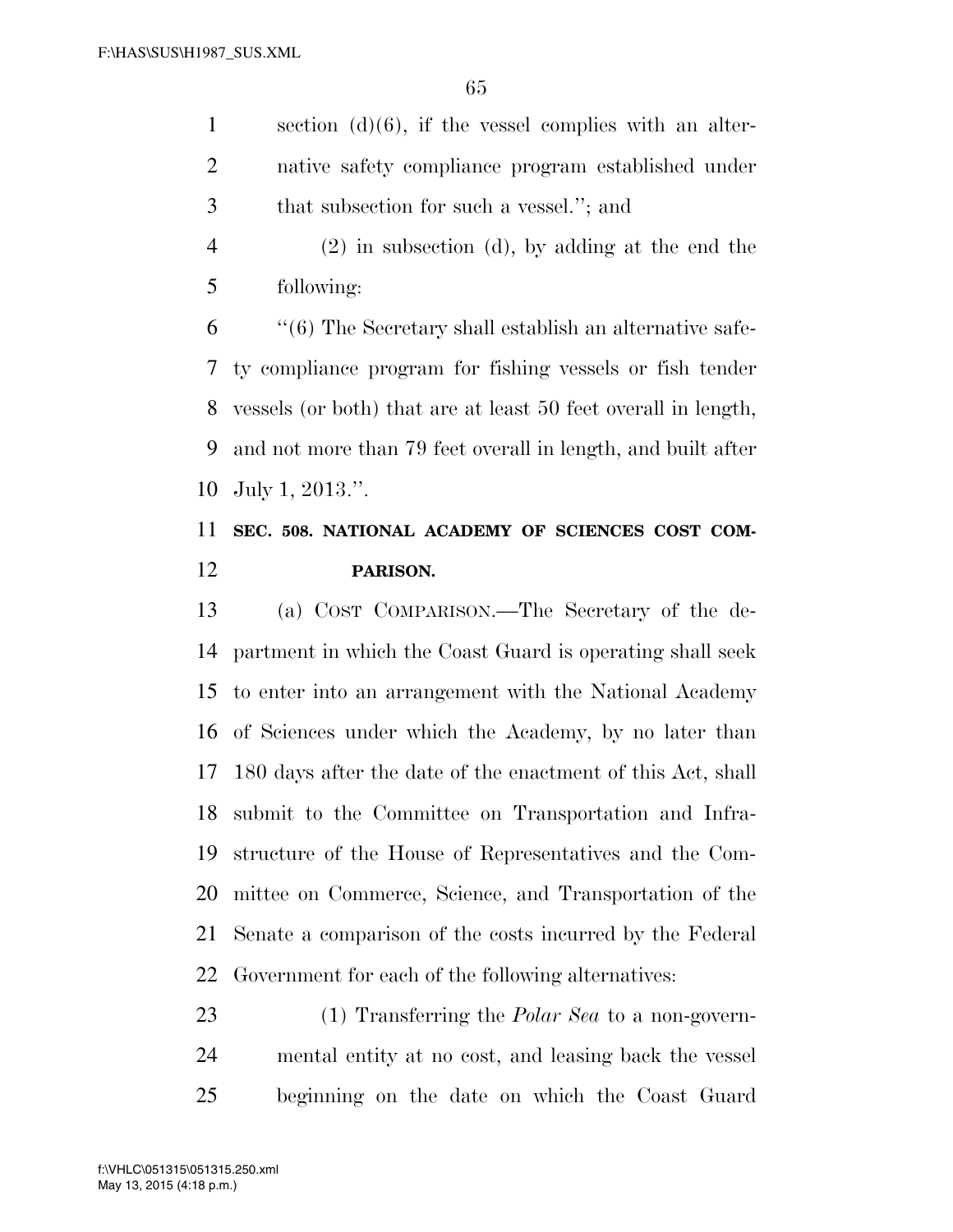| $\mathbf{1}$   | certifies that the vessel is capable of the breaking         |
|----------------|--------------------------------------------------------------|
| $\overline{2}$ | out and missions described in subsection $(c)(1)$ .          |
| 3              | (2) The reactivation and operation by the Coast              |
| $\overline{4}$ | Guard of the <i>Polar Sea</i> to an operational level at     |
| 5              | which the vessel is capable of such breaking out and         |
| 6              | missions.                                                    |
| 7              | (3) Acquiring and operating a new icebreaker                 |
| 8              | through the Coast Guard's acquisition process that           |
| 9              | is capable of such breaking out and missions.                |
| 10             | (4) Construction by a non-Federal entity of an               |
| 11             | icebreaker capable of such breaking out and mis-             |
| 12             | sions, that will be leased by the Federal Government         |
| 13             | and operated using a Coast Guard crew.                       |
| 14             | (5) Construction by a non-Federal entity of an               |
| 15             | icebreaker capable of such breaking out and mis-             |
| 16             | sions, that will be leased by the Federal Government         |
| 17             | and operated by a crew of non-Federal employees.             |
| 18             | $(6)$ The acquisition of services from a non-Fed-            |
| 19             | eral entity to perform such breaking out and mis-            |
| 20             | sions.                                                       |
| 21             | (b) INCLUDED COSTS.—For purposes of subsection               |
| 22             | (a), the cost of each alternative includes costs incurred by |
| 23             | the Federal Government for-                                  |
| 24             | (1) the lease or operation and maintenance of                |
| 25             | the vessel concerned;                                        |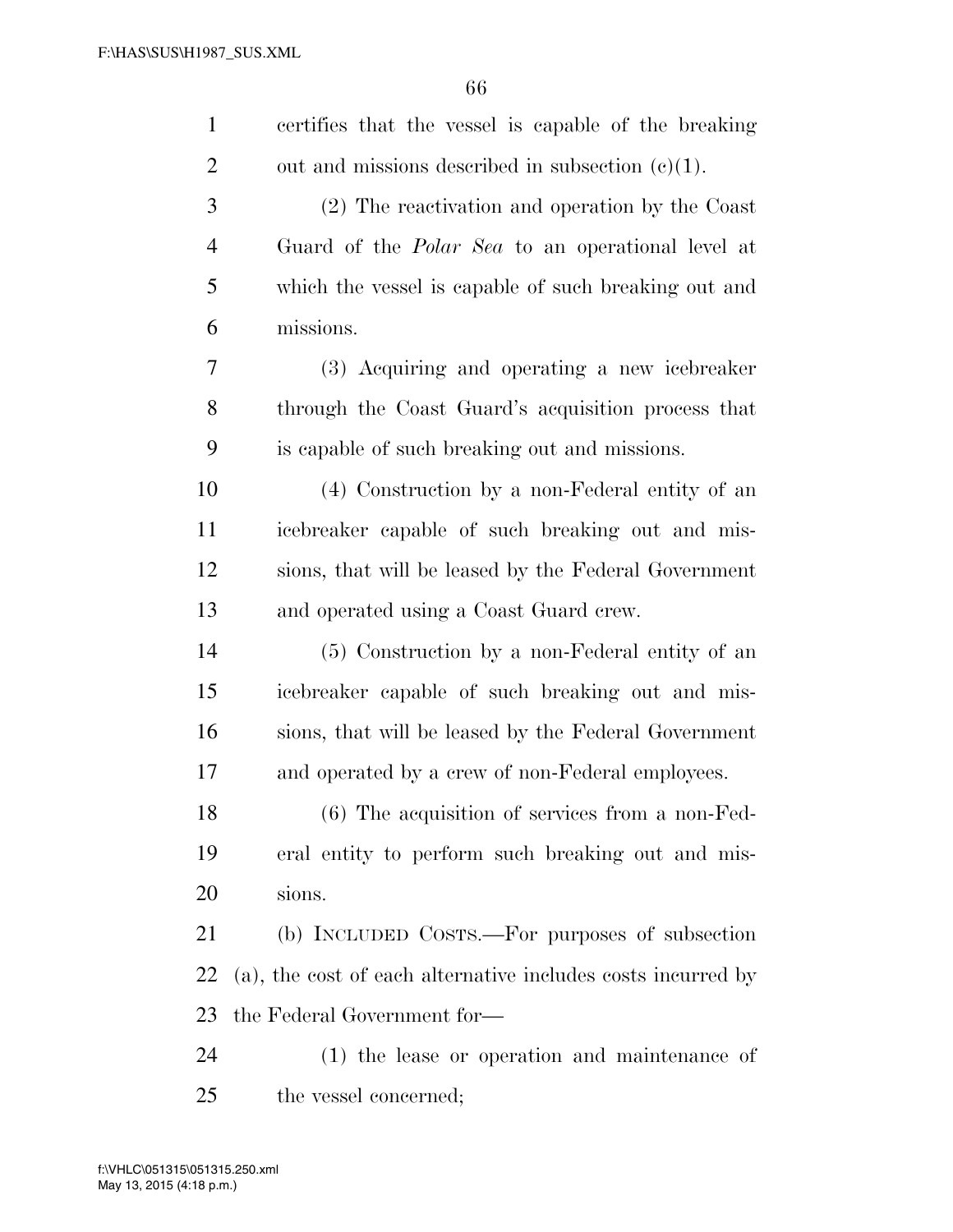| $\mathbf{1}$   | $(2)$ disposal of such vessel at the end of the            |
|----------------|------------------------------------------------------------|
| $\overline{2}$ | useful life of the vessel;                                 |
| 3              | (3) retirement and other benefits for Federal              |
| $\overline{4}$ | employees who operate such vessel; and                     |
| 5              | (4) interest payments assumed to be incurred               |
| 6              | for Federal capital expenditures.                          |
| 7              | (c) ASSUMPTIONS.—For purposes of comparing the             |
| 8              | costs of such alternatives, the Academy shall assume       |
| 9              | $that-$                                                    |
| 10             | $(1)$ each vessel under consideration is —                 |
| 11             | (A) capable of breaking out of McMurdo                     |
| 12             | Station, and conducting Coast Guard missions               |
| 13             | in the United States territory in the Arctic (as           |
| 14             | that term is defined in section 112 of the Arctic          |
| 15             | Research and Policy Act of 1984 (15 U.S.C.                 |
| 16             | $(4111)$ ; and                                             |
| 17             | (B) operated for a period of 20 years;                     |
| 18             | (2) the acquisition of services and the operation          |
| 19             | of each vessel begin on the same date; and                 |
| 20             | (3) the periods for conducting Coast Guard                 |
| 21             | missions in the Arctic are of equal lengths.               |
| 22             | SEC. 509. PENALTY WAGES.                                   |
| 23             | (a) FOREIGN AND INTERCOASTAL VOYAGES.-Sec-                 |
| 24             | tion $10313(g)$ of title 46, United States Code, is amend- |
| 25             | $ed$ —                                                     |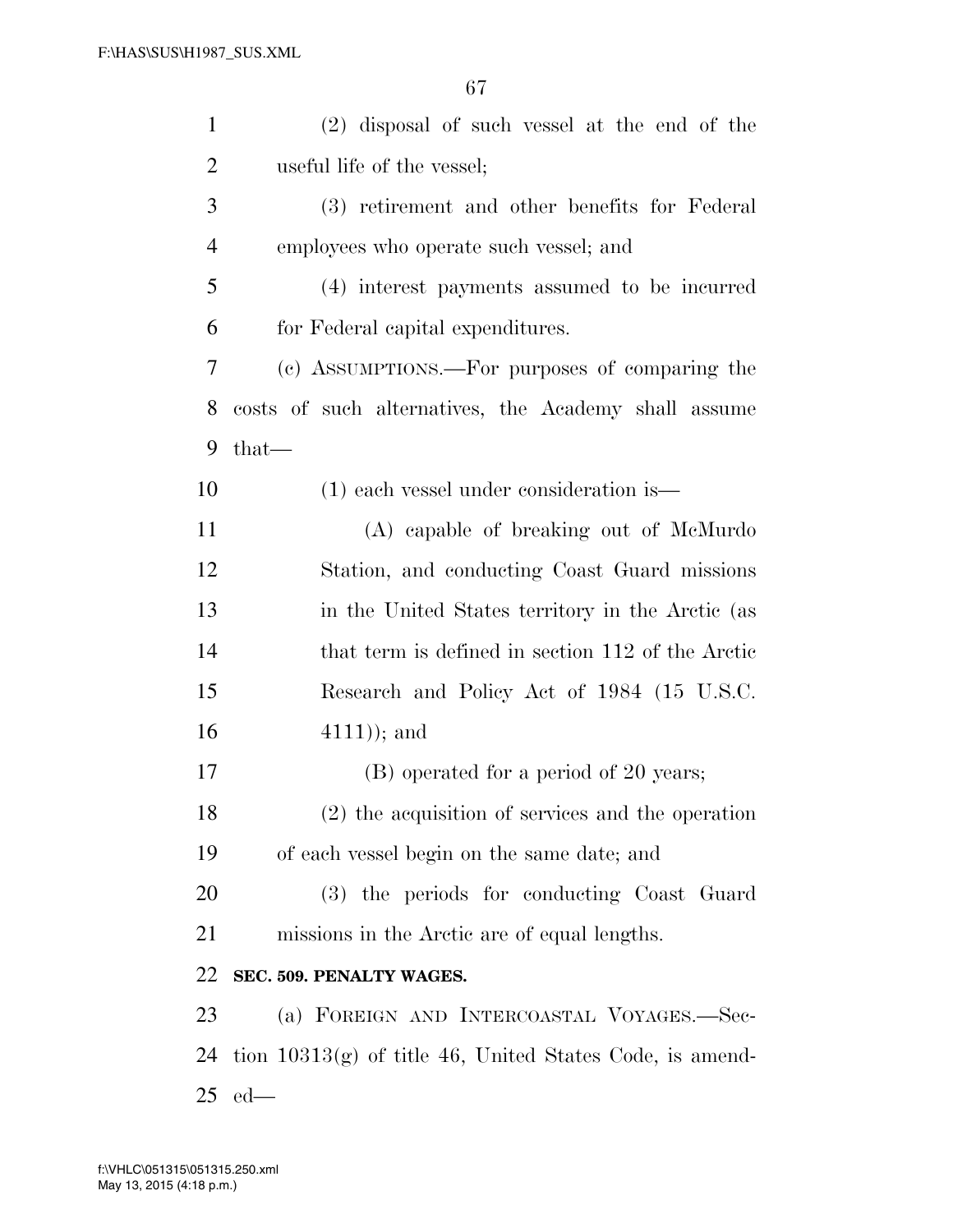| $\mathbf{1}$   | $(1)$ in paragraph $(2)$ —                        |
|----------------|---------------------------------------------------|
| $\overline{2}$ | (A) by striking "all claims in a class action     |
| 3              | suit by seamen" and inserting "each claim by      |
| $\overline{4}$ | a seaman"; and                                    |
| 5              | (B) by striking "the seamen" and inserting        |
| 6              | "the seaman"; and                                 |
| 7              | $(2)$ in paragraph $(3)$ —                        |
| 8              | $(A)$ by striking "class action"; and             |
| 9              | $(B)$ in subparagraph $(B)$ , by striking ", by   |
| 10             | a seaman who is a claimant in the suit," and      |
| 11             | inserting "by the seaman".                        |
| 12             | (b) COASTWISE VOYAGES.—Section $10504(c)$ of such |
|                |                                                   |
| 13             | title is amended—                                 |
| 14             | $(1)$ in paragraph $(2)$ —                        |
| 15             | (A) by striking "all claims in a class action     |
| 16             | suit by seamen" and inserting "each claim by      |
| 17             | a seaman"; and                                    |
| 18             | (B) by striking "the seamen" and inserting        |
| 19             | "the seaman"; and                                 |
| 20             | $(2)$ in paragraph $(3)$ —                        |
| 21             | $(A)$ by striking "class action"; and             |
| 22             | $(B)$ in subparagraph $(B)$ , by striking ", by   |
| 23             | a seaman who is a claimant in the suit," and      |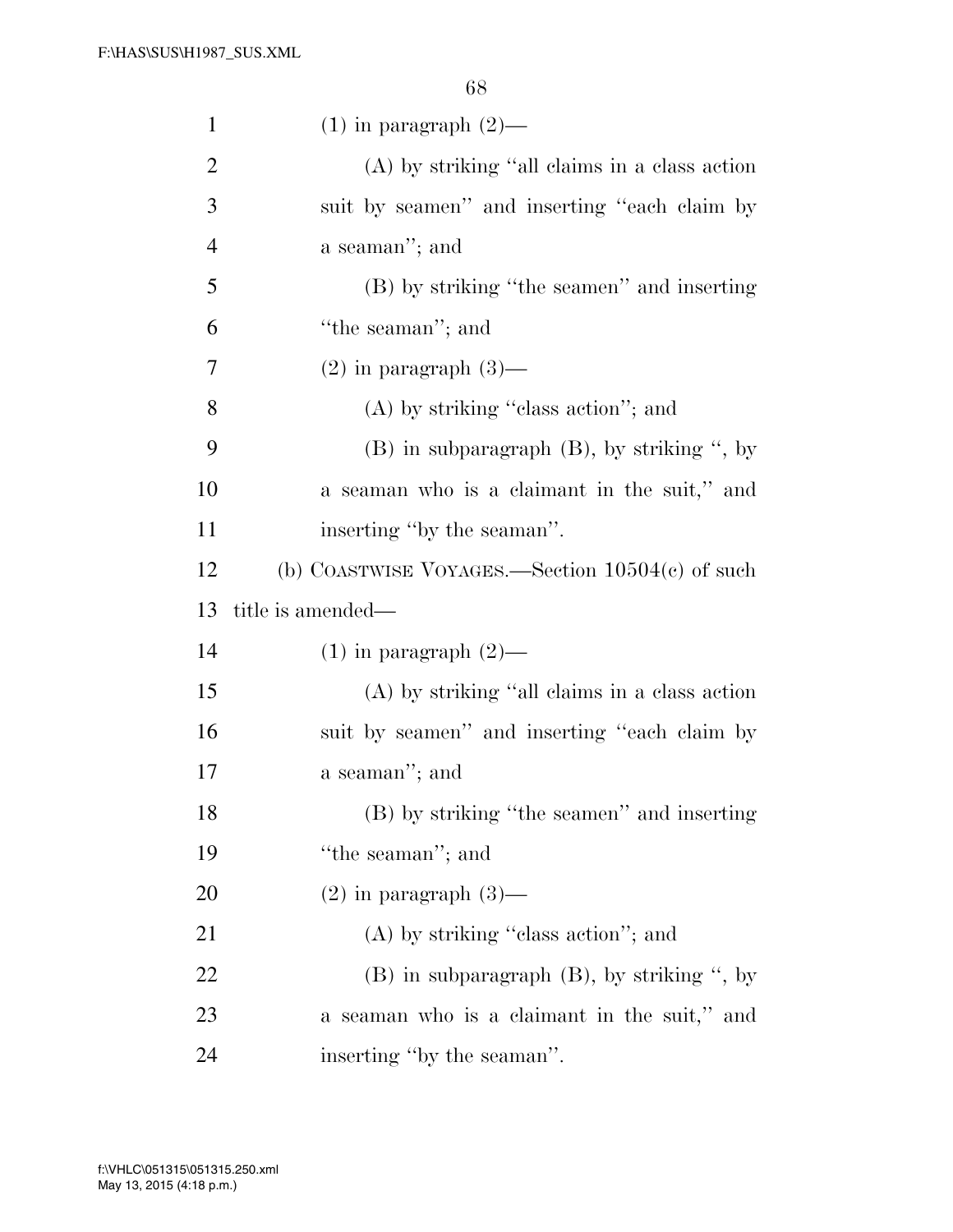### **SEC. 510. RECOURSE FOR NONCITIZENS.**

 Section 30104 of title 46, United States Code, is amended—

4 (1) by inserting  $(4)$  In GENERAL.—" before the first sentence; and

 (2) by adding at the end the following new sub-section:

8 "(b) RESTRICTION ON RECOVERY FOR NON- RESIDENT ALIENS EMPLOYED ON FOREIGN PASSENGER VESSELS.—A claim for damages or expenses relating to personal injury, illness, or death of a seaman who is a citizen of a foreign nation, arising during or from the en- gagement of the seaman by or for a passenger vessel duly registered under the laws of a foreign nation, may not be brought under the laws of the United States if—

 ''(1) such seaman was not a permanent resident alien of the United States at the time the claim arose;

19  $\frac{1}{2}$  the injury, illness, or death arose outside the territorial waters of the United States; and

21 ''(3) the seaman or the seaman's personal rep- resentative has or had a right to seek compensation for the injury, illness, or death in, or under the laws of—

 "(A) the nation in which the vessel was registered at the time the claim arose; or

May 13, 2015 (4:18 p.m.) f:\VHLC\051315\051315.250.xml